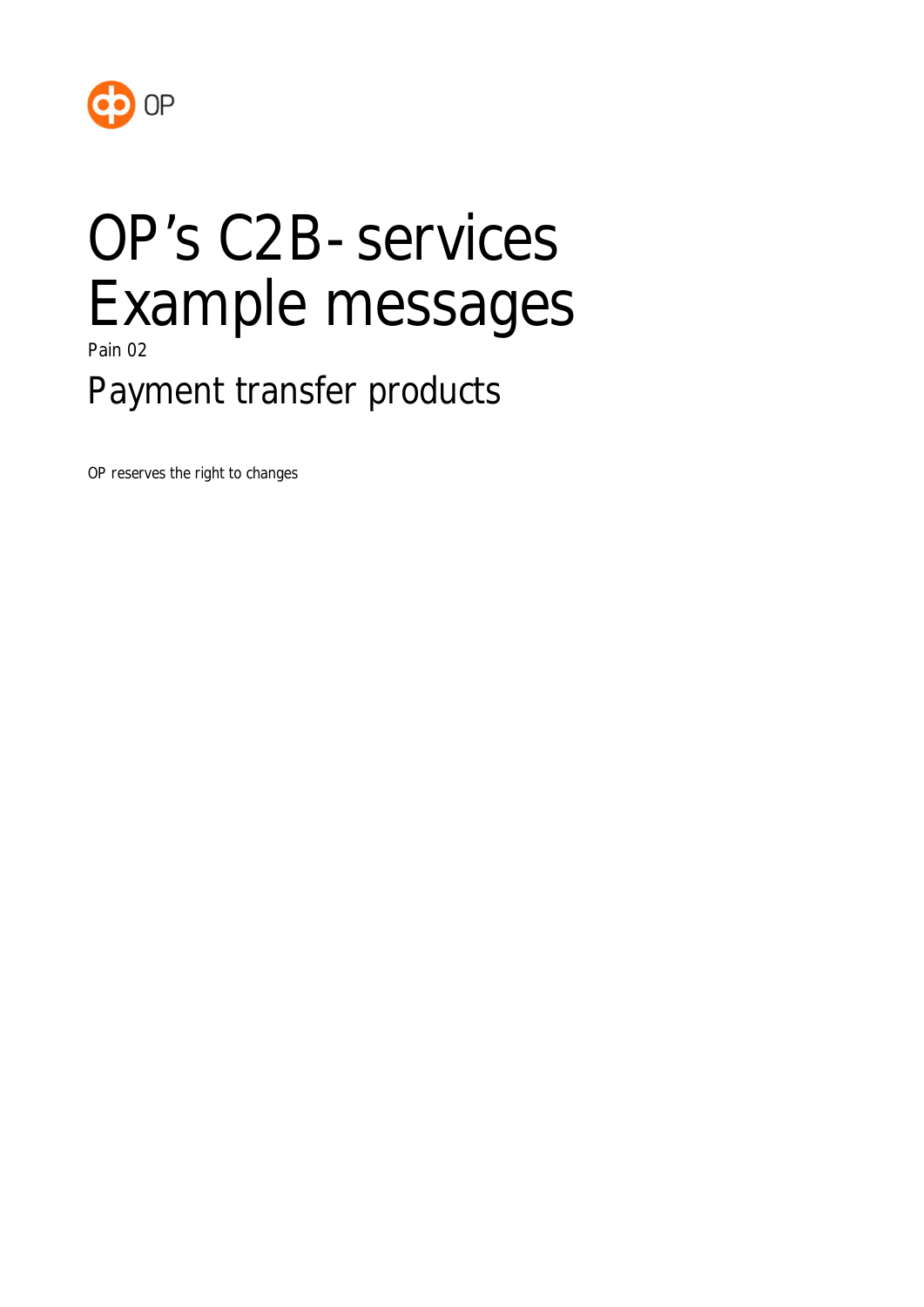

### Contents

| 1 |      |        |                                                                                                                  |      |
|---|------|--------|------------------------------------------------------------------------------------------------------------------|------|
|   | 1.1  |        |                                                                                                                  |      |
|   | 1.2  |        |                                                                                                                  |      |
|   | 1.3  |        |                                                                                                                  |      |
|   | 1.4  |        |                                                                                                                  |      |
|   | 1.5  |        |                                                                                                                  |      |
|   |      | 1.5.1  |                                                                                                                  |      |
|   |      | 1.5.2  | Individual salary as a SEPA instant payment, can be included in the same batch as a SEPA payment  8              |      |
|   |      | 1.5.3  |                                                                                                                  |      |
|   |      | 1.5.4  |                                                                                                                  |      |
|   | 1.6  |        |                                                                                                                  |      |
|   | 1.7  |        |                                                                                                                  |      |
|   | 1.8  |        |                                                                                                                  |      |
|   | 1.9  |        |                                                                                                                  |      |
|   | 1.10 |        |                                                                                                                  |      |
|   | 1.11 |        |                                                                                                                  |      |
|   | 1.12 |        |                                                                                                                  |      |
|   | 1.13 |        |                                                                                                                  |      |
|   | 1.14 |        |                                                                                                                  |      |
|   | 1.15 |        |                                                                                                                  |      |
|   |      | 1.15.1 |                                                                                                                  |      |
|   |      | 1.15.2 |                                                                                                                  |      |
| 2 |      |        |                                                                                                                  |      |
|   | 2.1  |        |                                                                                                                  |      |
|   |      | 2.1.1  |                                                                                                                  |      |
|   |      | 2.1.2  |                                                                                                                  |      |
|   | 2.2  |        |                                                                                                                  |      |
|   |      | 2.2.1  |                                                                                                                  |      |
|   |      | 2.2.2  |                                                                                                                  |      |
|   | 2.3  |        |                                                                                                                  |      |
|   |      | 2.3.1  |                                                                                                                  |      |
|   |      | 2.3.2  |                                                                                                                  |      |
|   |      | 2.3.3  |                                                                                                                  |      |
|   |      | 2.3.4  | At the end of the day, an RJCT response, where the payments with insufficient funds are displayed as rejected 32 |      |
|   | 2.4  |        |                                                                                                                  |      |
|   |      | 2.4.1  |                                                                                                                  |      |
|   |      | 2.4.2  |                                                                                                                  |      |
|   |      | 2.4.3  |                                                                                                                  |      |
|   | 2.5  |        |                                                                                                                  |      |
|   |      | 2.5.1  |                                                                                                                  | . 36 |
|   |      | 2.5.2  |                                                                                                                  |      |
|   |      | 2.5.3  |                                                                                                                  |      |
|   |      | 2.5.4  |                                                                                                                  |      |
|   | 2.6  |        |                                                                                                                  |      |
| 3 |      |        |                                                                                                                  |      |
|   | 3.1  |        |                                                                                                                  |      |
|   |      | 3.1.1  |                                                                                                                  |      |
|   | 3.2  |        |                                                                                                                  |      |
|   |      | 3.2.1  |                                                                                                                  |      |
|   |      | 3.2.2  |                                                                                                                  |      |
|   |      | 3.2.3  |                                                                                                                  |      |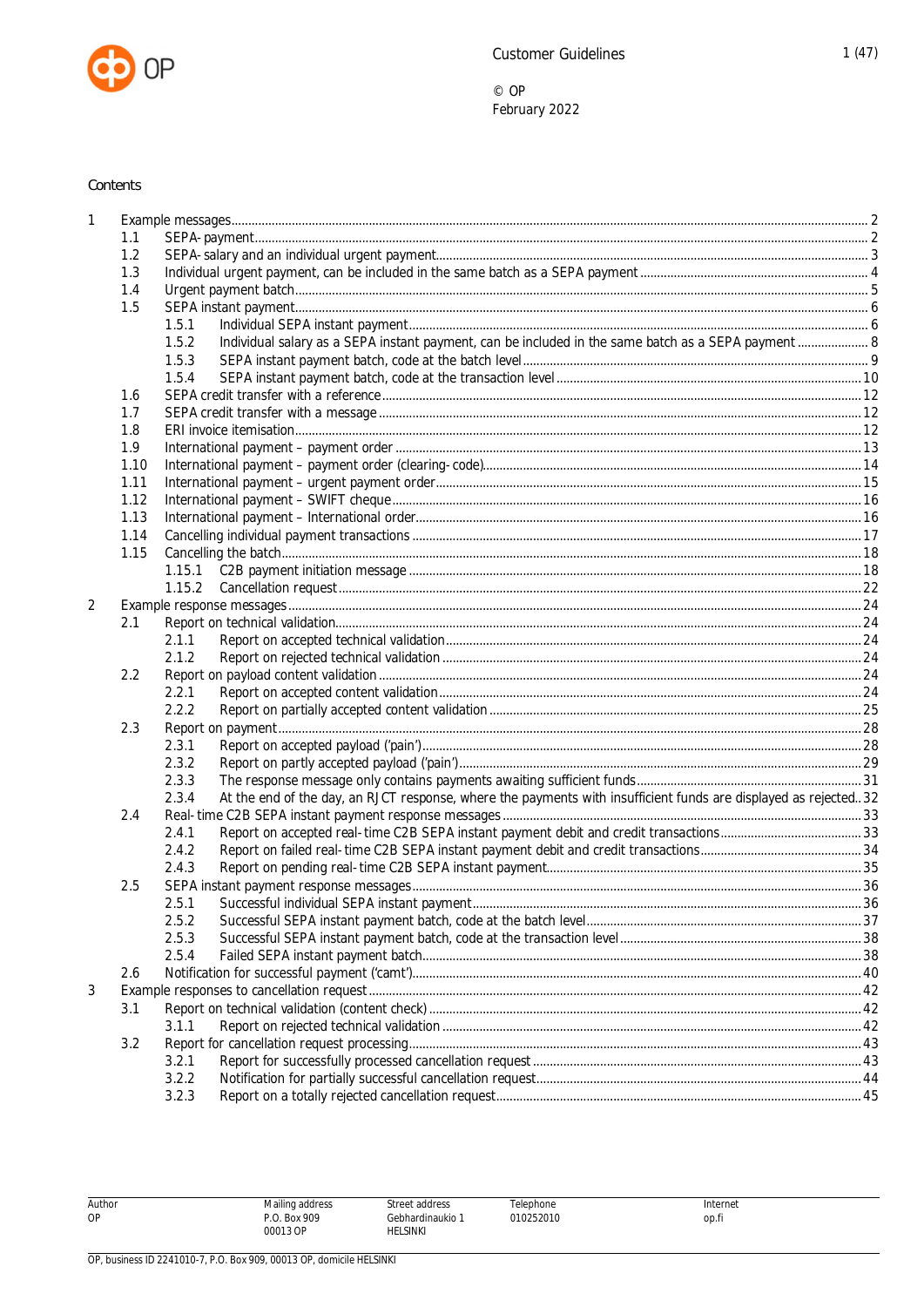

# <span id="page-2-0"></span>1 Example messages

#### <?xml version="1.0" encoding="UTF-8"?>

<Document xmlns="urn:iso:std:iso:20022:tech:xsd:pain.001.001.02" xmlns:xsi="http://www.w3.org/2001/XMLSchema-instance" xsi:schemaLocation="urn:iso:std:iso:20022:tech:xsd:pain.001.001.02 pain.001.001.02.xsd">

#### <pain.001.001.02> <GrpHdr>

```
<MsgId>20190102-0000001</MsgId>
   <CreDtTm>2019-01-12T09:00:01+02:00</CreDtTm>
   <NbOfTxs>6</NbOfTxs>
   <CtrlSum>20000.00</CtrlSum>
   <Grpg>MIXD</Grpg>
   <InitgPty>
       <Nm>Firma Oy</Nm>
       <PstlAdr>
           <AdrLine>Teollisuuskatu 1</AdrLine>
           <AdrLine>00550 Helsinki</AdrLine>
           <Ctry>FI</Ctry>
       </PstlAdr>
   </InitgPty>
</GrpHdr>
```
#### 1.1 SEPA-payment

```
<PmtInf>
   <PmtInfId>20190102-123456-01</PmtInfId>
   <PmtMtd>TRF</PmtMtd>
   <PmtTpInf>
       <SvcLvl>
           <Cd>SEPA</Cd>
       </SvcLvl>
   </PmtTpInf>
   <ReqdExctnDt>2019-05-10</ReqdExctnDt>
   <Dbtr>
       <Nm>Firma Oy</Nm>
       <PstlAdr>
           <Ctry>FI</Ctry>
       </PstlAdr>
       <Id><OrgId>
               <BkPtyId>12345678900</BkPtyId>
           </OrgId>
       </Id>
   </Dbtr>
   <DbtrAcct>
       <Id><IBAN>FI2550001520322972</IBAN>
       </Id>
       <Ccy>EUR</Ccy>
   </DbtrAcct>
   <DbtrAgt>
       <FinInstnId>
           <BIC>OKOYFIHH</BIC>
       </FinInstnId>
   </DbtrAgt>
   <ChrgBr>SLEV</ChrgBr>
   <CdtTrfTxInf>
       <PmtId>
           <EndToEndId>9834454645554699</EndToEndId>
```
Author OP Mailing address P.O. Box 909 00013 OP Street address Gebhardinaukio 1 HELSINKI Telephone 010252010 Internet op.fi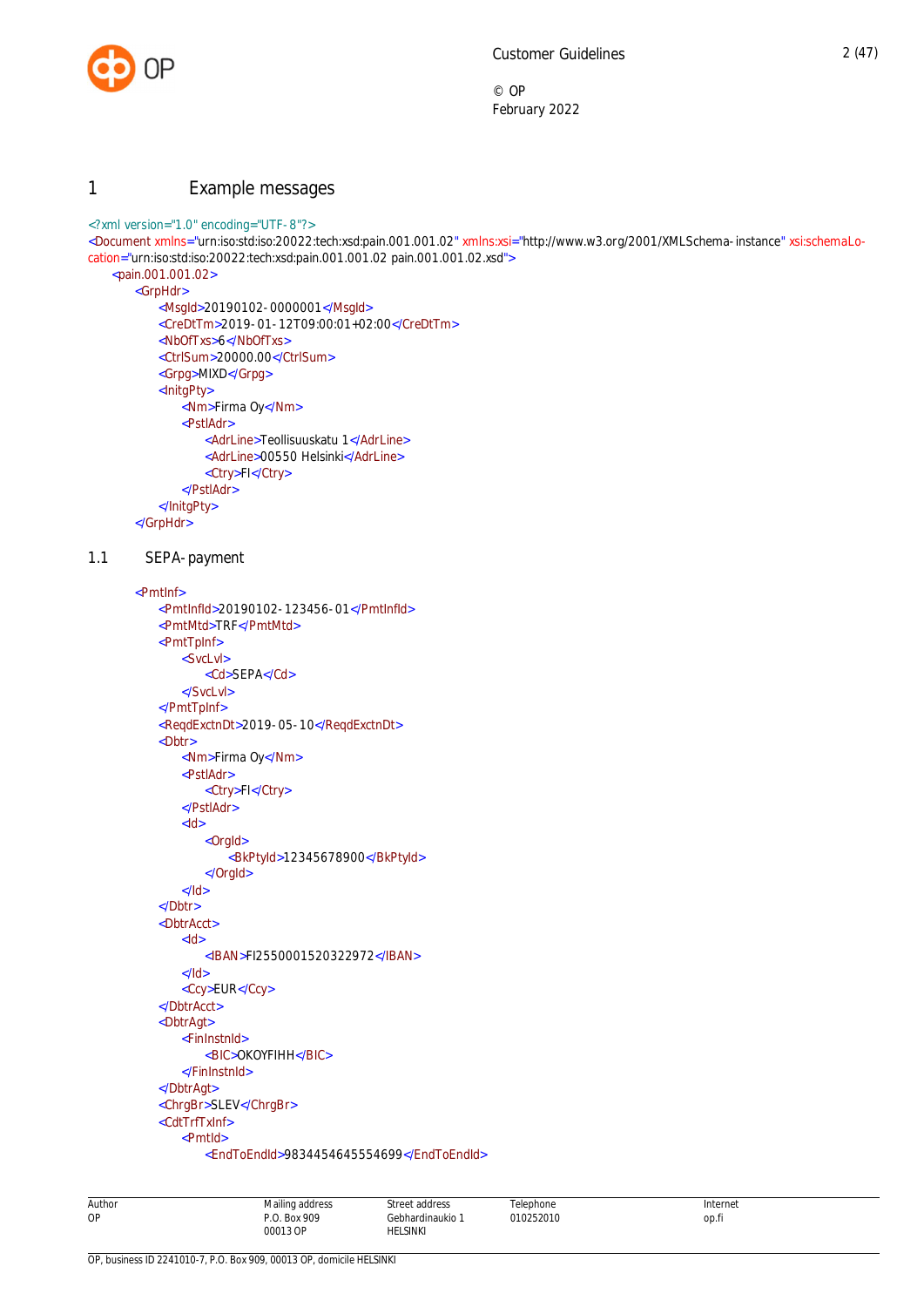

```
</PmtId>
       <PmtTpInf>
           <InstrPrty>NORM</InstrPrty>
       </PmtTpInf>
       <Amt>
           <InstdAmt Ccy="EUR">150</InstdAmt>
       </Amt>
       <CdtrAgt>
           <FinInstnId>
               <BIC>GENODEFF</BIC>
           </FinInstnId>
       </CdtrAgt>
       <Cdtr>
           <Nm>Warenhaus Koln</Nm>
           <PstlAdr>
               <AdrLine>Kirchenstrasse 3</AdrLine>
               <AdrLine>DE-26458 Koln GERMANY</AdrLine>
               <Ctry>DE</Ctry>
           </PstlAdr>
       </Cdtr>
       <CdtrAcct>
           <Id><IBAN>DE89370400440532013000</IBAN>
           </Id>
       </CdtrAcct>
       <RmtInf>
           <Ustrd>Invoice 123</Ustrd>
       </RmtInf>
   </CdtTrfTxInf>
</PmtInf>
```
1.2 SEPA-salary and an individual urgent payment

```
 <PmtInf>
   <PmtInfId>20190102-123456-01</PmtInfId>
   <PmtMtd>TRF</PmtMtd>
   <PmtTpInf>
       <SvcLvl>
           <Cd>SEPA</Cd>
       </SvcLvl>
       <CtgyPurp>SALA</CtgyPurp>
   </PmtTpInf>
   <ReqdExctnDt>2019-08-14</ReqdExctnDt>
   <Dbtr>
       <Nm>Firma Oy</Nm>
       <PstlAdr>
           <Ctry>FI</Ctry>
       </PstlAdr>
       <Id><OrgId>
              <BkPtyId>12345678900</BkPtyId>
           </OrgId>
       </Id></Dbtr>
   <DbtrAcct>
       <Id><IBAN>FI2550001520322972</IBAN>
       </Id>
       <Ccy>EUR</Ccy>
   </DbtrAcct>
```
Author

OP

**Telenhone** 010252010 Internet op.fi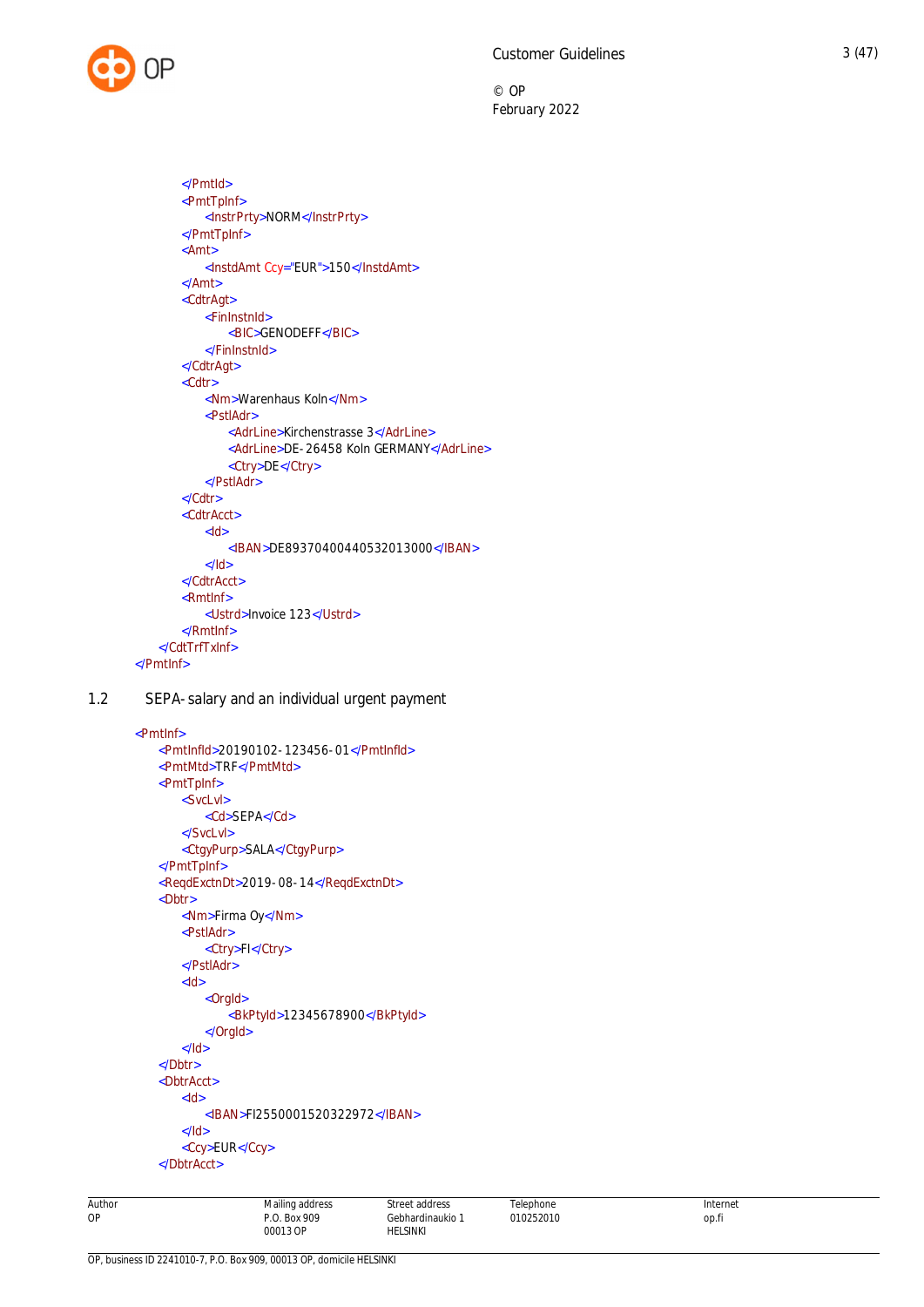

```
<DbtrAgt>
     <FinInstnId>
         <BIC>OKOYFIHH</BIC>
     </FinInstnId>
  </DbtrAgt>
  <ChrgBr>SLEV</ChrgBr>
  <CdtTrfTxInf>
     <PmtId>
         <EndToEndId>9834454645554699</EndToEndId>
     </PmtId>
     <PmtTpInf>
              <InstrPrty>NORM</InstrPrty>
              <SvcLvl>
                       <Prtry>URGP</Prtry>
              </SvcLvl>
       </PmtTpInf>
     <Amt>
         <InstdAmt Ccy="EUR">450</InstdAmt>
     </Amt>
     <CdtrAgt>
         <FinInstnId>
             <BIC>OKOYFIHH</BIC>
         </FinInstnId>
     </CdtrAgt>
     <Cdtr>
         <Nm>Ella Eläkkeensaaja</Nm>
         <PstlAdr>
             <AdrLine>Kotikatu 1</AdrLine>
             <AdrLine>00100 Helsinki</AdrLine>
             <Ctry>FI</Ctry>
         </PstlAdr>
         <Id><PrvtId>
                 <SclSctyNb>150539-123H</SclSctyNb>
             </PrvtId>
         </Id>
     </Cdtr>
     <CdtrAcct>
         <Id><IBAN>FI5158410220025201</IBAN>
         </Id></CdtrAcct>
     <Purp>
         <Cd>PENS</Cd>
     </Purp>
  </CdtTrfTxInf>
</PmtInf>
```
<span id="page-4-0"></span>1.3 Individual urgent payment, can be included in the same batch as a SEPA payment

```
<CdtTrfTxInf>
     <PmtId>
                <EndToEndId>9834454645554699</EndToEndId>
     </PmtId>
     <PmtTpInf>
```

```
<InstrPrty>NORM</InstrPrty>
<SvcLvl>
      <Prtry>URGP</Prtry>
</SvcLvl>
```

```
</PmtTpInf>
```

| Author | Mailing address | Street address   | Telephone | Internet |
|--------|-----------------|------------------|-----------|----------|
| OP     | P.O. Box 909    | Gebhardinaukio ; | 010252010 | op.fi    |
|        | 00013 OP        | HELSINKI         |           |          |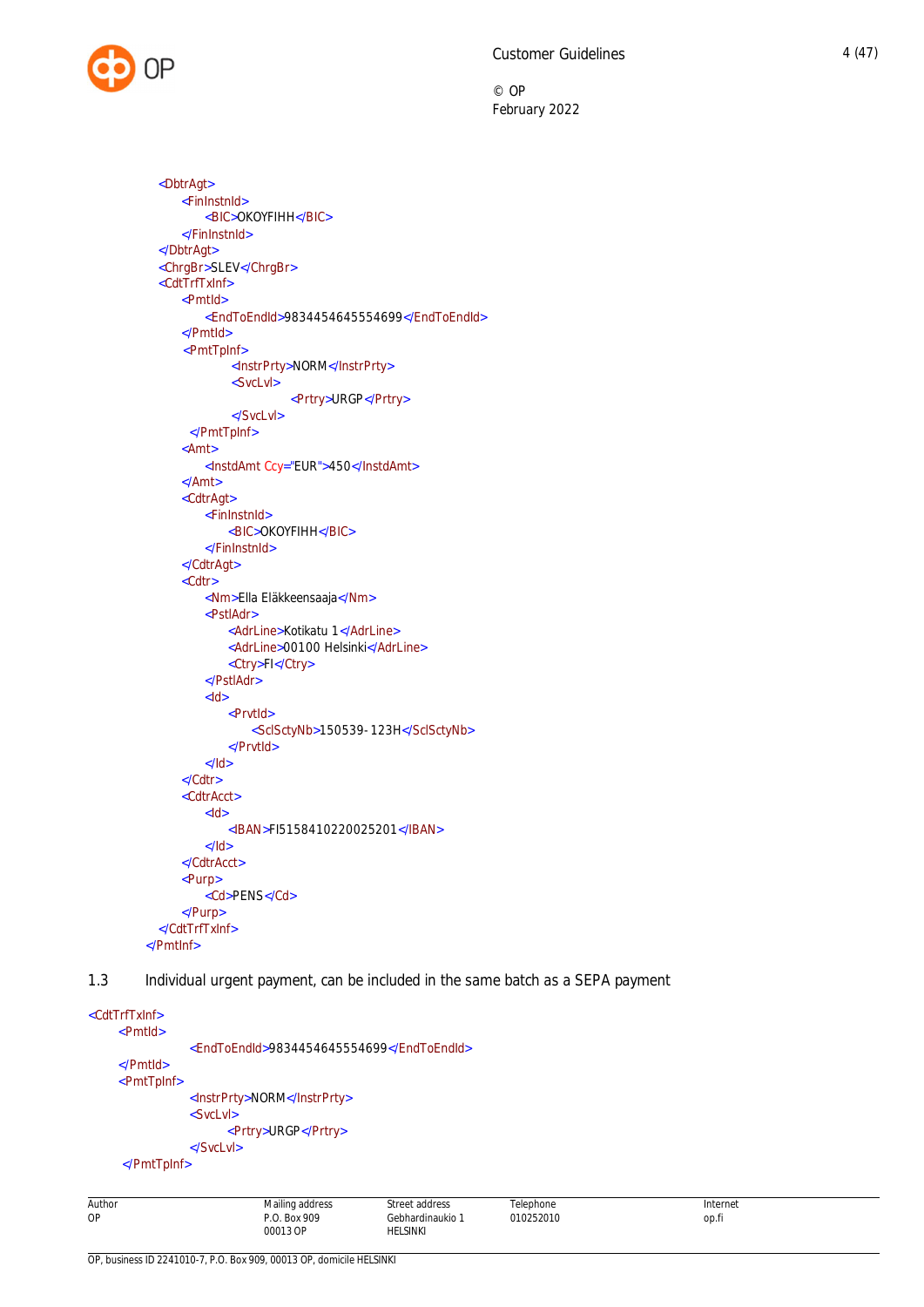```
 <Amt>
            <InstdAmt Ccy="EUR">350.50</InstdAmt>
 </Amt>
  <CdtrAgt>
            <FinInstnId>
                   <BIC>NDEAFIHH</BIC>
            </FinInstnId>
  </CdtrAgt>
   <Cdtr>
            <Nm>Oy Yritys Ab</Nm>
            <PstlAdr>
                  <AdrLine>Hämeenkatu 1</AdrLine>
                  <AdrLine>00100 Helsinki</AdrLine>
                  <Ctry>FI</Ctry>
             </PstlAdr>
  </Cdtr>
   <CdtrAcct>
            <Id><IBAN>FI7210423000000226</IBAN>
            </Id>
   </CdtrAcct>
    <RmtInf>
            <Ustrd>Pikamaksusuoritus laskuunne 6532 / 30.7.2013</Ustrd>
    </RmtInf>
</CdtTrfTxInf>
```
# <span id="page-5-0"></span>1.4 Urgent payment batch

```
<PmtInf>
   <PmtInfId>20190814-123456-01</PmtInfId>
       <PmtMtd>TRF</PmtMtd>
      <PmtTpInf>
           <SvcLvl>
                <Prtry>URGP</Prtry>
          </SvcLvl>
      </PmtTpInf>
      <ReqdExctnDt>2019-08-14</ReqdExctnDt>
       <Dbtr>
            <Nm>Firma Oy</Nm>
            <PstlAdr>
                <Ctry>FI</Ctry>
           </PstlAdr>
           <Id><OrgId>
                     <BkPtyId>12345678900</BkPtyId>
                </OrgId>
           </Id></Dbtr>
       <DbtrAcct>
                <Id><IBAN>FI2550001520322972</IBAN>
                </Id><Ccy>EUR</Ccy>
       </DbtrAcct>
        <DbtrAgt>
                <FinInstnId>
                        <BIC>OKOYFIHH</BIC>
                </FinInstnId>
       </DbtrAgt>
```

| Author<br>. | Mailing address<br>the contract of the contract of<br>. | streef<br>address<br>. | Felephone | Internet |
|-------------|---------------------------------------------------------|------------------------|-----------|----------|
| OP          | Box 909<br>ה ה                                          | Gebhardinaukio         | 10252010  | op.fi    |
|             | 00013 OP                                                | HELSINKI               |           |          |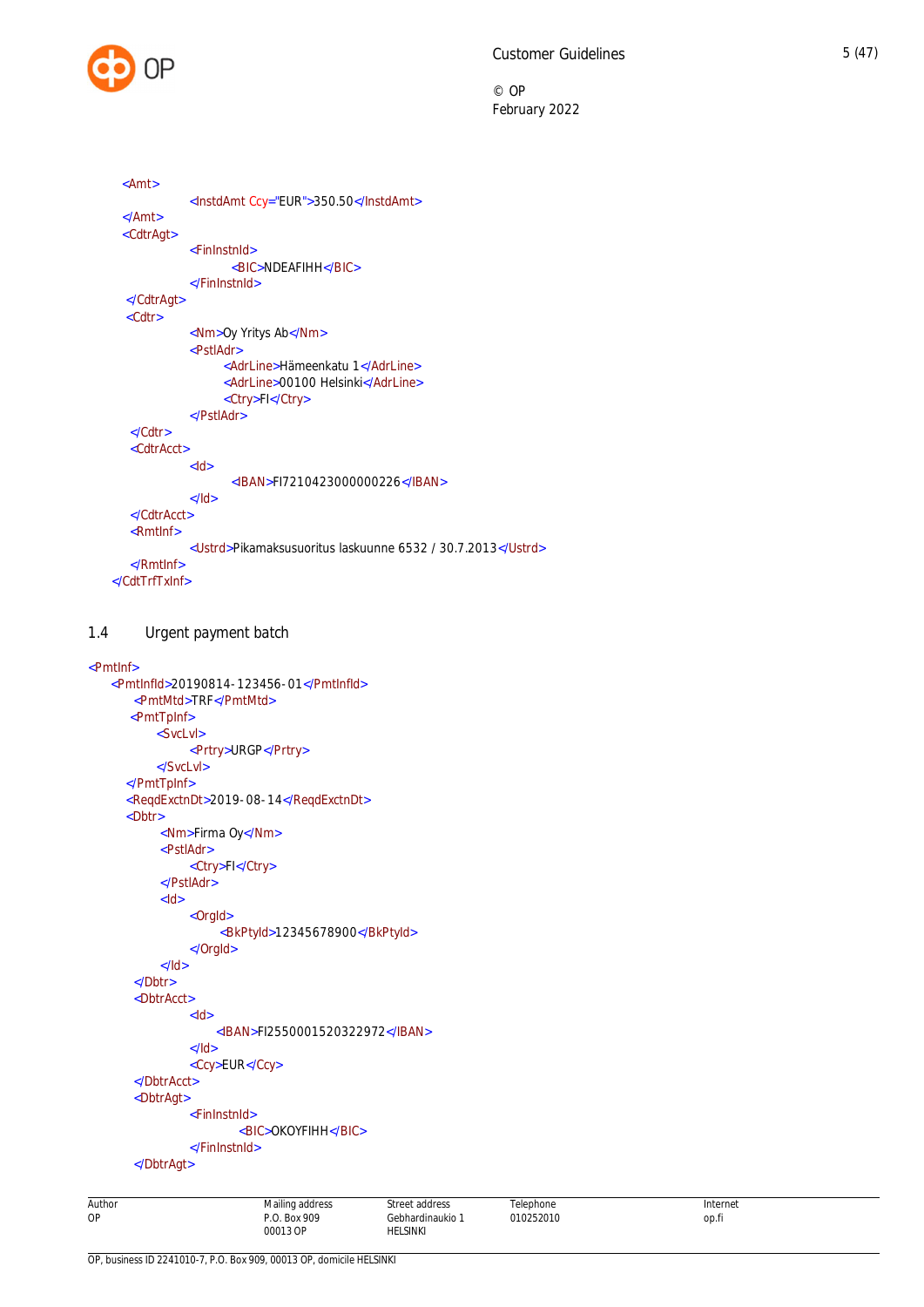

```
 <ChrgBr>SLEV</ChrgBr>
        <CdtTrfTxInf>
                <PmtId>
                     <EndToEndId>9834454645554699</EndToEndId>
                </PmtId>
                <PmtTpInf>
                        <InstrPrty>NORM</InstrPrty>
                </PmtTpInf>
                <Amt>
                        <InstdAmt Ccy="EUR">2000.10</InstdAmt>
                </Amt>
                <CdtrAgt>
                        <FinInstnId>
                                 <BIC>NDEAFIHH</BIC>
                        </FinInstnId>
                </CdtrAgt>
                <Cdtr>
                        <Nm>Oy Yritys Ab</Nm>
                        <PstlAdr>
                                 <AdrLine>Hämeenkatu 1</AdrLine>
                                 <AdrLine>00100 Helsinki</AdrLine>
                                 <Ctry>FI</Ctry>
                        </PstlAdr>
                </Cdtr>
                <CdtrAcct>
                        <Id>
                                 <IBAN>FI7210423000000226</IBAN>
                        </Id></CdtrAcct>
                <RmtInf>
                        <Ustrd>Pikamaksusuoritus laskuunne 1568962/1.8.2019</Ustrd>
                </RmtInf>
        </CdtTrfTxInf>
</PmtInf>
```
# <span id="page-6-0"></span>1.5 SEPA instant payment

```
1.5.1 Individual SEPA instant payment
```
<?xml version="1.0" encoding="UTF-8"?>

<Document xmlns="urn:iso:std:iso:20022:tech:xsd:pain.001.001.02" xmlns:xsi="http://www.w3.org/2001/XMLSchema-instance" xsi:schemaLocation="urn:iso:std:iso:20022:tech:xsd:pain.001.001.02 pain.001.001.02.xsd">

```
<pain.001.001.02>
  <GrpHdr>
    <MsgId>P2BBSCT20200203Try11</MsgId>
    <CreDtTm>2020-02-03T17:24:00+02:00</CreDtTm>
    <NbOfTxs>1</NbOfTxs>
    <Grpg>MIXD</Grpg>
    <InitgPty>
       <Nm>Firma Oy</Nm>
    </InitgPty>
  </GrpHdr>
  <PmtInf>
    <PmtInfId>20190901-123456-01</PmtInfId>
    <PmtMtd>TRF</PmtMtd>
    <PmtTpInf>
       <SvcLvl>
         <Cd>SEPA</Cd>
```

| Author | Mailing address                   | Street address            | Telephone | Internet |
|--------|-----------------------------------|---------------------------|-----------|----------|
| OP     | <b>Box 909</b><br>n n<br>00013 OP | Gebhardinaukio<br>ELSINKI | 010252010 | op.t.    |
|        |                                   |                           |           |          |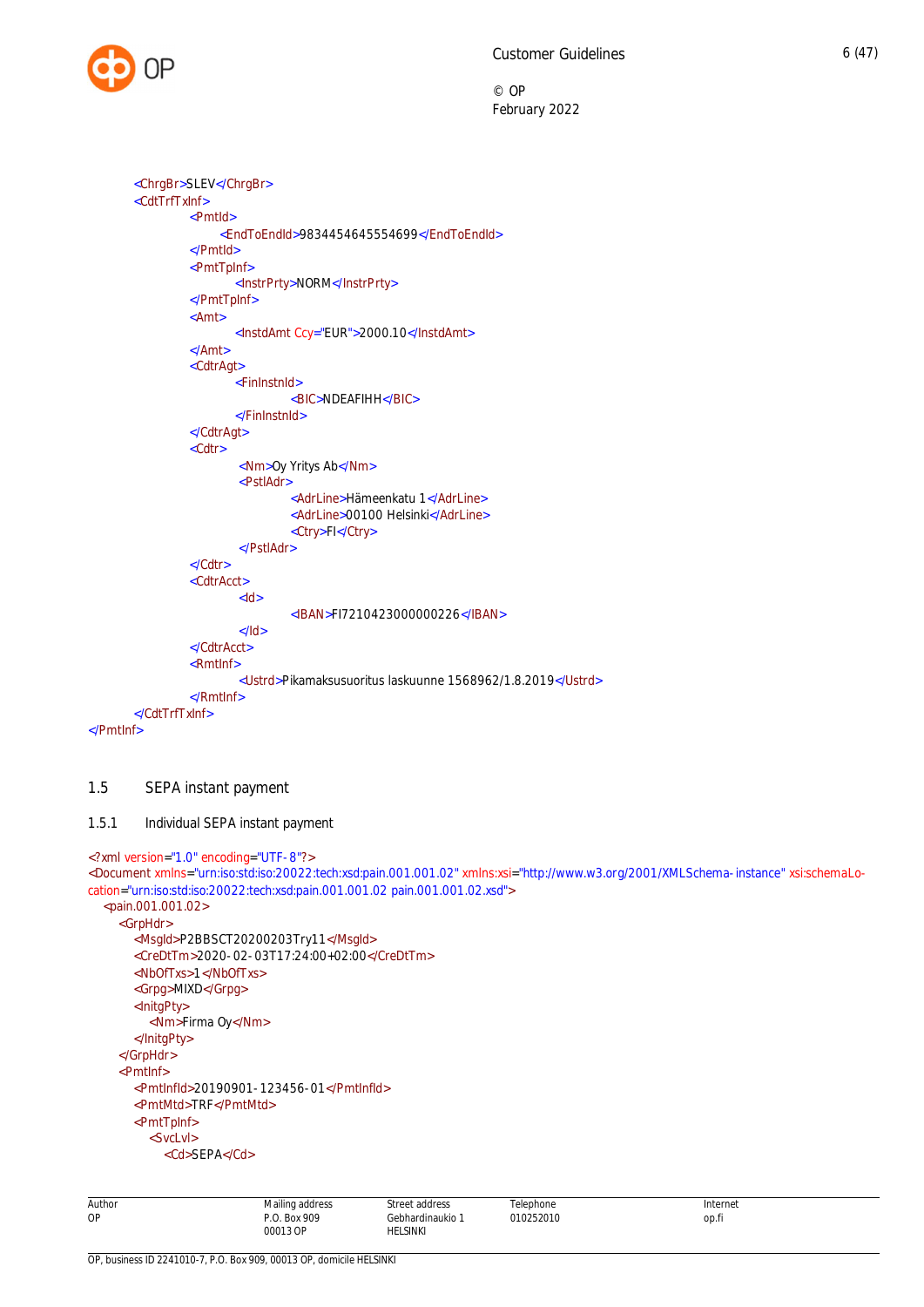</SvcLvl> <LclInstrm> <Cd>INST</Cd> </LclInstrm> </PmtTpInf> <ReqdExctnDt>2020-02-03</ReqdExctnDt>  $$ <Nm>Firma Oy</Nm> <PstlAdr> <AdrLine>Teollisuuskatu 1</AdrLine> <AdrLine>00550 Helsinki</AdrLine> <Ctry>FI</Ctry> </PstlAdr>  $<$ Id $>$ <OrgId> <BkPtyId>058858851</BkPtyId> </OrgId>  $<$ /Id $>$ </Dbtr> <DbtrAcct> <Id> <IBAN>FI2550001520322972</IBAN>  $<$ /Id $>$ </DbtrAcct> <DbtrAgt> <FinInstnId> <BIC>OKOYFIHH</BIC> </FinInstnId> </DbtrAgt> <CdtTrfTxInf> <PmtId> <InstrId>P2BInsIDBnBSCT20200203Pay11</InstrId> <EndToEndId>9834454645554699</EndToEndId> </PmtId> <Amt> <InstdAmt Ccy="EUR">1.00</InstdAmt> </Amt> <ChrgBr>SLEV</ChrgBr> <CdtrAgt> <FinInstnId> <BIC>DABAFIHH</BIC> </FinInstnId> </CdtrAgt> <Cdtr> <Nm>Yritys Oy</Nm> </Cdtr> <CdtrAcct>  $<$ Id $>$ <IBAN>FI2112345600000785</IBAN>  $<$ /Id $>$ </CdtrAcct> <RmtInf> <Ustrd>pikasiirto</Ustrd> </RmtInf> </CdtTrfTxInf> </PmtInf> </pain.001.001.02> </Document>

| AUTOC |
|-------|
| ۰¢    |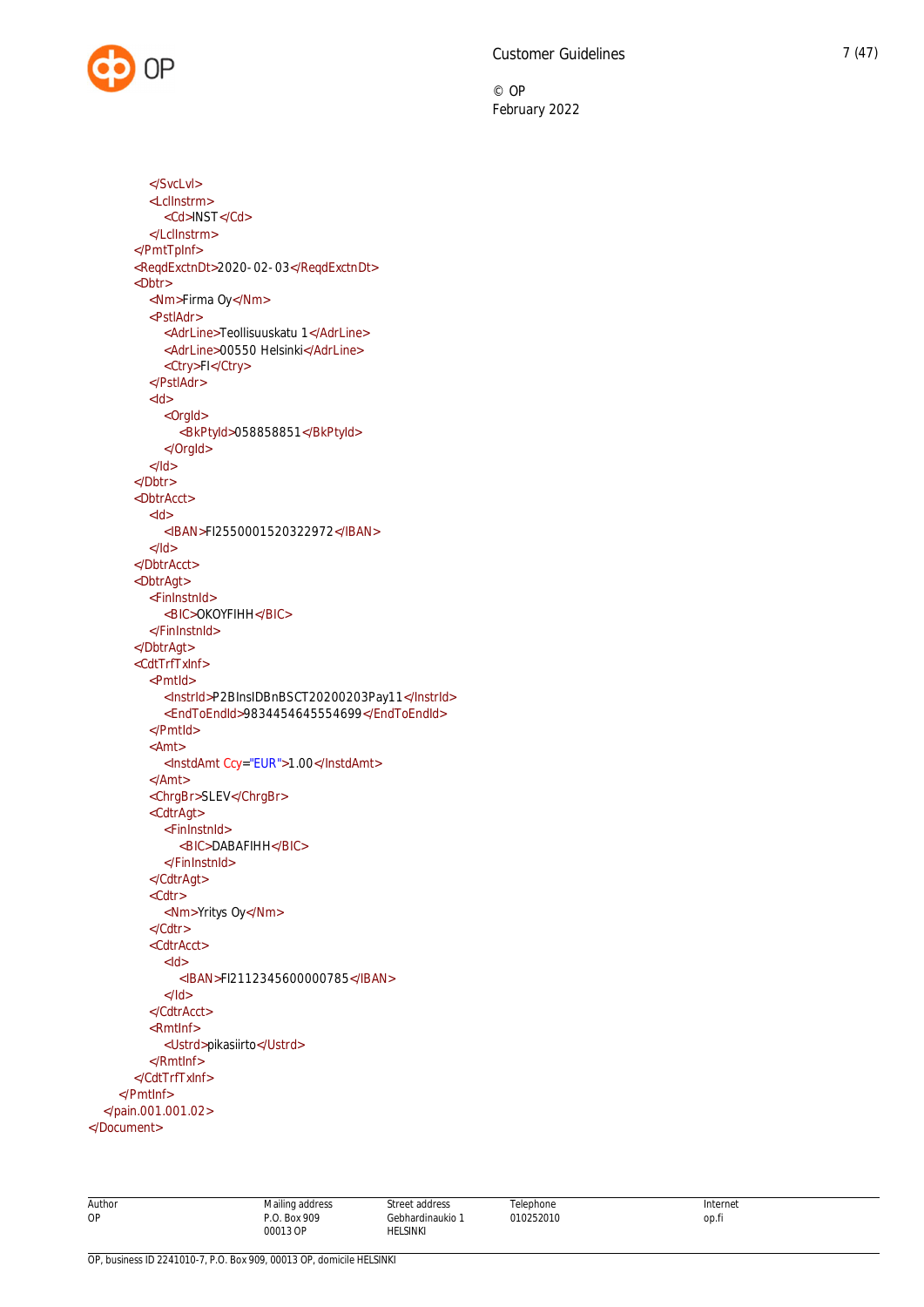

Author OP

© OP February 2022

1.5.2 Individual salary as a SEPA instant payment, can be included in the same batch as a SEPA payment

```
Mailing address
                                           Street address
                                                                 Telenhone
 <PmtInf>
     <PmtInfId>P3DLTHANK2799dtest20191114try2</PmtInfId>
     <PmtMtd>TRF</PmtMtd>
     <PmtTpInf>
        <SvcLvl>
             <Cd>SEPA</Cd>
         </SvcLvl>
         <LclInstrm>
            <Cd>INST</Cd>
         </LclInstrm>
     </PmtTpInf>
     <ReqdExctnDt>2019-11-14</ReqdExctnDt>
     <Dbtr>
       <Id> <OrgId>
                    <Id>086222228</Id>
             </OrgId>
        </Id> </Dbtr>
     <DbtrAcct>
        <Id> <IBAN>FI9458410220186805</IBAN>
        </Id> </DbtrAcct>
     <DbtrAgt>
        <FinInstnId>
             <BIC>OKOYFIHH</BIC>
         </FinInstnId>
     </DbtrAgt>
     <ChrgBr>SLEV</ChrgBr>
     <CdtTrfTxInf>
        <PmtId>
             <InstrId>P3InIDDLT2779dtest20191114try2</InstrId>
             <EndToEndId>P3e2eIDDLT2779dtesta20191114try2</EndToEndId>
         </PmtId>
         <Amt>
             <InstdAmt Ccy="EUR">9.15</InstdAmt>
         </Amt>
         <CdtrAgt>
             <FinInstnId>
                 <BIC>HANDFIHH</BIC>
             </FinInstnId>
         </CdtrAgt>
         <Cdtr>
            <Nm>RYAN GLOSS</Nm>
             <PstlAdr>
                <Ctry>FI</Ctry>
                <AdrLine>Helsinki</AdrLine>
             </PstlAdr>
         </Cdtr>
         <CdtrAcct>
            <Id> <IBAN>FI4531313005123450</IBAN>
            </Id> </CdtrAcct>
         <Purp>
             <Cd>SALA</Cd>
```
Gebhardinaukio 1

010252010

Internet op.fi

P.O. Box 909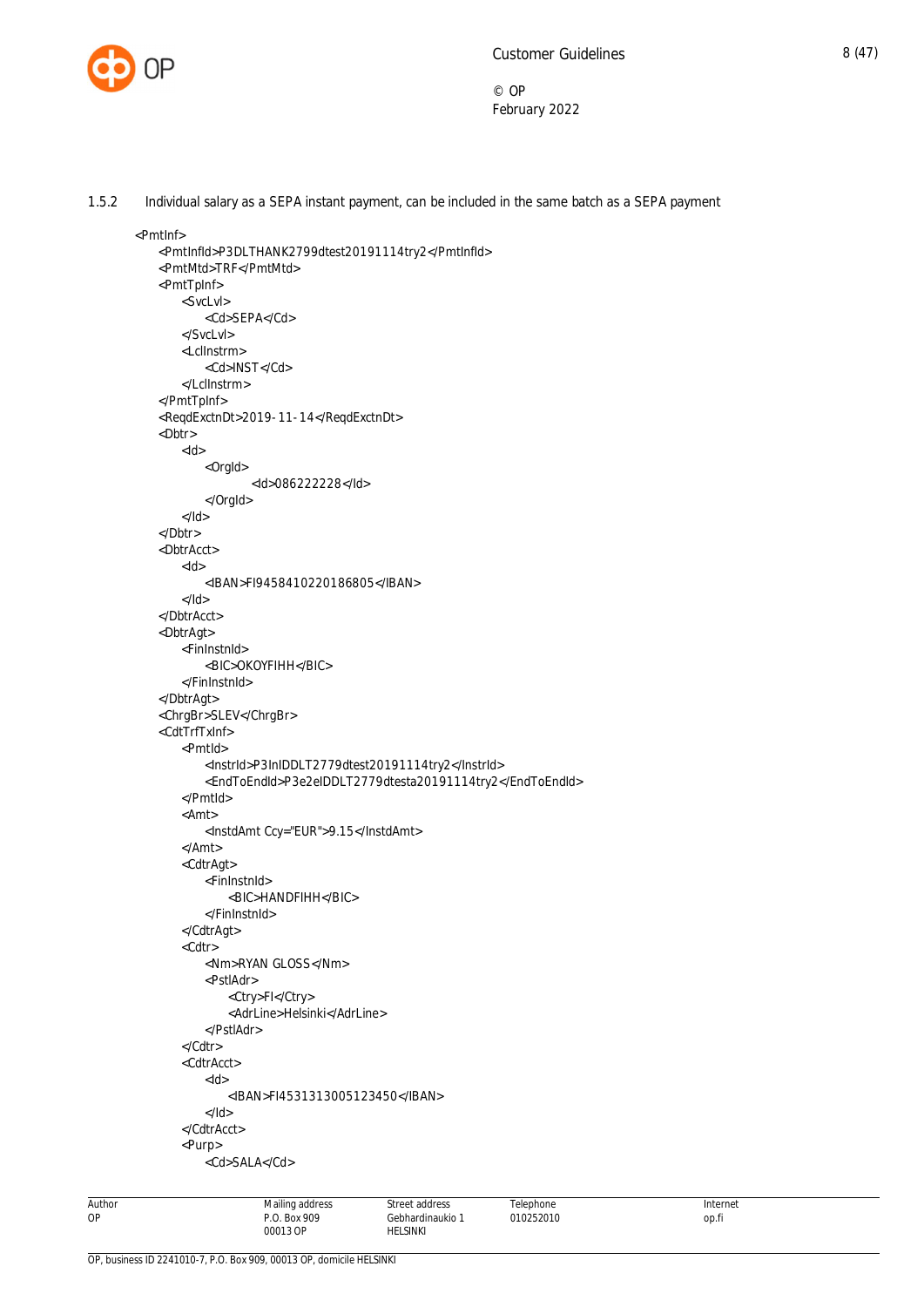

```
 </Purp>
         <RmtInf>
             <Ustrd>TEST SALA SEPA INST</Ustrd>
         </RmtInf>
     </CdtTrfTxInf>
 </PmtInf>
```
# <span id="page-9-0"></span>1.5.3 SEPA instant payment batch, code at the batch level

```
<?xml version="1.0" encoding="UTF-8"?>
<Document xmlns="urn:iso:std:iso:20022:tech:xsd:pain.001.001.02" :xsi="http://www.w3.org/2001/XMLSchema-instance" xsi:schemaLoca-
tion="urn:iso:std:iso:20022:tech:xsd:pain.001.001.02 pain.001.001.02.xsd">
  <pain.001.001.02>
    <GrpHdr>
       <MsgId>P2BBSCT20200203Try11</MsgId>
       <CreDtTm>2020-02-04T17:24:00+02:00</CreDtTm>
       <BtchBookg>false</BtchBookg>
       <NbOfTxs>1</NbOfTxs>
       <Grpg>MIXD</Grpg>
       <InitgPty>
         <Nm>Firma Oy</Nm>
          <Id>
            <OrgId>
               <BkPtyId>058858851</BkPtyId>
            </OrgId>
          </Id>
       </InitgPty>
    </GrpHdr>
    <PmtInf>
       <PmtInfId>20190901-123456-01</PmtInfId>
       <PmtMtd>TRF</PmtMtd>
       <PmtTpInf>
          <SvcLvl>
            <Cd>SEPA</Cd>
          </SvcLvl>
          <LclInstrm>
            <Cd>INST</Cd>
          </LclInstrm>
       </PmtTpInf>
       <ReqdExctnDt>2020-02-04</ReqdExctnDt>
       <Dbtr>
          <Nm>Firma Oy</Nm>
          <Id><OrgId>
               <BkPtyId>058858851</BkPtyId>
            </OrgId>
          </Id></Dbtr>
       <DbtrAcct>
          <Id><IBAN>FI2550001520322972</IBAN>
          </Id></DbtrAcct>
       <DbtrAgt>
          <FinInstnId>
            <BIC>OKOYFIHH</BIC>
          </FinInstnId>
       </DbtrAgt>
       <UltmtDbtr>
```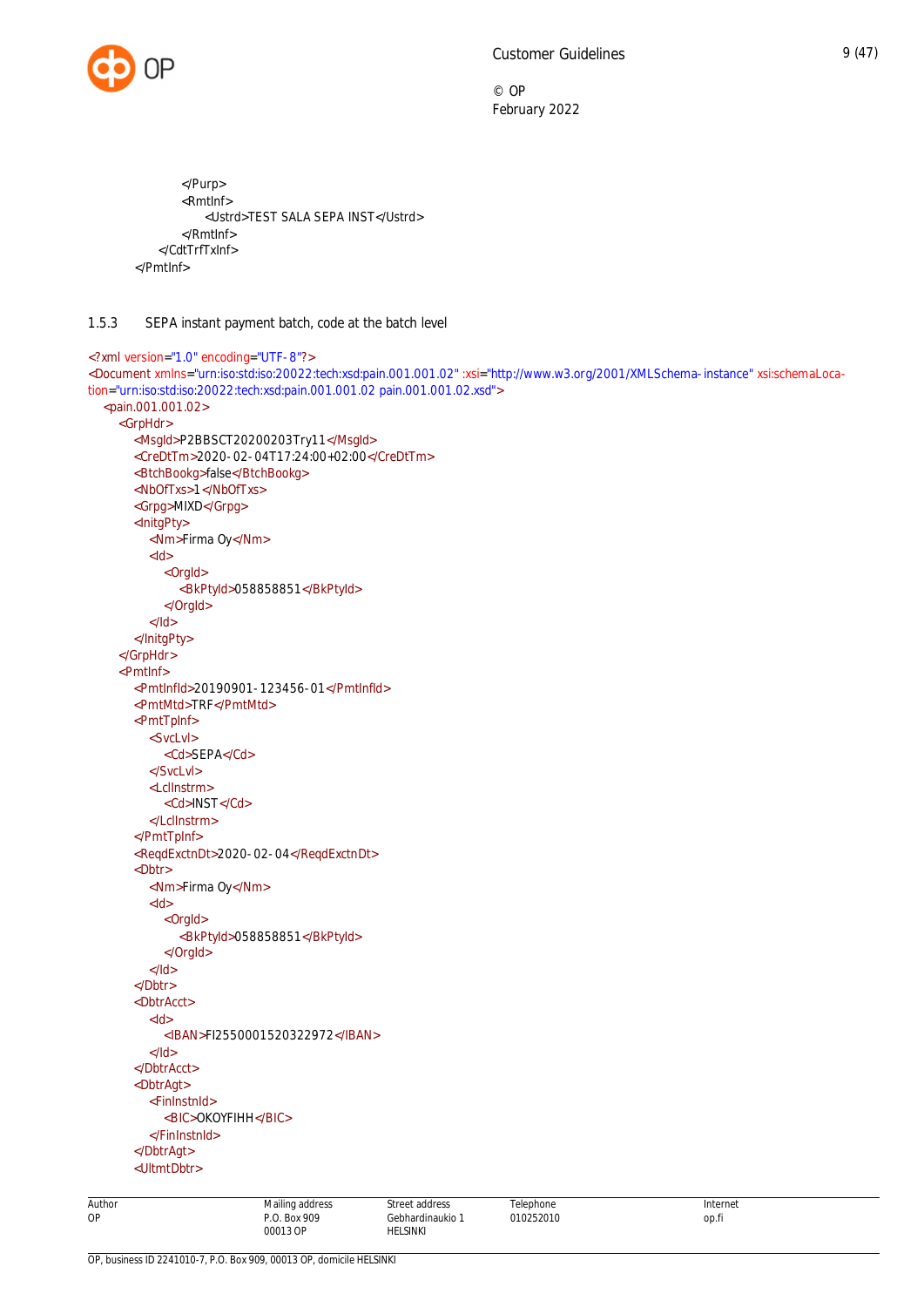

```
<Nm>Ultimate Company</Nm>
          <PstlAdr>
            <AdrLine>PL 123 00101 Helsinki</AdrLine>
            <Ctry>FI</Ctry>
          </PstlAdr>
       </UltmtDbtr>
       <ChrgBr>SLEV</ChrgBr>
       <CdtTrfTxInf>
          <PmtId>
            <InstrId>P2BInsIDBnBSCT20200203Pay11</InstrId>
            <EndToEndId>9834454645554699</EndToEndId>
          </PmtId>
          <Amt>
            <InstdAmt Ccy="EUR">10.16</InstdAmt>
          </Amt>
          <CdtrAgt>
            <FinInstnId>
               <BIC>DABAFIHH</BIC>
            </FinInstnId>
          </CdtrAgt>
          <Cdtr>
            <Nm>Yritys Oy</Nm>
            <PstlAdr>
               <AdrLine>Helsinki</AdrLine>
               <Ctry>FI</Ctry>
            </PstlAdr>
          </Cdtr>
          <CdtrAcct>
            <Id>
               <IBAN>FI2112345600000785</IBAN>
            </Id></CdtrAcct>
          <UltmtCdtr>
            <Nm>Creditor</Nm>
          </UltmtCdtr>
          <RmtInf>
            <Ustrd>pikasiirto</Ustrd>
          </RmtInf>
       </CdtTrfTxInf>
    </PmtInf>
  </pain.001.001.02>
</Document>
```
# <span id="page-10-0"></span>1.5.4 SEPA instant payment batch, code at the transaction level

```
Author
OP
                              Mailing address
                              P.O. Box 909
                                                   Street address
                                                   Gebhardinaukio 1
                                                                        Telephone
                                                                        010252010
                                                                                                         Internet
                                                                                                         op.fi
<?xml version="1.0" encoding="UTF-8"?>
<Document xmlns="urn:iso:std:iso:20022:tech:xsd:pain.001.001.02" xmlns:xsi="http://www.w3.org/2001/XMLSchema-instance" xsi:schemaLo-
cation="urn:iso:std:iso:20022:tech:xsd:pain.001.001.02 pain.001.001.02.xsd">
  <pain.001.001.02>
     <GrpHdr>
       <MsgId>P2BBSCT20200203Try11</MsgId>
       <CreDtTm>2020-02-04T17:24:00+02:00</CreDtTm>
       <BtchBookg>false</BtchBookg>
       <NbOfTxs>1</NbOfTxs>
       <Grpg>MIXD</Grpg>
       <InitgPty>
          <Nm>Firma Oy</Nm>
          <Id>
             <OrgId>
```
HELSINKI

00013 OP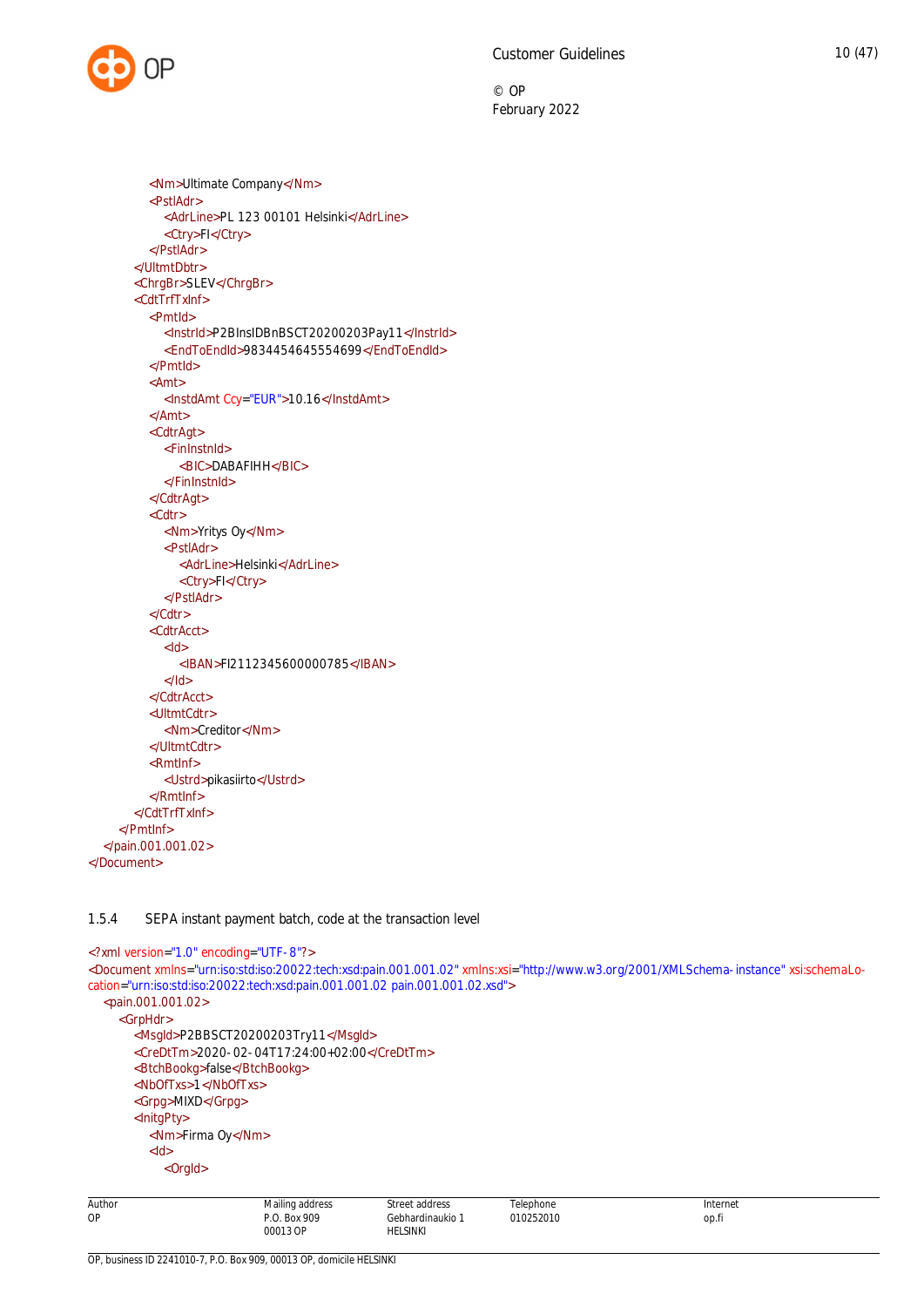```
<BkPtyId>058858851</BkPtyId>
       </OrgId>
     </Id>
  </InitgPty>
</GrpHdr>
<PmtInf>
  <PmtInfId>20190901-123456-01</PmtInfId>
  <PmtMtd>TRF</PmtMtd>
  <PmtTpInf>
     <SvcLvl>
       <Cd>SEPA</Cd>
     </SvcLvl>
  </PmtTpInf>
  <ReqdExctnDt>2020-02-04</ReqdExctnDt>
  \overline{\text{<}}Dbtr>
     <Nm>Firma Oy</Nm>
     <Id><OrgId>
          <BkPtyId>058858851</BkPtyId>
       </OrgId>
     </Id></Dbtr>
  <DbtrAcct>
     <Id>
       <IBAN>FI2550001520322972</IBAN>
     </Id>
  </DbtrAcct>
  <DbtrAgt>
     <FinInstnId>
       <BIC>OKOYFIHH</BIC>
     </FinInstnId>
  </DbtrAgt>
  <UltmtDbtr>
     <Nm>Ultimate Company</Nm>
     <PstlAdr>
       <AdrLine>PL 123 00101 Helsinki</AdrLine>
       <Ctry>FI</Ctry>
     </PstlAdr>
  </UltmtDbtr>
  <ChrgBr>SLEV</ChrgBr>
  <CdtTrfTxInf>
     <PmtId>
       <InstrId>P2BInsIDBnBSCT20200203Pay11</InstrId>
       <EndToEndId>9834454645554699</EndToEndId>
     </PmtId>
     <PmtTpInf>
       <LclInstrm>
          <Cd>INST</Cd>
       </LclInstrm>
     </PmtTpInf>
     <Amt>
       <InstdAmt Ccy="EUR">10.16</InstdAmt>
     </Amt>
     <CdtrAgt>
       <FinInstnId>
          <BIC>DABAFIHH</BIC>
       </FinInstnId>
     </CdtrAgt>
     <Cdtr>
       <Nm>Yritys Oy</Nm>
```
Author Mailing address P.O. Box 909

OP, business ID 2241010-7, P.O. Box 909, 00013 OP, domicile HELSINKI

OP

Street address Gebhardinaukio 1 HELSINKI

Internet op.fi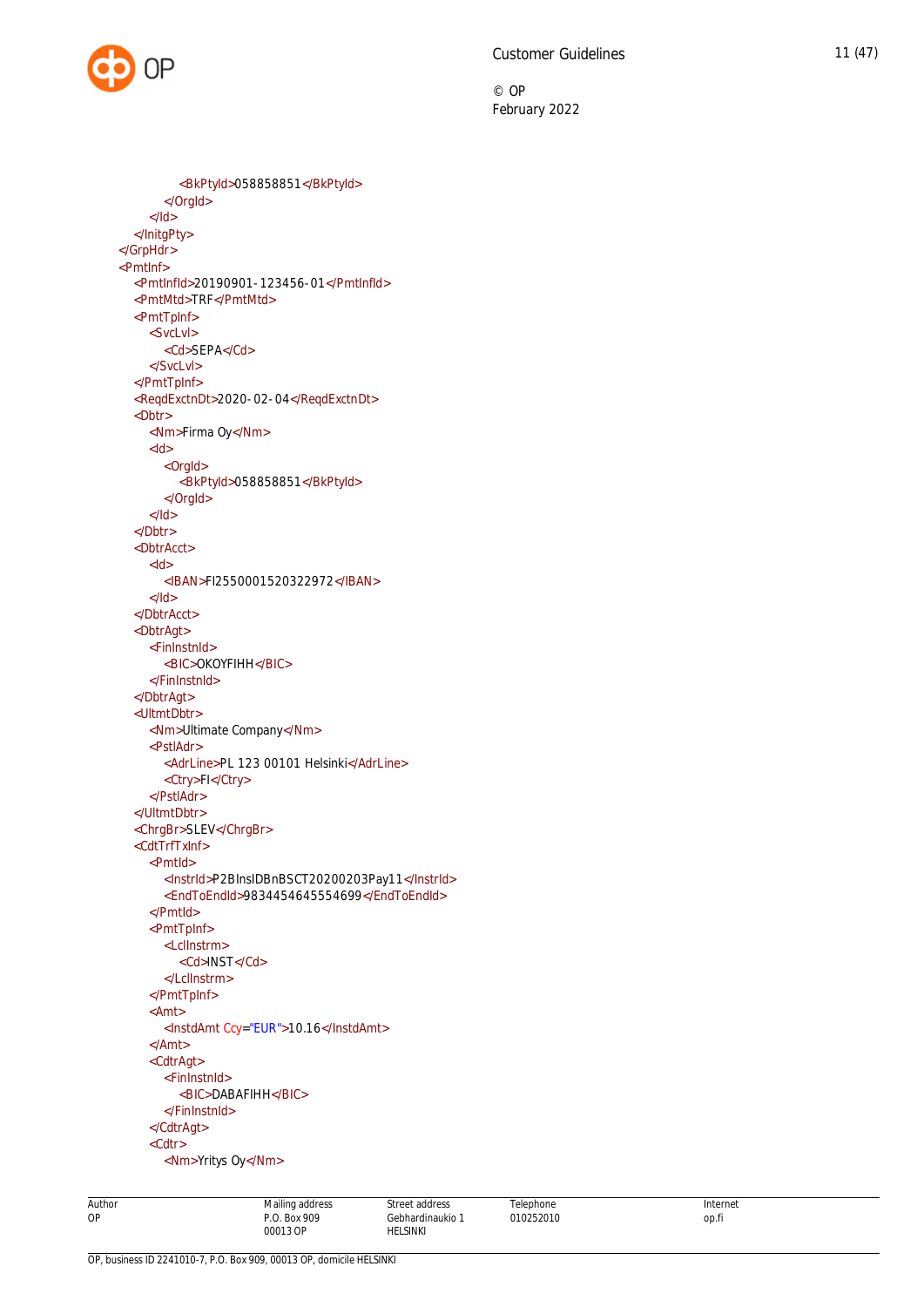

```
<PstlAdr>
               <AdrLine>Helsinki</AdrLine>
               <Ctry>FI</Ctry>
            </PstlAdr>
          </Cdtr>
          <CdtrAcct>
            <Id>
               <IBAN>FI2112345600000785</IBAN>
            </Id></CdtrAcct>
          <UltmtCdtr>
            <Nm>Creditor</Nm>
          </UltmtCdtr>
          <RmtInf>
            <Ustrd>pikasiirto</Ustrd>
          </RmtInf>
       </CdtTrfTxInf>
    </PmtInf>
  </pain.001.001.02>
</Document>
```
# <span id="page-12-0"></span>1.6 SEPA credit transfer with a reference

The reference is exported to the recipient's reference listing.

```
 <RmtInf>
   <Strd>
       <CdtrRefInf>
           <CdtrRefTp>
               <Cd>SCOR</Cd>
           </CdtrRefTp>
           <CdtrRef>00000000000000001245</CdtrRef>
       </CdtrRefInf>
   </Strd>
</RmtInf>
```
# <span id="page-12-1"></span>1.7 SEPA credit transfer with a message

The message is exported to the recipient's account statement.

 <RmtInf> <Ustrd>Laskunnumero 1122</Ustrd> </RmtInf>

# 1.8 ERI invoice itemisation

<span id="page-12-2"></span>In ERI structured invoice details

- at least one invoice detail must be a credit note CREN
- there must be at least one normal invoice in addition to the credit note CINV

The references are not exported to reference listing but the information is passed on to the creditor's account statement with reference:

In the example, InstdAmt is 1030.70 €. (net total)

<InstrPrty>NORM</InstrPrty> <SvcLvl> <Cd>SEPA</Cd>

| Author<br>. <b>. .</b> | $\cdots$<br>addr∆ce<br>Mailing<br>⊶ auu⊩cou<br>. | addroc<br>.<br>$ -$                                                | elephone      | Internet     |
|------------------------|--------------------------------------------------|--------------------------------------------------------------------|---------------|--------------|
| OP                     | 909<br>- Roi                                     | iebhardinaukio<br>.                                                | 0.050000<br>. | ___<br>op.tr |
|                        | 00013 OD<br>.                                    | <b>HELSINKI</b><br>the contract of the contract of the contract of |               |              |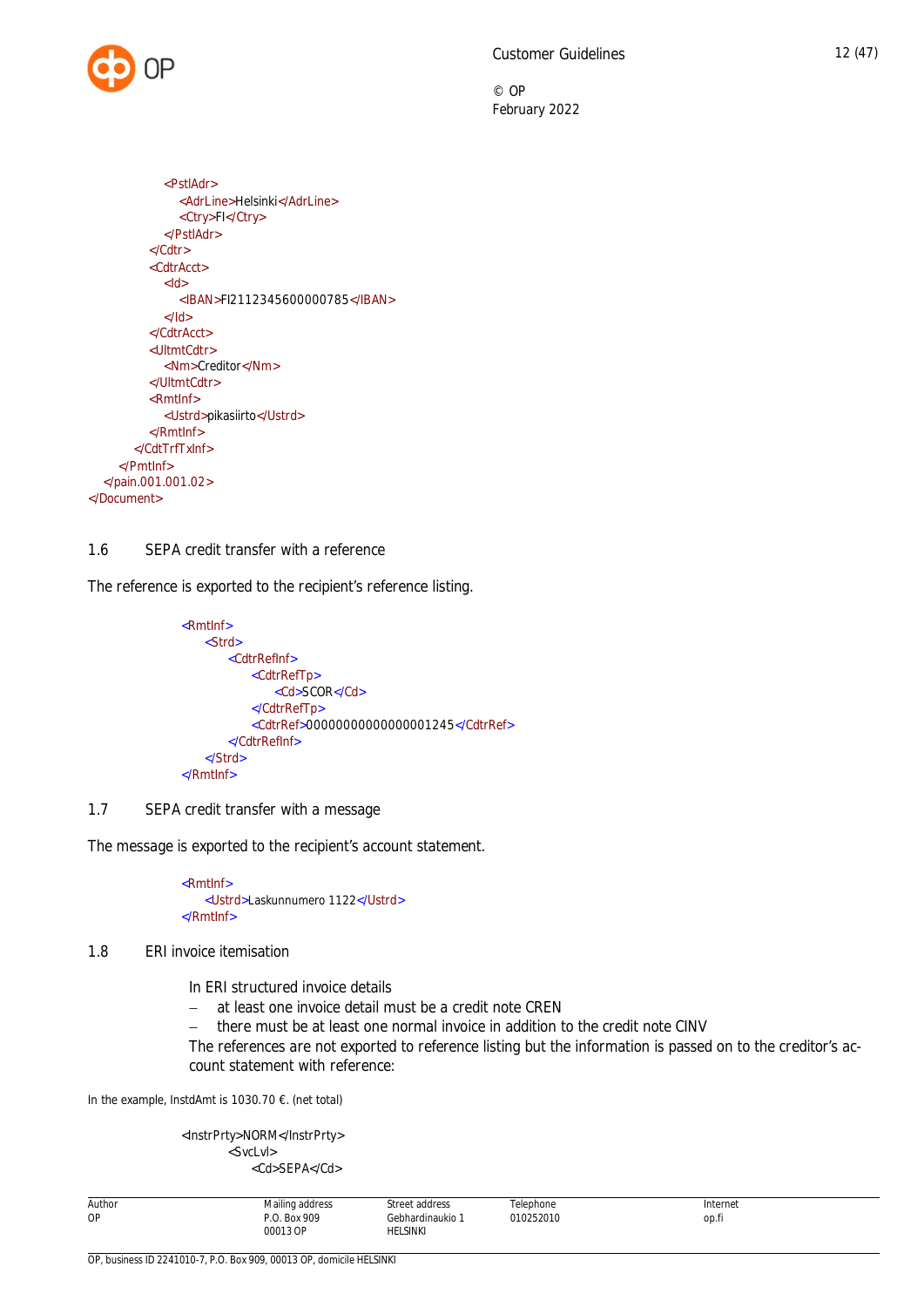

 </SvcLvl> <LclInstrm> <Cd>PERI</Cd> </LclInstrm> <RmtInf> <Strd> <RfrdDocInf> <RfrdDocTp> <Cd>CINV</Cd> </RfrdDocTp> </RfrdDocInf> <RfrdDocAmt> <RmtdAmt Ccy="EUR">1230.70</RmtdAmt> </RfrdDocAmt> <CdtrRefInf> <CdtrRefTp> <Cd>SCOR</Cd> </CdtrRefTp> <CdtrRef>00000000000000000013</CdtrRef> </CdtrRefInf> </Strd> <Strd> <RfrdDocInf> <RfrdDocTp> <Cd>CREN</Cd> </RfrdDocTp> </RfrdDocInf> <RfrdDocAmt> <CdtNoteAmt Ccy="EUR">200.00</CdtNoteAmt> </RfrdDocAmt> <CdtrRefInf> <CdtrRefTp> <Cd>SCOR</Cd> </CdtrRefTp> <CdtrRef>00000000000000001245</CdtrRef> </CdtrRefInf> </Strd> </RmtInf>

# 1.9 International payment – payment order

```
<PmtInf>
   <PmtInfId>20190102-123456-01</PmtInfId>
   <PmtMtd>TRF</PmtMtd>
   <ReqdExctnDt>2019-05-10</ReqdExctnDt>
   <Dbtr>
       <Nm>Firma Oy</Nm>
       <PstlAdr>
           <Ctry>FI</Ctry>
       </PstlAdr>
       <Id><OrgId>
              <BkPtyId>12345678900</BkPtyId>
           </OrgId>
       </Id>
   </Dbtr>
   <DbtrAcct>
```
Mailing address P.O. Box 909 00013 OP

Street address Gebhardinaukio 1 HELSINKI

**Telenhone** 010252010 Internet op.fi

Author OP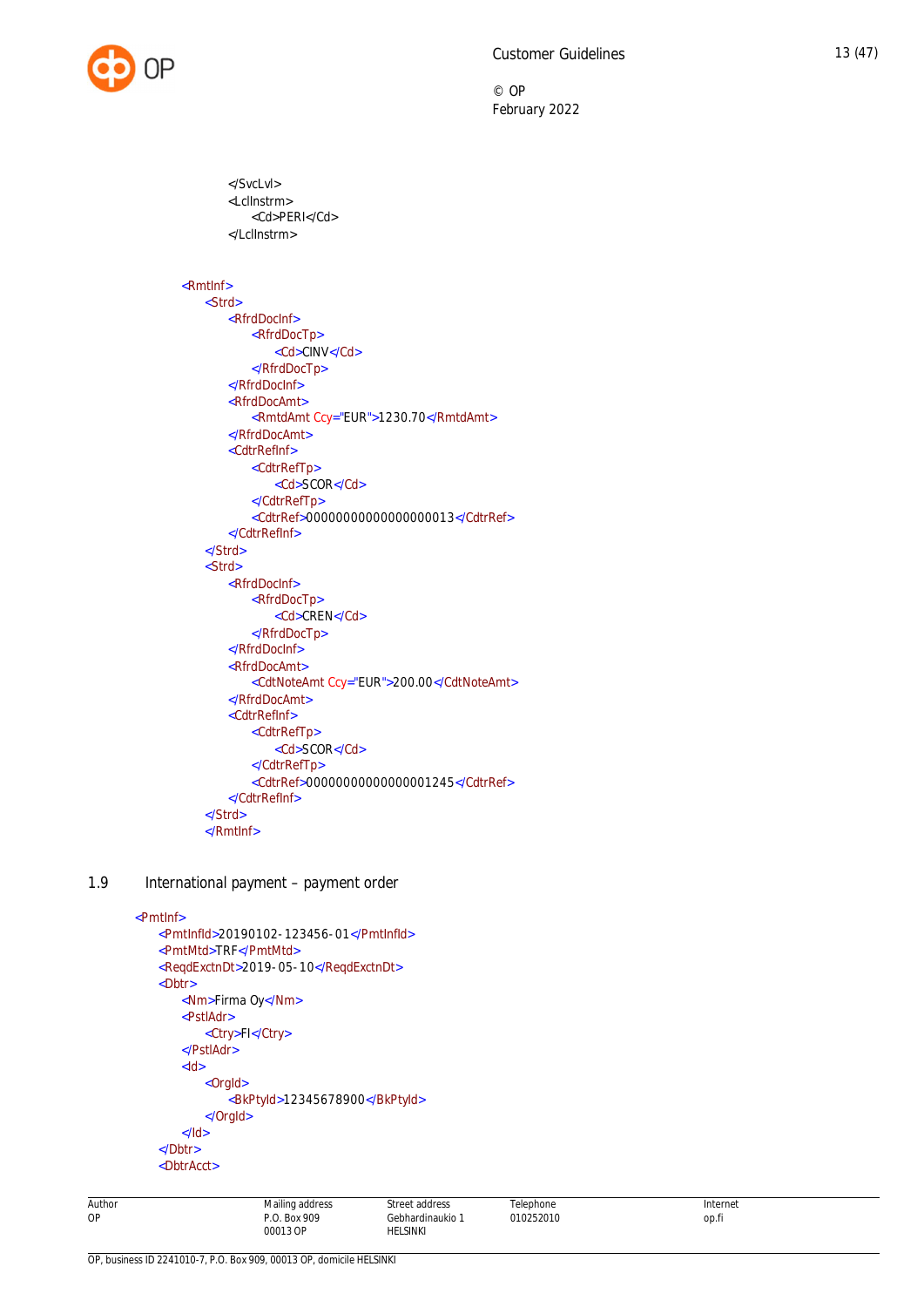

<Id> <IBAN>FI2550001520322972</IBAN>  $<$ /Id> <Ccy>EUR</Ccy> </DbtrAcct> <DbtrAgt> <FinInstnId> <BIC>OKOYFIHH</BIC> </FinInstnId> </DbtrAgt> <CdtTrfTxInf> <PmtId> <EndToEndId>9834454645554699</EndToEndId> </PmtId> <PmtTpInf> <InstrPrty>NORM</InstrPrty> </PmtTpInf> <Amt> <InstdAmt Ccy="USD">250.90</InstdAmt> </Amt> <ChrgBr>SHAR</ChrgBr> <CdtrAgt> <FinInstnId> <BIC>IRVTUS3N</BIC> </FinInstnId> </CdtrAgt> <Cdtr> <Nm>Ewing Oil</Nm> <PstlAdr> <AdrLine>5th Avenue</AdrLine> <AdrLine>Dallas</AdrLine> <AdrLine>TEXAS 1234</AdrLine> <AdrLine>USA</AdrLine> <Ctry>US</Ctry> </PstlAdr> </Cdtr> <CdtrAcct>  $<$ Id $>$ <BBAN>9876543210</BBAN>  $<$ /Id> </CdtrAcct> <RmtInf> <Ustrd>Invoice 5656</Ustrd> </RmtInf> </CdtTrfTxInf>

1.10 International payment – payment order (clearing-code)

```
 <CdtTrfTxInf>
     <PmtId>
         <InstrId>InstrId_2019_038</InstrId>
        <EndToEndId>e2e_038</EndToEndId>
     </PmtId>
     <Amt>
        <InstdAmt Ccy="USD">25.21</InstdAmt>
     </Amt>
     <ChrgBr>SHAR</ChrgBr>
     <CdtrAgt>
       <FinInstnId>
            <ClrSysMmbId>
```
Mailing address P.O. Box 909 00013 OP

Street address Gebhardinaukio 1 HELSINKI

**Telenhone** 010252010 Internet op.fi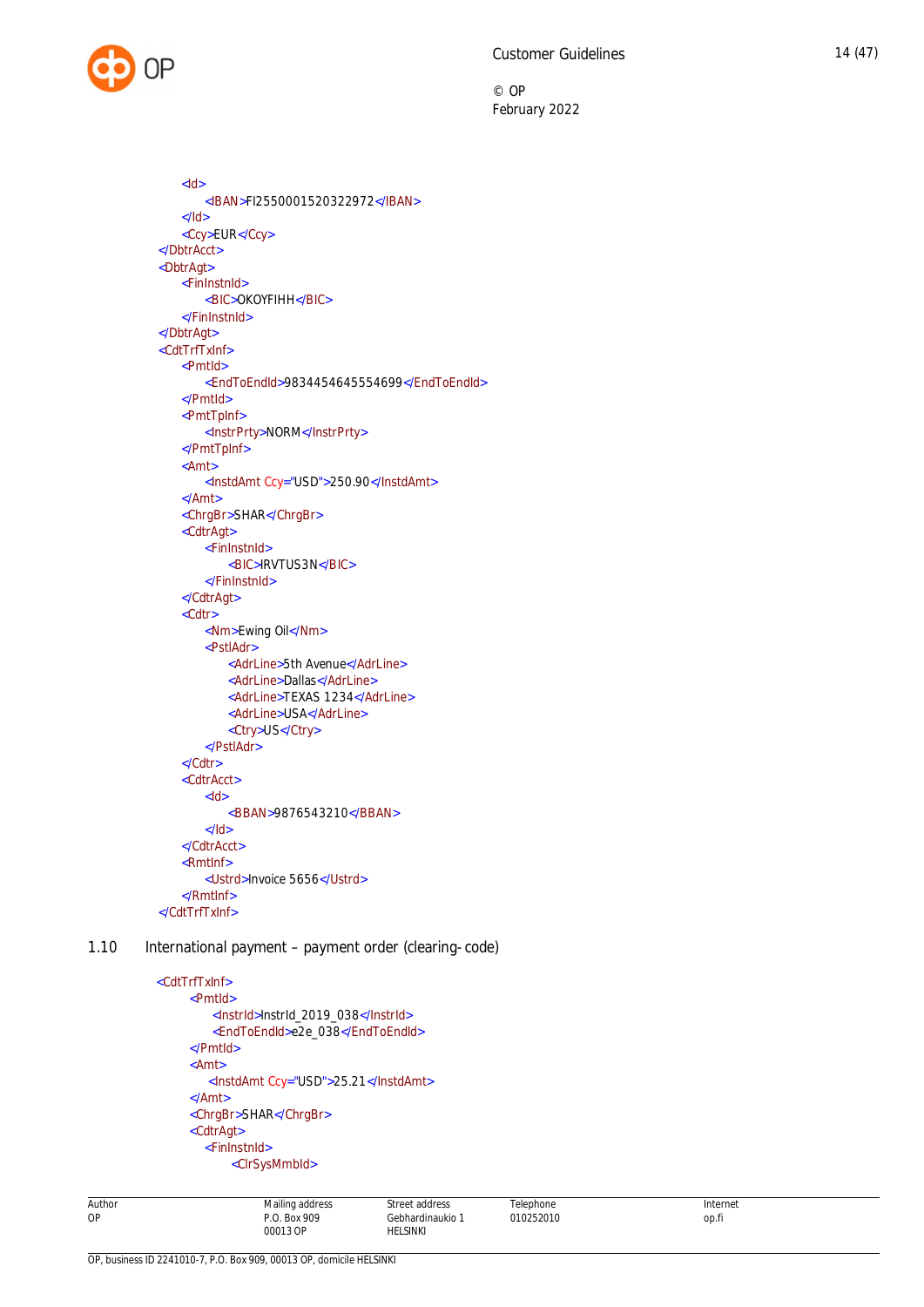

```
<MmbId>USABA123456789</MmbId>
               </ClrSysMmbId>
                         <Nm>First National Bank</Nm>
                         <PstlAdr>
                             <Ctry>US</Ctry>
                             <AdrLine>123 5th Avenue</AdrLine>
                             <AdrLine>New York</AdrLine>
                             <AdrLine>256985 NY</AdrLine>
                         </PstlAdr>
           </FinInstnId>
        </CdtrAgt>
           <Cdtr>
                         <Nm>John Doe</Nm>
                         <PstlAdr>
                            <Ctry>US</Ctry>
                            <AdrLine>PO BOX 7</AdrLine>
                            <AdrLine>New York</AdrLine>
                           <AdrLine>256985 NY</AdrLine>
                         </PstlAdr>
        </Cdtr>
        <CdtrAcct>
                         <Id>\sqrt{O^+}hrs
                              <Id>60763131926819</Id>
                            </Othr>
                         </Id>
        </CdtrAcct>
        <RmtInf>
                         <Ustrd>clearing-koodi yhdessä kentässä</Ustrd>
        </RmtInf>
 </CdtTrfTxInf>
```
# 1.11 International payment – urgent payment order

```
<CdtTrfTxInf>
   <PmtId>
       <EndToEndId>9834454645554699</EndToEndId>
   </PmtId>
   <PmtTpInf>
       <InstrPrty>HIGH</InstrPrty>
   </PmtTpInf>
   <Amt>
       <InstdAmt Ccy="INR">290.10</InstdAmt>
   </Amt>
   <ChrgBr>SHAR</ChrgBr>
   <CdtrAgt>
       <FinInstnId>
           <BIC>SBININBB104</BIC>
       </FinInstnId>
   </CdtrAgt>
   <Cdtr>
       <Nm>Indi As</Nm>
       <PstlAdr>
           <AdrLine>Indian Street 3</AdrLine>
           <AdrLine>Indiala</AdrLine>
           <AdrLine>Kalkuta</AdrLine>
           <AdrLine>INDIA</AdrLine>
           <Ctry>IN</Ctry>
       </PstlAdr>
   </Cdtr>
```

| Author | Mailing address | Street address | Telephone | Internet |
|--------|-----------------|----------------|-----------|----------|
| OP     | P.O. Box 909    | Gebhardinaukio | 010252010 | op.fi    |
|        | 00013 OP<br>.   | HELSINKI       |           |          |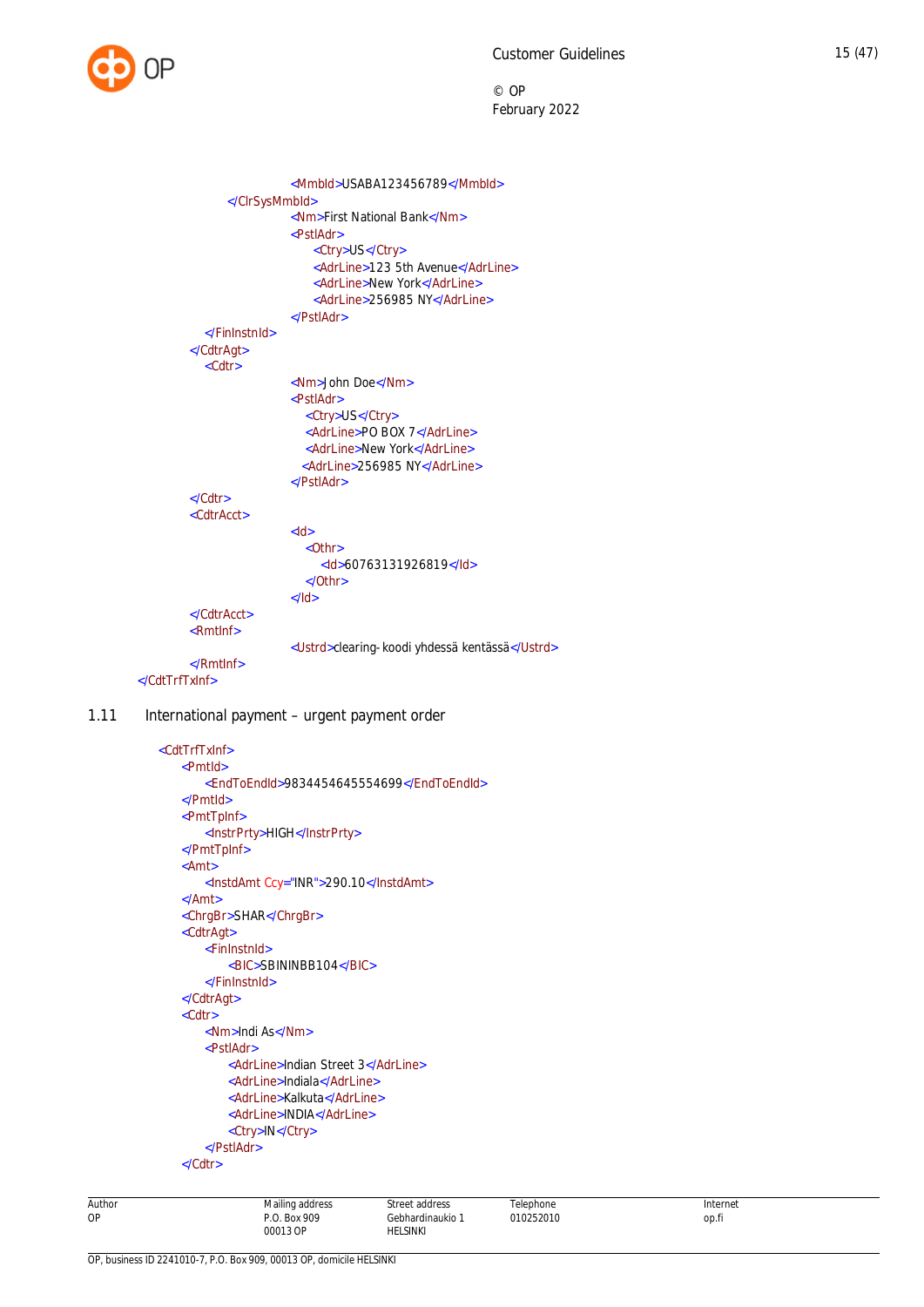

```
<CdtrAcct>
       <Id><PrtryAcct>
               <Id>C-310312345</Id>
           </PrtryAcct>
       </Id></CdtrAcct>
   <RmtInf>
       <Ustrd>Payment number 678 5 carpets</Ustrd>
   </RmtInf>
</CdtTrfTxInf>
```
1.12 International payment - SWIFT cheque

```
<CdtTrfTxInf>
   <PmtId>
       <EndToEndId>9834454645554699</EndToEndId>
   </PmtId>
   <PmtTpInf>
       <InstrPrty>NORM</InstrPrty>
   </PmtTpInf>
   <Amt>
       <InstdAmt Ccy="USD">150</InstdAmt>
   </Amt>
   <ChrgBr>SHAR</ChrgBr>
   <ChqInstr>
       <DlvryMtd>
           <Prtry>SWIFT</Prtry>
       </DlvryMtd>
   </ChqInstr>
   <Cdtr>
       <Nm>Hotel Ahmed</Nm>
       <PstlAdr>
           <AdrLine>Ata 7</AdrLine>
           <AdrLine>Istanbul</AdrLine>
           <AdrLine>TURKEY</AdrLine>
           <Ctry>TR</Ctry>
       </PstlAdr>
   </Cdtr>
   <RmtInf>
       <Ustrd>Reservation 7878799</Ustrd>
   </RmtInf>
</CdtTrfTxInf>
```
1.13 International payment – International order

```
<CdtTrfTxInf>
   <PmtId>
       <EndToEndId>9834454645554699</EndToEndId>
   </PmtId>
   <PmtTpInf>
       <InstrPrty>NORM</InstrPrty>
   </PmtTpInf>
   <Amt>
       <InstdAmt Ccy="EUR>45000</InstdAmt>
   </Amt>
   <ChrgBr>SHAR</ChrgBr>
   <CdtrAgt>
       <FinInstnId>
           <BIC>OKOYFIHH</BIC>
```
Author OP Mailing address P.O. Box 909 00013 OP Street address Gebhardinaukio 1 HELSINKI **Telenhone** 010252010 Internet op.fi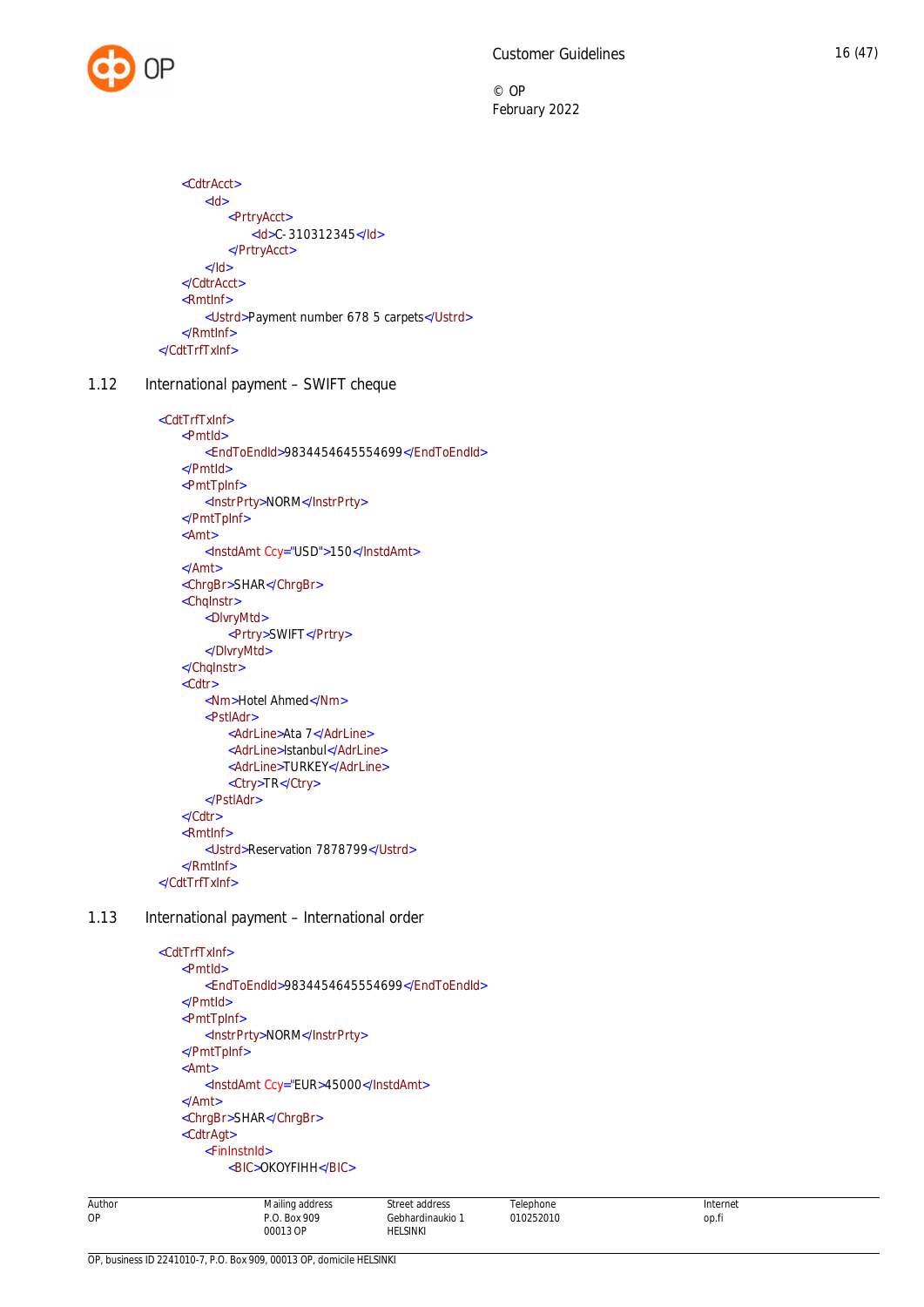```
</ FinInstnId >
   </ CdtrAgt >
   <Cdtr>
       <Nm>Firma Oy</Nm>
       <PstlAdr>
           <AdrLine>Teollisuuskatu 1</AdrLine>
           <AdrLine>00550 Helsinki FINLAND</AdrLine>
           <Ctry>FI</Ctry>
       </PstlAdr>
   </Cdtr>
     <CdtrAcct>FI2550001520322972</CdtrAcct >
   <RmtInf>
       <Ustrd>Invoice 765</Ustrd>
   </RmtInf>
</CdtTrfTxInf>
```
# <span id="page-17-0"></span>1.14 Cancelling individual payment transactions

```
Author
                             Mailing address
                                                 Street address
                                                                      Telephone
                                                                                                     Internet
<?xml version="1.0" encoding="UTF-8" ?>
<Document xmlns="urn:iso:std:iso:20022:tech:xsd:camt.055.001.01" xmlns:xsi="http://www.w3.org/2001/XMLSchema-instance" xsi:schemaLo-
cation="urn:iso:std:iso:20022:tech:xsd:camt.055.001.01 camt.055.001.01.xsd">
  <CstmrPmtCxlReq>
    <Assgnmt>
       <Id>;8)G57 KO8SL DT0114.9KMT420000</Id>
       <Assgnr>
          Pty<Nm>Testi</Nm>
          </Pty>
       </Assgnr>
       <Assgne>
          <Agt>
            <FinInstnId>
               <BIC>OKOYFIHH</BIC>
            </FinInstnId>
          </Agt>
       </Assgne>
       <CreDtTm>2019-01-14T14:35:32+02:00</CreDtTm>
    </Assgnmt>
    <Undrlyg>
       <OrgnlGrpInfAndCxl>
          <GrpCxlId>;8)G57 KO8SL DT0114.9KMT4200010001</GrpCxlId>
          <OrgnlMsgId>;8)G57 RE3LL TS0114.DN0B420000</OrgnlMsgId>
          <OrgnlMsgNmId>pain.001.01.02</OrgnlMsgNmId>
          <GrpCxl>false</GrpCxl>
       </OrgnlGrpInfAndCxl>
       <OrgnlPmtInfAndCxl>
          <Case>
            <Id>NOTPROVIDED</Id>
            <Cretr>
               <Pty>
                 <Id><OrgId>
                      <Othr><Id>020212100</Id>
                         <SchmeNm>
                           <Cd>BANK</Cd>
                         </SchmeNm>
                      </Othr>
                    </OrgId>
                 </Id>
```
P.O. Box 909 00013 OP

Gebhardinaukio 1 HELSINKI

010252010

op.fi

OP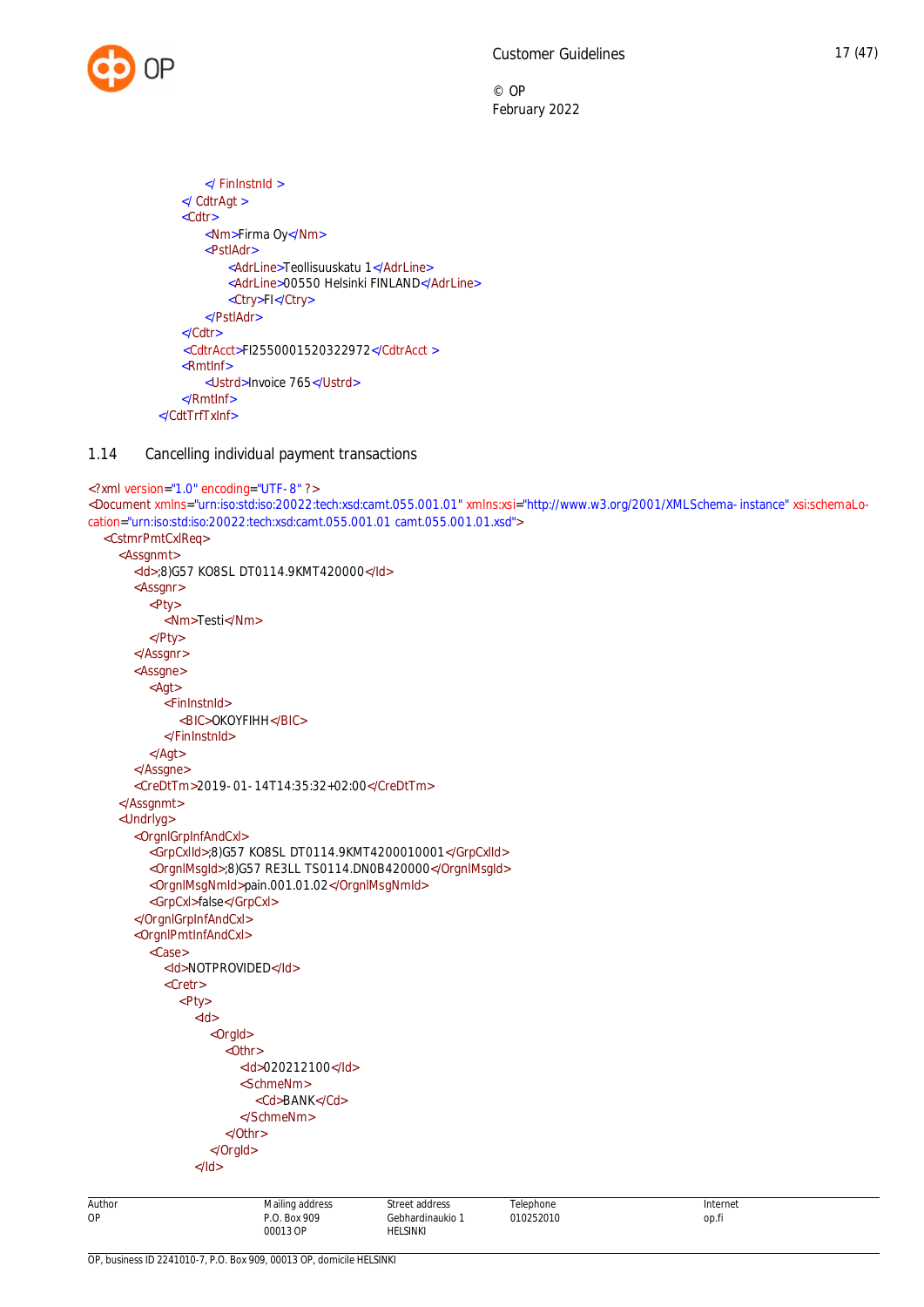

```
</Pty>
               </Cretr>
            </Case>
            <OrgnlPmtInfId>;8)G57 RE3LL TS0114.DN0B420001</OrgnlPmtInfId>
            <PmtInfCxl>false</PmtInfCxl>
            <TxInf>
               <CxlId>;8)G57 KO8SL DT0114.9KMT420001</CxlId>
               <OrgnlEndToEndId>NOTPROVIDED</OrgnlEndToEndId>
               <OrgnlInstdAmt Ccy="EUR">2500.00</OrgnlInstdAmt>
               <OrgnlReqdExctnDt>2019-01-14</OrgnlReqdExctnDt>
               <OrgnlTxRef>
                 <DbtrAcct>
                    <Id><IBAN>FI9112120720054543</IBAN>
                    </Id>
                 </DbtrAcct>
                 <CdtrAcct>
                    <Id><IBAN> FI9112120720054543</IBAN>
                    </Id></CdtrAcct>
               </OrgnlTxRef>
            </TxInf>
          </OrgnlPmtInfAndCxl>
       </Undrlyg>
     </CstmrPmtCxlReq>
</Document>
```
### <span id="page-18-0"></span>1.15 Cancelling the batch

#### <span id="page-18-1"></span>1.15.1 C2B payment initiation message

```
<?xml version="1.0" encoding="UTF-8"?>
<Document xsi:schemaLoca-
tion="urn:iso:std:iso:20022:tech:xsd:pain.001.001.02 pain.001.001.02.xsd" xmlns:xsi="http://www.w3.org/2001/XMLSchema-in-
stance" xmlns="urn:iso:std:iso:20022:tech:xsd:pain.001.001.02">
  <pain.001.001.02>
    <GrpHdr>
       <MsgId>SEPA_2 erää_2019-10-31</MsgId>
       <CreDtTm>2019-10-31T10:24:00+02:00</CreDtTm>
       <BtchBookg>false</BtchBookg>
       <NbOfTxs>4</NbOfTxs>
       <Grpg>MIXD</Grpg>
       <InitgPty>
          <Nm>Aineistohoitaja</Nm>
          <Id><OrgId>
               <BkPtyId>150284188153</BkPtyId>
            </OrgId>
          </Id>
       </InitgPty>
    </GrpHdr>
    <PmtInf>
       <PmtInfId>PmtInfId_2019-10-31_001</PmtInfId>
       <PmtMtd>TRF</PmtMtd>
       <PmtTpInf>
         <SvcLvl>
            <Cd>SEPA</Cd>
          </SvcLvl>
```

| Author | $\cdots$<br>Mailing address | Street address | ™ephone                 | Internet |
|--------|-----------------------------|----------------|-------------------------|----------|
| ОP     | : 909<br>Dow<br>BUX         | Gebhardinaukio | 010252010<br>52010<br>. | op.fi    |
|        | 00013 OP<br>.               | HELSINKI       |                         |          |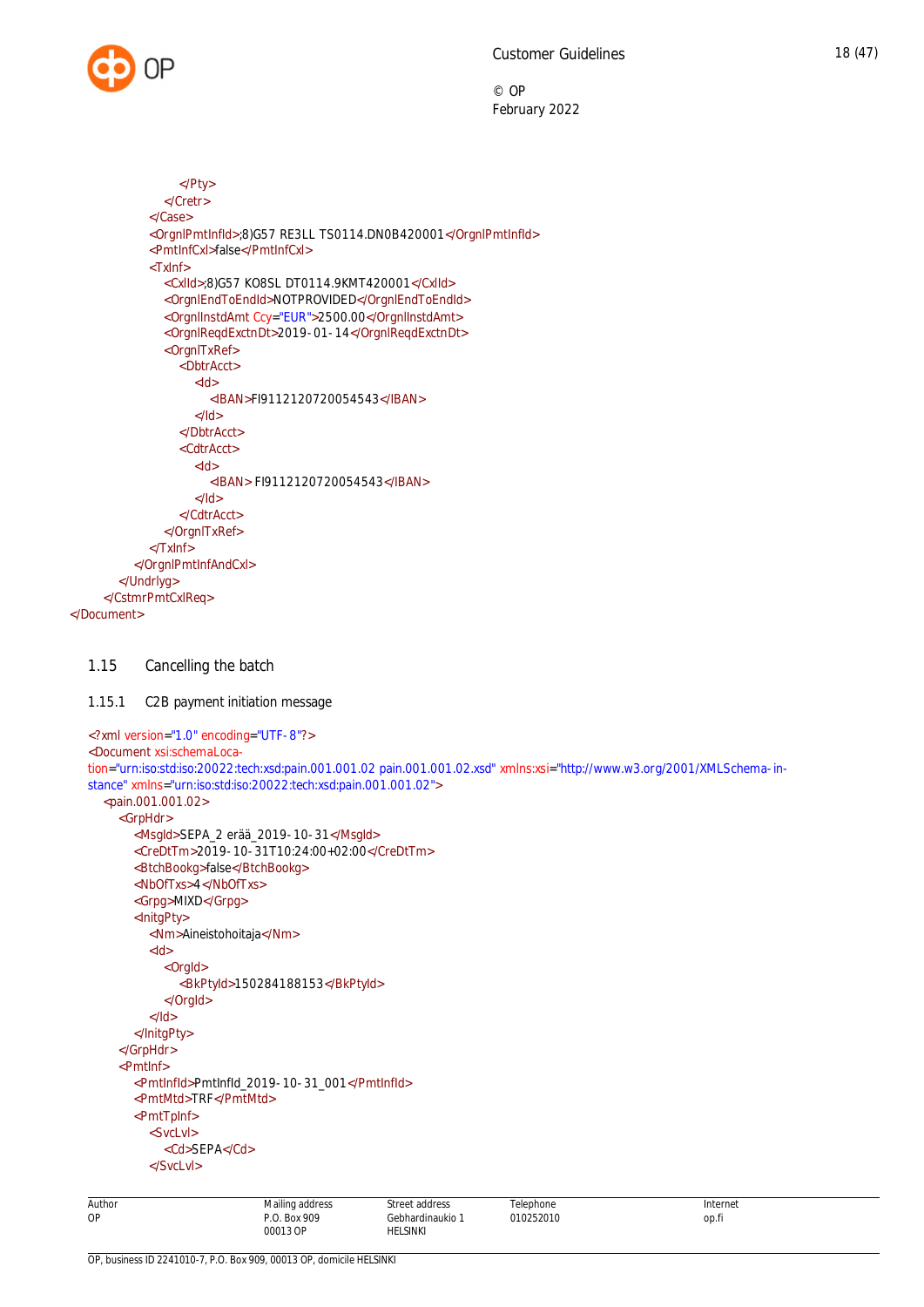</PmtTpInf> <ReqdExctnDt>2019-11-02</ReqdExctnDt> <Dbtr> <Nm>Virtanen</Nm> <Id> <OrgId> <BkPtyId>014785232</BkPtyId> </OrgId>  $<$ /Id> </Dbtr> <DbtrAcct>  $<$ ld $>$ <IBAN>FI9250009420108078</IBAN>  $<$ /Id $>$ </DbtrAcct> <DbtrAgt> <FinInstnId> <BIC>OKOYFIHH</BIC> </FinInstnId> </DbtrAgt> <UltmtDbtr> <Nm>Ultimaatti Debtori</Nm> <PstlAdr> <AdrLine>PL 123 00101 Helsinki</AdrLine> <Ctry>FI</Ctry> </PstlAdr> </UltmtDbtr> <ChrgBr>SLEV</ChrgBr> <CdtTrfTxInf> <PmtId> <InstrId>InstrId\_2019-10-31\_001</InstrId> <EndToEndId>e2e\_2019-10-31\_001</EndToEndId> </PmtId> <Amt> <InstdAmt Ccy="EUR">117.02</InstdAmt> </Amt> <CdtrAgt> <FinInstnId> <CmbndId> <BIC>OKOYFIHH</BIC> <PstlAdr> <Ctry>FI</Ctry> </PstlAdr> </CmbndId> </FinInstnId> </CdtrAgt> <Cdtr> <Nm>Oy Yritys Ab</Nm> <PstlAdr> <AdrLine>PO BOX 71</AdrLine> <AdrLine>Vantaa</AdrLine> <Ctry>FI</Ctry> </PstlAdr> </Cdtr> <CdtrAcct>  $<$ Id $>$ <IBAN>FI6050009420105744</IBAN>  $<$ /Id $>$ </CdtrAcct> <UltmtCdtr>

Author OP

Mailing address P.O. Box 909

Street address Gebhardinaukio 1 HELSINKI

**Telenhone** 010252010 Internet op.fi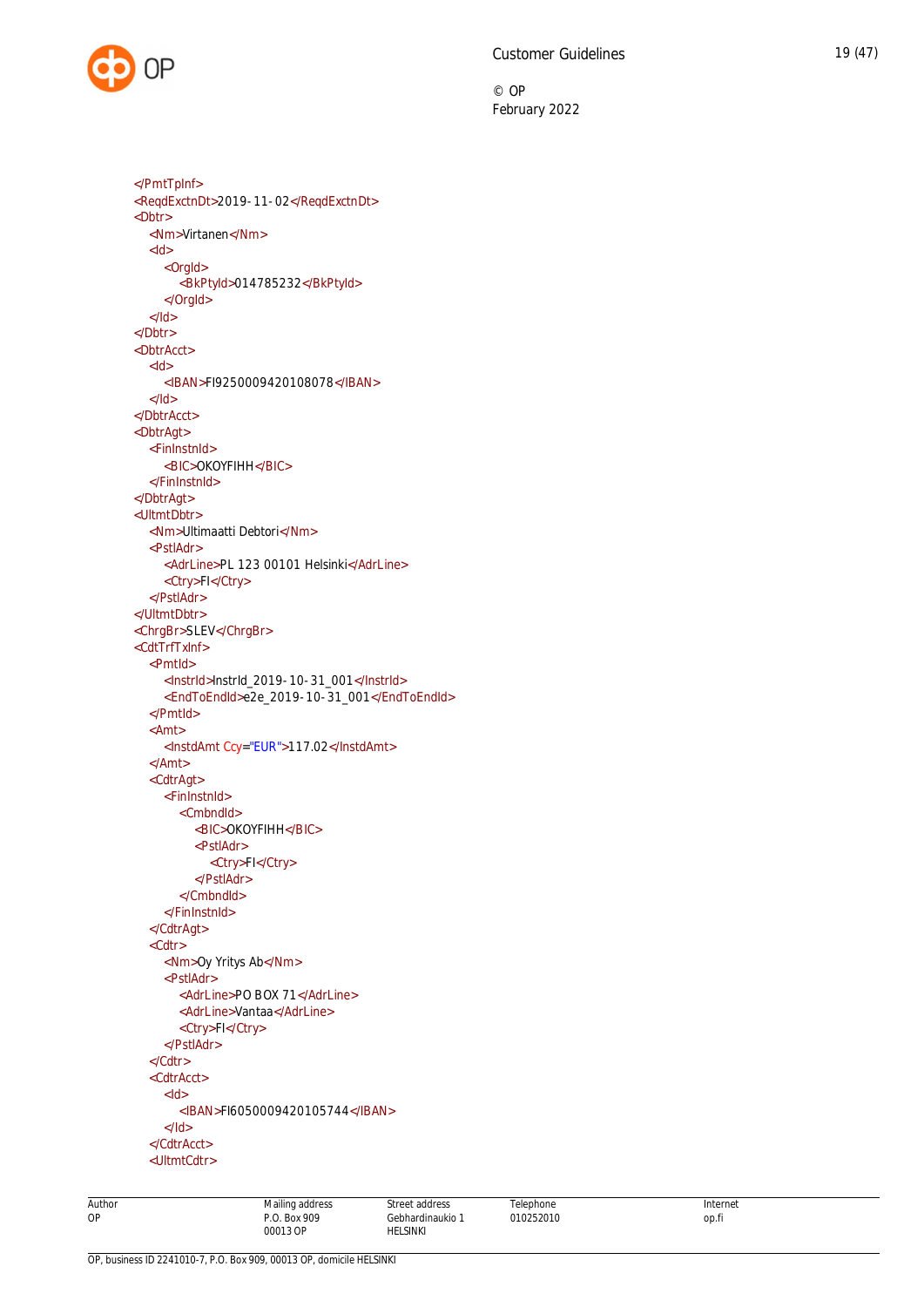```
<Nm>Ultimaatti Kreditori</Nm>
     </UltmtCdtr>
     <RmtInf>
       <Ustrd>Viestillinen maksu</Ustrd>
     </RmtInf>
  </CdtTrfTxInf>
  <CdtTrfTxInf>
     <PmtId>
       <InstrId>InstrId_2019-10-31_002</InstrId>
       <EndToEndId>e2e_2019-10-31_002</EndToEndId>
     </PmtId>
     <Amt>
       <InstdAmt Ccy="EUR">13.02</InstdAmt>
     </Amt>
     <CdtrAgt>
       <FinInstnId>
          <CmbndId>
            <BIC>OKOYFIHH</BIC>
            <PstlAdr>
               <Ctry>FI</Ctry>
            </PstlAdr>
          </CmbndId>
       </FinInstnId>
     </CdtrAgt>
     <Cdtr>
       <Nm>Bolag AB</Nm>
       <PstlAdr>
          <AdrLine>PO BOX 123</AdrLine>
          <AdrLine>00500 Helsinki</AdrLine>
          <Ctry>FI</Ctry>
       </PstlAdr>
     </Cdtr>
     <CdtrAcct>
       <Id><IBAN>FI6050009420105744</IBAN>
       </Id></CdtrAcct>
     <RmtInf>
       <Ustrd>Lasku 23.10.2019</Ustrd>
     </RmtInf>
  </CdtTrfTxInf>
</PmtInf>
<PmtInf>
  <PmtInfId>PmtInfId_2019-10-31_002</PmtInfId>
  <PmtMtd>TRF</PmtMtd>
  <PmtTpInf>
     <SvcLvl>
       <Cd>SEPA</Cd>
    </SvcLvl>
  </PmtTpInf>
  <ReqdExctnDt>2019-11-02</ReqdExctnDt>
  <Dbtr>
     <Nm>Karhu</Nm>
     <Id><OrgId>
          <BkPtyId>014785232</BkPtyId>
       </OrgId>
     </Id></Dbtr>
  <DbtrAcct>
```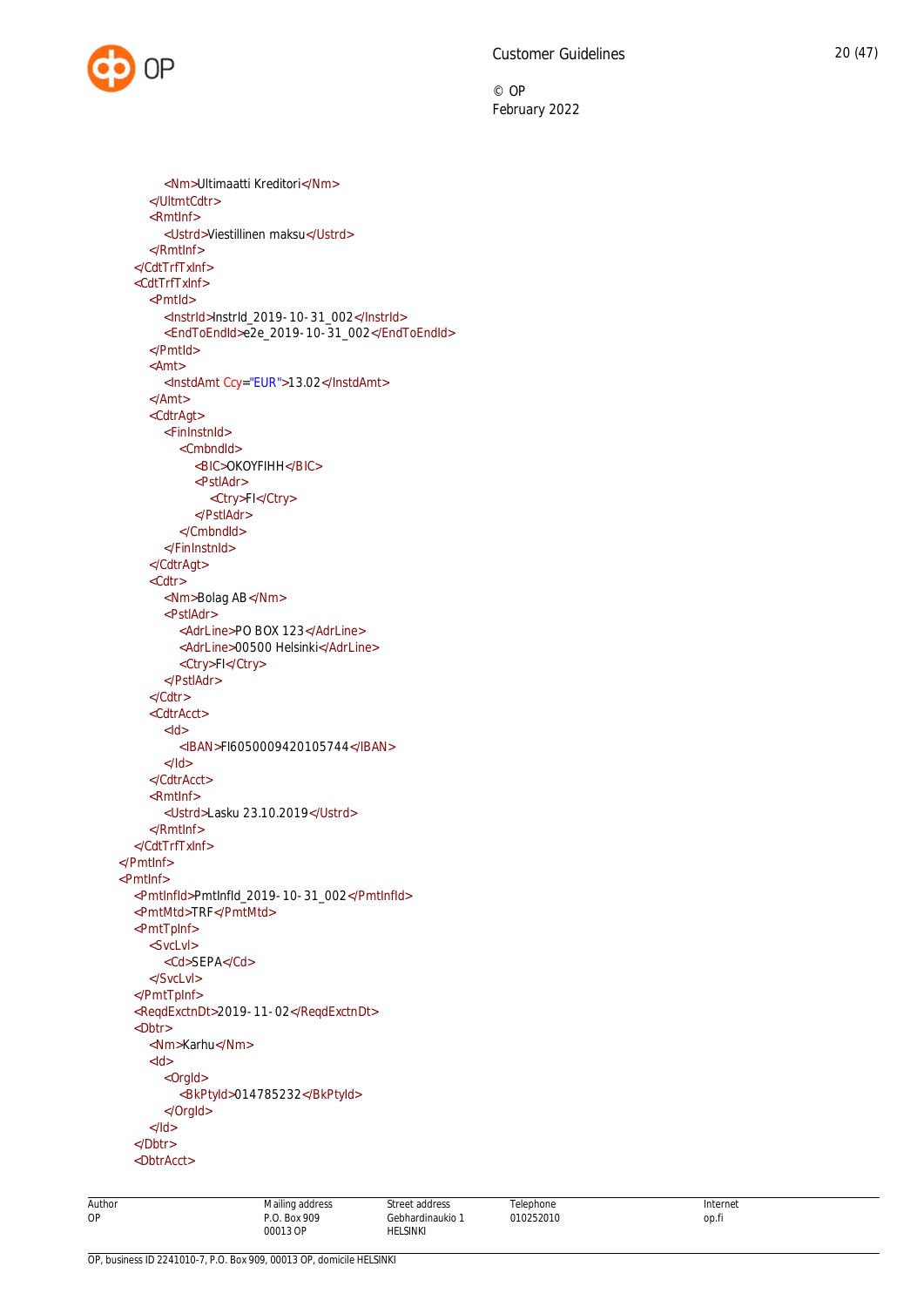<Id> <IBAN>FI9250009420108078</IBAN>  $<$ /Id $>$ </DbtrAcct> <DbtrAgt> <FinInstnId> <BIC>OKOYFIHH</BIC> </FinInstnId> </DbtrAgt> <UltmtDbtr> <Nm>Alkuperäinen Maksaja</Nm> <PstlAdr> <AdrLine>PL 123 00101 Helsinki</AdrLine> <Ctry>FI</Ctry> </PstlAdr> </UltmtDbtr> <ChrgBr>SLEV</ChrgBr> <CdtTrfTxInf> <PmtId> <InstrId>InstrId\_2019-10-31\_003</InstrId> <EndToEndId>e2e\_2019-10-31\_003</EndToEndId> </PmtId> <Amt> <InstdAmt Ccy="EUR">25.02</InstdAmt> </Amt> <CdtrAgt> <FinInstnId> <CmbndId> <BIC>OKOYFIHH</BIC> <PstlAdr> <Ctry>FI</Ctry> </PstlAdr> </CmbndId> </FinInstnId> </CdtrAgt> <Cdtr> <Nm>Siivouspalvelu Pölytpois</Nm> <PstlAdr> <AdrLine>Hakaniemenkatu 1</AdrLine> <AdrLine>Helsinki</AdrLine> <Ctry>FI</Ctry> </PstlAdr> </Cdtr> <CdtrAcct> <Id> <IBAN>FI6050009420105744</IBAN> </Id> </CdtrAcct> <UltmtCdtr> <Nm>Lopullinen Saaja</Nm> </UltmtCdtr> <RmtInf> <Strd> <CdtrRefInf> <CdtrRefTp> <Cd>SCOR</Cd> <Issr>ISO</Issr> </CdtrRefTp> <CdtrRef>1245</CdtrRef> </CdtrRefInf>

Mailing address P.O. Box 909 00013 OP Street address Gebhardinaukio 1 HELSINKI Telephone 010252010 Internet op.fi

Author OP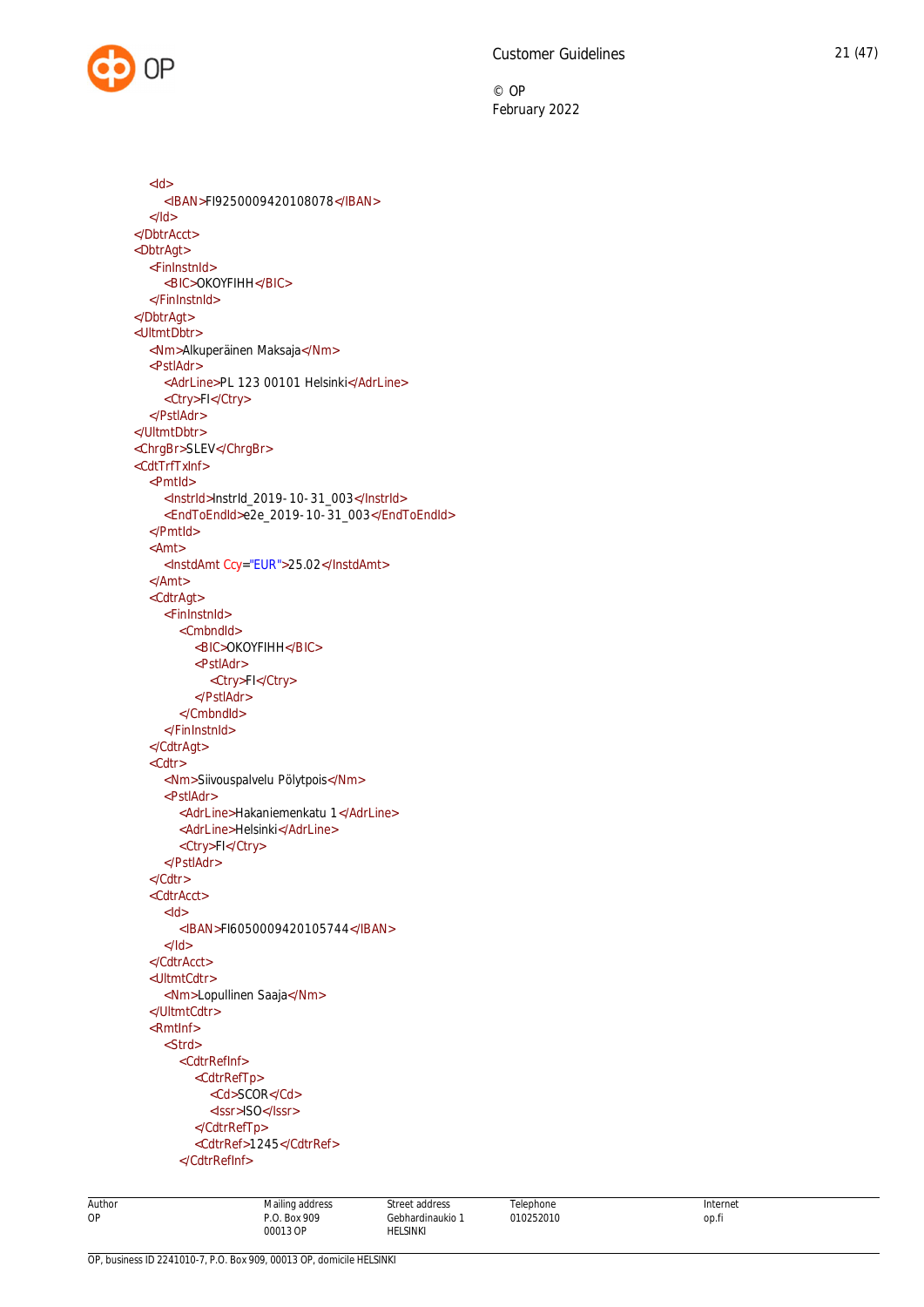

```
</Strd>
          </RmtInf>
       </CdtTrfTxInf>
       <CdtTrfTxInf>
          <PmtId>
            <InstrId>InstrId_2019-10-31_004</InstrId>
            <EndToEndId>e2e_2019-10-31_004</EndToEndId>
          </PmtId>
          <Amt>
            <InstdAmt Ccy="EUR">61.02</InstdAmt>
          </Amt>
          <CdtrAgt>
            <FinInstnId>
              <CmbndId>
                 <BIC>OKOYFIHH</BIC>
                 <PstlAdr>
                   <Ctry>FI</Ctry>
                 </PstlAdr>
               </CmbndId>
            </FinInstnId>
          </CdtrAgt>
          <Cdtr>
            <Nm>K-Kauppa Merituuli</Nm>
            <PstlAdr>
               <AdrLine>Espoonlahdenkatu 55</AdrLine>
               <AdrLine>Espoo</AdrLine>
               <Ctry>FI</Ctry>
            </PstlAdr>
          </Cdtr>
          <CdtrAcct>
            <Id><IBAN>FI6050009420105744</IBAN>
            </Id></CdtrAcct>
          <RmtInf>
            <Strd>
               <CdtrRefInf>
                 <CdtrRefTp>
                    <Cd>SCOR</Cd>
                 </CdtrRefTp>
                 <CdtrRef>00000786400779406202</CdtrRef>
               </CdtrRefInf>
            </Strd>
         </RmtInf>
       </CdtTrfTxInf>
    </PmtInf>
  </pain.001.001.02>
</Document>
```
# <span id="page-22-0"></span>1.15.2 Cancellation request

```
<?xml version="1.0" encoding="UTF-8"?>
<Document xsi:schemaLocation="urn:iso:std:iso:20022:tech:xsd:camt.055.001.01 file:///C:/Kultalin-
kki_ws/c2b_ws/camt.055.001.01.xsd" xmlns:xsi="http://www.w3.org/2001/XMLSchema-in-
stance" xmlns="urn:iso:std:iso:20022:tech:xsd:camt.055.001.01">
  <CstmrPmtCxlReq>
     <Assgnmt>
       <Id>Maksuerän poisto_2019-10-31</Id>
       <Assgnr>
```

| Author | $\cdots$<br>Mailing address      | Street address      | Telephone      | Internet                                                                       |
|--------|----------------------------------|---------------------|----------------|--------------------------------------------------------------------------------|
| OP     | 909<br>$D^{\circ}$<br><b>Box</b> | Gebhardinaukio<br>. | 010252010<br>. | the contract of the contract of<br>op.h<br>and the contract of the contract of |
|        | 00013 OP<br>.                    | <b>HELSINKI</b>     |                |                                                                                |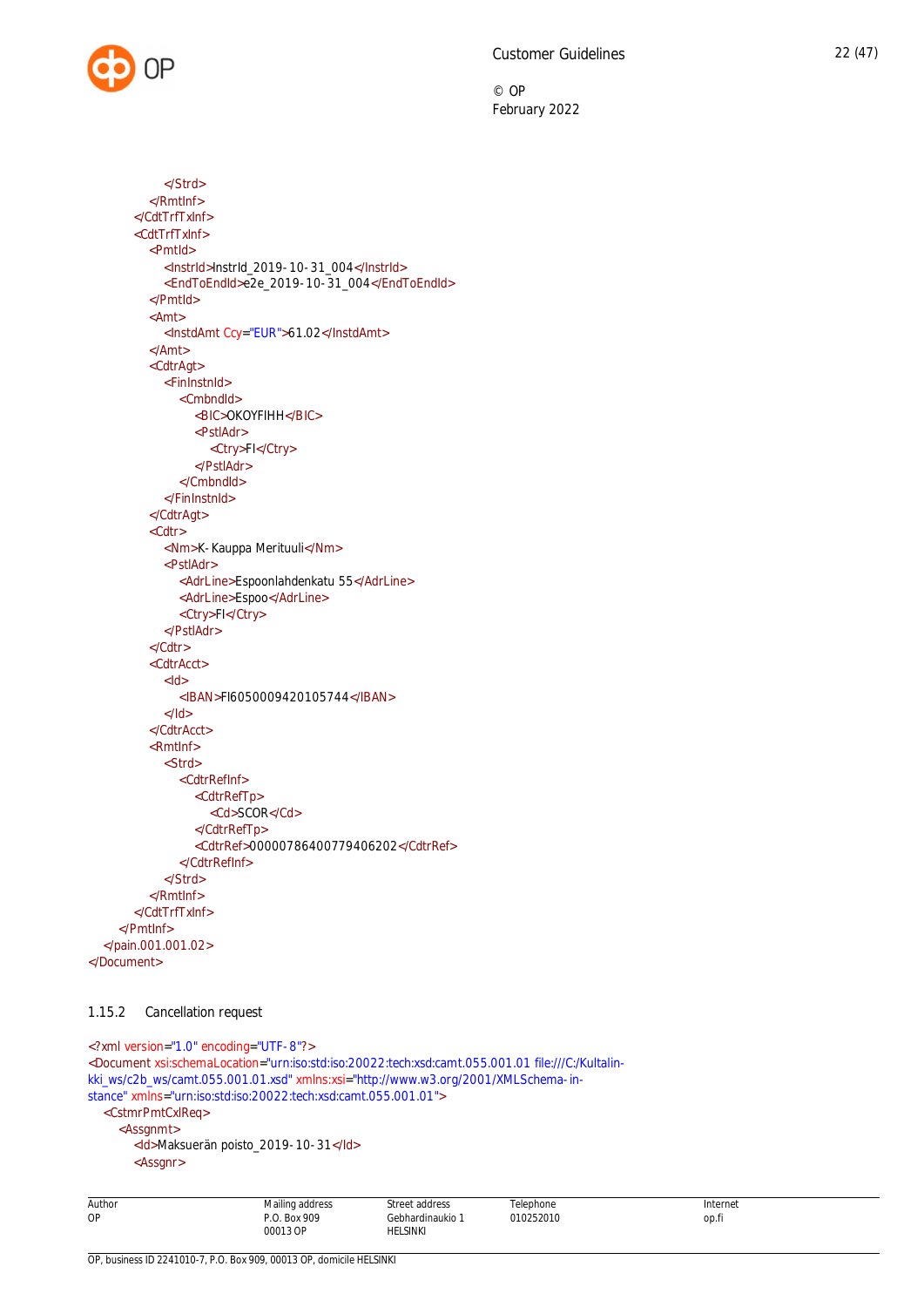

 $<$ Id $>$ <OrgId>  $\overline{\leq}$ Othr> <Id>014785232</Id> <SchmeNm> <Cd>BANK</Cd> </SchmeNm> </Othr> </OrgId>  $<$ /Id> </Pty> </Assgnr> <Assgne>  $<$ Agt $>$ <FinInstnId> <BIC>OKOYFIHH</BIC> </FinInstnId> </Agt> </Assgne> <CreDtTm>2019-10-31T10:31:35+03:00</CreDtTm> </Assgnmt> <Undrlyg> <OrgnlGrpInfAndCxl> <GrpCxlId>erän poisto\_2019-10-31</GrpCxlId> <OrgnlMsgId>SEPA\_2 erää\_2019-10-31</OrgnlMsgId> <OrgnlMsgNmId>pain.001.01.02</OrgnlMsgNmId> <GrpCxl>false</GrpCxl> </OrgnlGrpInfAndCxl> <OrgnlPmtInfAndCxl> <Case> <Id>NOTPROVIDED</Id> <Cretr> <Pty> <Id> <OrgId> <Othr> <Id>014785232</Id> <SchmeNm> <Cd>BANK</Cd> </SchmeNm> </Othr> </OrgId>  $<$ /Id $>$ </Pty> </Cretr> </Case> <OrgnlPmtInfId>PmtInfId\_2019-10-31\_001</OrgnlPmtInfId> <NbOfTxs>2</NbOfTxs> <CtrlSum>130.04</CtrlSum> <PmtInfCxl>true</PmtInfCxl> </OrgnlPmtInfAndCxl> </Undrlyg> </CstmrPmtCxlReq> </Document>

<Pty>

<Nm>Karhu</Nm>

| AHT |
|-----|
|     |

**Telenhone** 010252010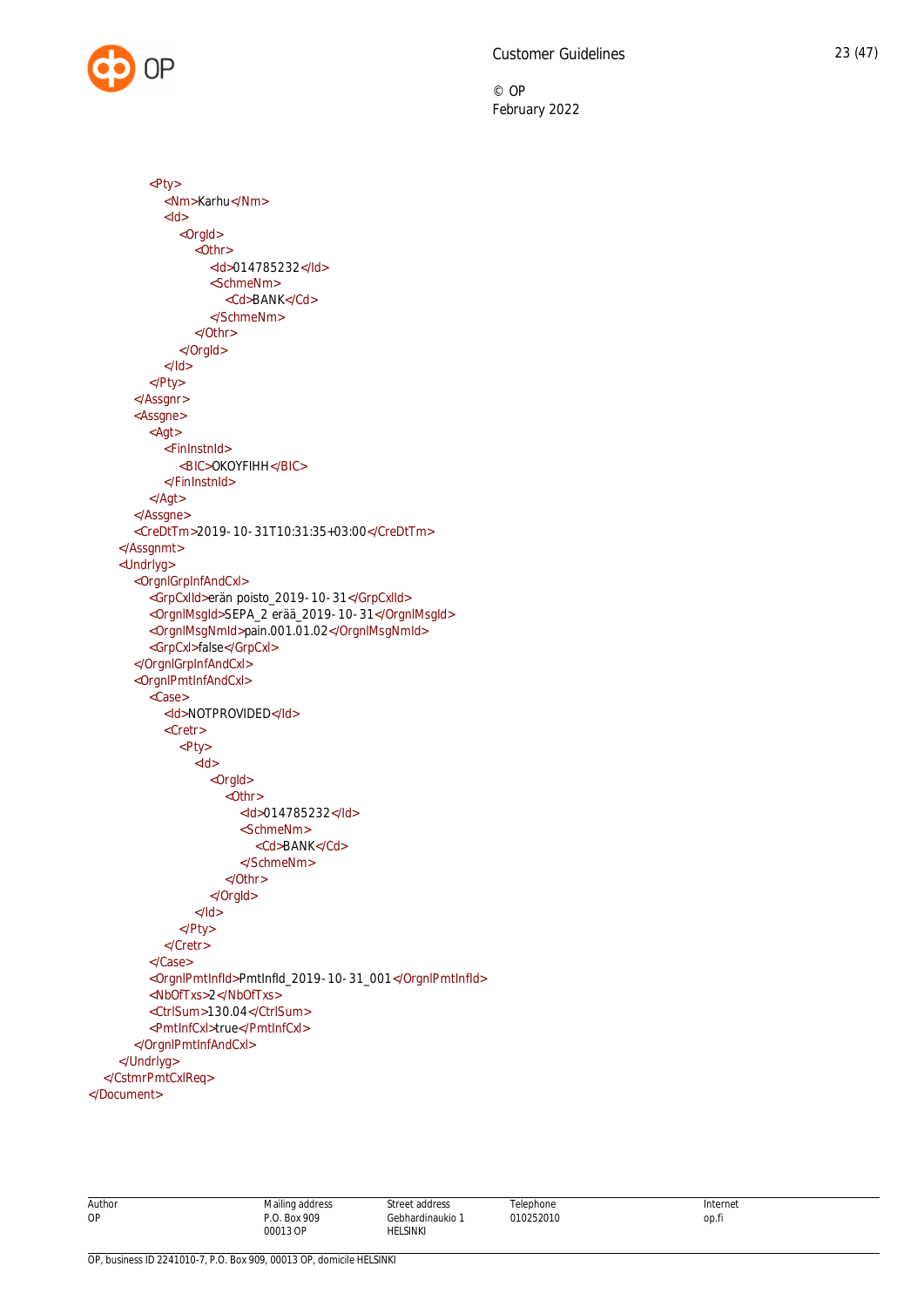

- <span id="page-24-0"></span>2 Example response messages
- <span id="page-24-1"></span>2.1 Report on technical validation
- <span id="page-24-2"></span>2.1.1 Report on accepted technical validation

```
<?xml version="1.0" encoding="UTF-8"?>
```

```
<Document xmlns="urn:iso:std:iso:20022:tech:xsd:pain.002.001.02" xmlns:xsi="http://www.w3.org/2001/XMLSchema-instance">
   <pain.002.001.02>
       <GrpHdr>
           <MsgId>1539869</MsgId>
           <CreDtTm>2019-06-08T12:01:10+03:00</CreDtTm>
       </GrpHdr>
       <OrgnlGrpInfAndSts>
           <OrgnlMsgId>20190102-0000001</OrgnlMsgId>
           <OrgnlMsgNmId>pain.001.001.02</OrgnlMsgNmId>
           <OrgnlCreDtTm>2019-01-12T09:00:01+02:00</OrgnlCreDtTm>
           <OrgnlNbOfTxs>1</OrgnlNbOfTxs>
           <GrpSts>ACTC</GrpSts>
       </OrgnlGrpInfAndSts>
   </pain.002.001.02>
</Document>
```
# <span id="page-24-3"></span>2.1.2 Report on rejected technical validation

```
<?xml version="1.0" encoding="UTF-8"?>
<Document xmlns="urn:iso:std:iso:20022:tech:xsd:pain.002.001.02" xmlns:xsi="http://www.w3.org/2001/XMLSchema-instance">
   <pain.002.001.02>
       <GrpHdr>
           <MsgId>1539869</MsgId>
           <CreDtTm>2019-06-08T12:01:10+03:00</CreDtTm>
       </GrpHdr>
       <OrgnlGrpInfAndSts>
           <OrgnlMsgId>20190102-0000001</OrgnlMsgId>
           <OrgnlMsgNmId>pain.001.001.02</OrgnlMsgNmId>
           <OrgnlCreDtTm>2019-01-12T09:00:01+02:00</OrgnlCreDtTm>
           <OrgnlNbOfTxs>1</OrgnlNbOfTxs>
           <GrpSts>RJCT</GrpSts>
            <StsRsnInf>
               <StsRsn>
                  <Cd>NARR</Cd>
               </StsRsn>
               <AddtlStsRsnInf>pain.001.001.02 could not be processed, please verify structure.
cvc-datatype-valid.1.2.1: '4847,37'</AddtlStsRsnInf>
               <AddtlStsRsnInf>is not a valid value for 'decimal'.cvc-type.3.1.3: The value
'4847,37' of element 'CtrlSum' is not val</AddtlStsRsnInf>
               <AddtlStsRsnInf>id.</AddtlStsRsnInf>
             </StsRsnInf>
        </OrgnlGrpInfAndSts>
     </pain.002.001.02>
 </Document>
2.2 Report on payload content validation
```
<span id="page-24-5"></span><span id="page-24-4"></span>2.2.1 Report on accepted content validation

| Author | Mailing address          | Street address               | Telephone | Internet |
|--------|--------------------------|------------------------------|-----------|----------|
| OP     | P.O. Box 909<br>00013 OP | Gebhardinaukio 1<br>HELSINKI | 010252010 | op.fi    |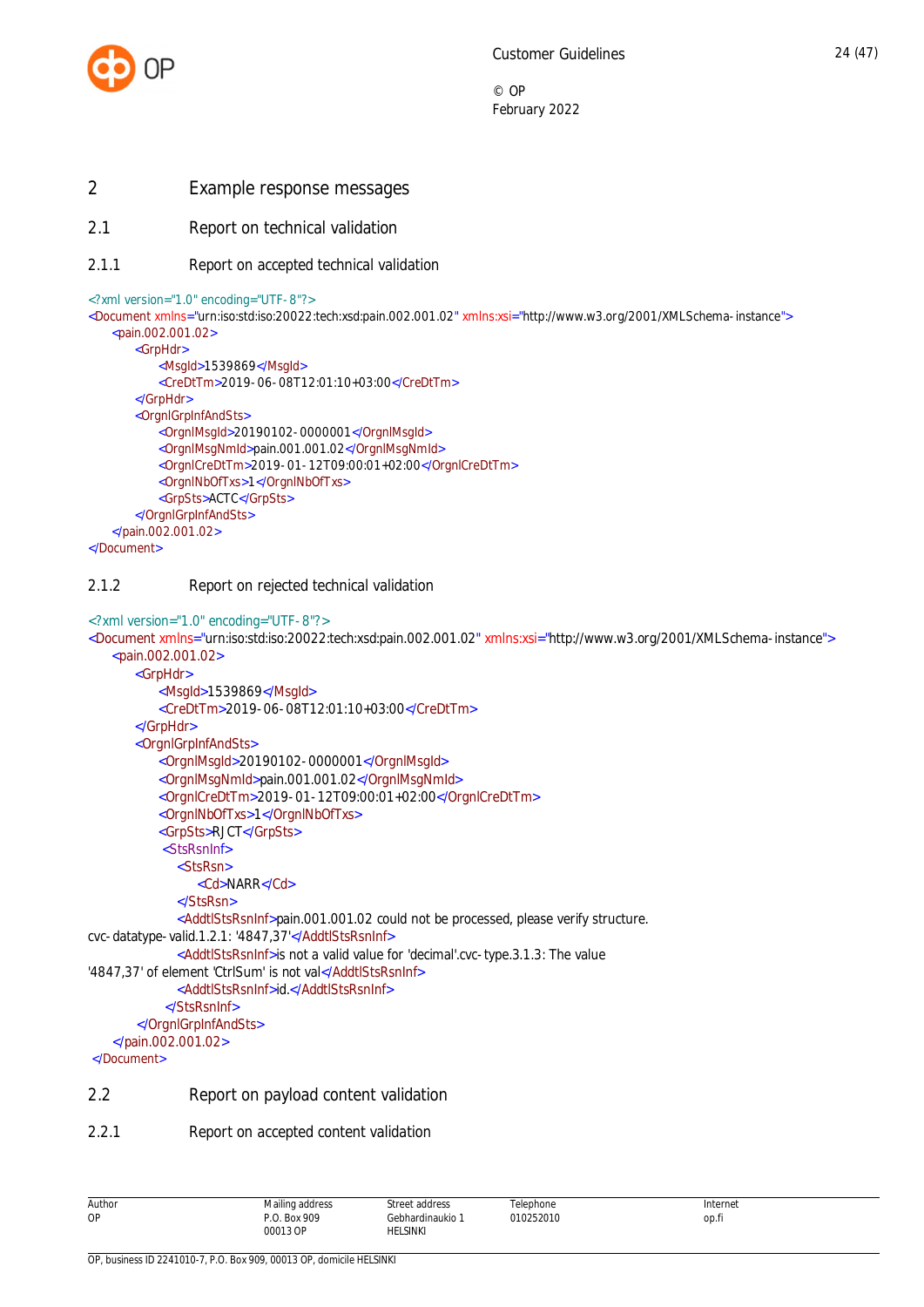

<?xml version="1.0" encoding="UTF-8"?> <Document xmlns="urn:iso:std:iso:20022:tech:xsd:pain.002.001.02" xmlns:xsi="http://www.w3.org/2001/XMLSchema-instance" xsi:schemaLocation="urn:iso:std:iso:20022:tech:xsd:pain.002.001.02 file:///C:/Kultalinkki\_ws2/c2b\_ws/pain.002.001.02.xsd"> <pain.002.001.02> <GrpHdr> <MsgId> 4582642</MsgId> <CreDtTm>2019-02-18T13:31:34+02:00</CreDtTm> </GrpHdr> <OrgnlGrpInfAndSts> <OrgnlMsgId>MsgId\_20190218-00001</OrgnlMsgId> <OrgnlMsgNmId>pain.001.001.02</OrgnlMsgNmId> <OrgnlCreDtTm>2019-02-18:00:01+02:00</OrgnlCreDtTm> <OrgnlNbOfTxs>1</OrgnlNbOfTxs> <OrgnlCtrlSum>150</OrgnlCtrlSum> <GrpSts>ACCP</GrpSts> </OrgnlGrpInfAndSts> <TxInfAndSts> <OrgnlPmtInfId>20190218-123456-01</OrgnlPmtInfId> <OrgnlTxId>201502185UTV00000010</OrgnlTxId> <TxSts>ACCP</TxSts> <OrgnlTxRef> <Amt> <InstdAmt Ccy="EUR">150</InstdAmt> </Amt> <ReqdExctnDt>2019-02-18</ReqdExctnDt> <UltmtDbtr> <Nm>Alkuperäinen Maksaja</Nm> </UltmtDbtr> <Dbtr> <Nm>Firma Oy</Nm> </Dbtr> <DbtrAcct> <Id> <IBAN>FI0750009420105728</IBAN>  $>$ /Id $\sim$ </DbtrAcct> </OrgnlTxRef> </TxInfAndSts> </pain.002.001.02> </Document>

2.2.2 Report on partially accepted content validation

<span id="page-25-0"></span>The payload contains four batches:

Batch 1

- credit transfer of 27,11 is OK
- credit transfer of 22,10 has an incorrect reference
- credit transfer of 111.730,35 is OK

Two transactions in the batch will be processed later

Batch 2 has an incorrect requested execution date, so the entire batch is rejected

 $-610,45$ 

 $- 130,55$ 

Batch 3

| Author | Mailing address          | Street address                      | Telephone | Internet |
|--------|--------------------------|-------------------------------------|-----------|----------|
| OP     | P.O. Box 909<br>00013 OP | Gebhardinaukio 1<br><b>HELSINKI</b> | 010252010 | op.fi    |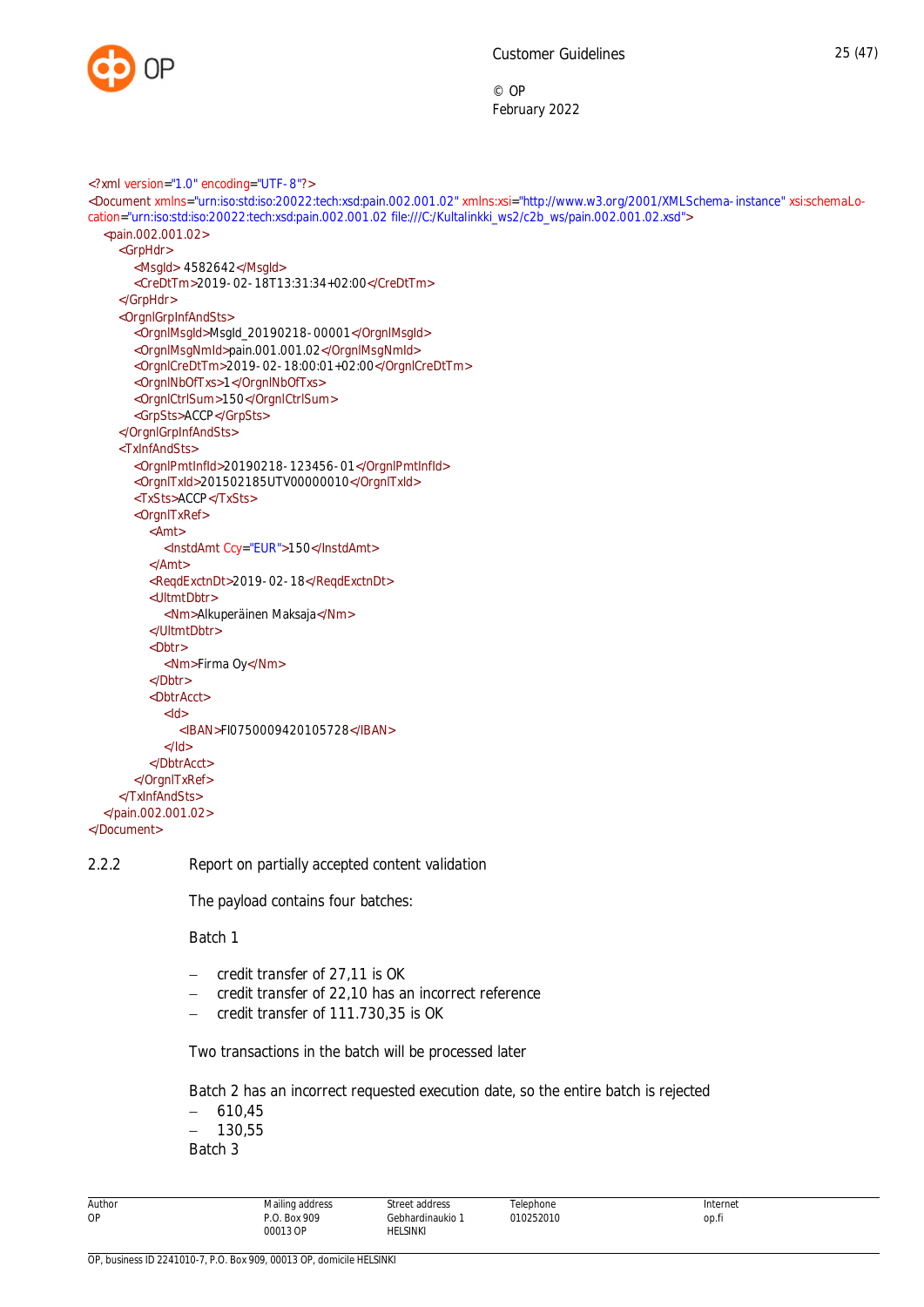

```
 credit transfer of 525,30 is OK
                     credit transfer of 140,69 is OK
                Batch 4
                - credit transfer of 500.000,48 is OK
<?xml version="1.0" encoding="UTF-8"?>
<Document xmlns="urn:iso:std:iso:20022:tech:xsd:pain.002.001.02" xmlns:xsi="http://www.w3.org/2001/XMLSchema-instance" xsi:schemaLo-
cation="urn:iso:std:iso:20022:tech:xsd:pain.002.001.02 file:///C:/Kultalinkki_ws2/c2b_ws/pain.002.001.02.xsd">
  <pain.002.001.02>
    <GrpHdr>
       <MsgId>4582643</MsgId>
       <CreDtTm>2019-02-18T13:31:35+02:00</CreDtTm>
    </GrpHdr>
     <OrgnlGrpInfAndSts>
       <OrgnlMsgId>MsgId_20190218-00009</OrgnlMsgId>
       <OrgnlMsgNmId>pain.001.001.02</OrgnlMsgNmId>
       <OrgnlCreDtTm>2019-02-18T09:00:01+02:00</OrgnlCreDtTm>
       <OrgnlNbOfTxs>8</OrgnlNbOfTxs>
       <OrgnlCtrlSum>613187.03</OrgnlCtrlSum>
       <GrpSts>PART</GrpSts>
    </OrgnlGrpInfAndSts>
    <TxInfAndSts>
       <OrgnlPmtInfId>20190218-587412-01</OrgnlPmtInfId>
       <OrgnlInstrId>InstrId_147859</OrgnlInstrId>
       <OrgnlEndToEndId>e2e_147859</OrgnlEndToEndId>
       <OrgnlTxId>201902185UTH00000015</OrgnlTxId>
       <TxSts>RJCT</TxSts>
       <StsRsnInf>
          <StsRsn>
            <Cd>NARR</Cd>
          </StsRsn>
          <AddtlStsRsnInf>Incorrect reference.</AddtlStsRsnInf>
       </StsRsnInf>
       <OrgnlTxRef>
          <Amt>
            <InstdAmt Ccy="EUR">22.10</InstdAmt>
          </Amt>
          <ReqdExctnDt>2019-02-18</ReqdExctnDt>
          <UltmtDbtr>
            <Nm>Alkuperäinen Maksaja</Nm>
          </UltmtDbtr>
          <Dbtr>
            <Nm>Firma Oy</Nm>
          </Dbtr>
          <DbtrAcct>
            <Id>
              <IBAN>FI0750009420105728</IBAN>
            </Id>
          </DbtrAcct>
          <Cdtr>
            <Nm>Oy Yritys Ab</Nm>
          </Cdtr>
          <CdtrAcct>
            <Id>
              <IBAN>FI7210423000000226</IBAN>
            </Id></CdtrAcct>
          <UltmtCdtr>
            <Nm>Lopullinen Saaja</Nm>
```
Author OP

Telephone 010252010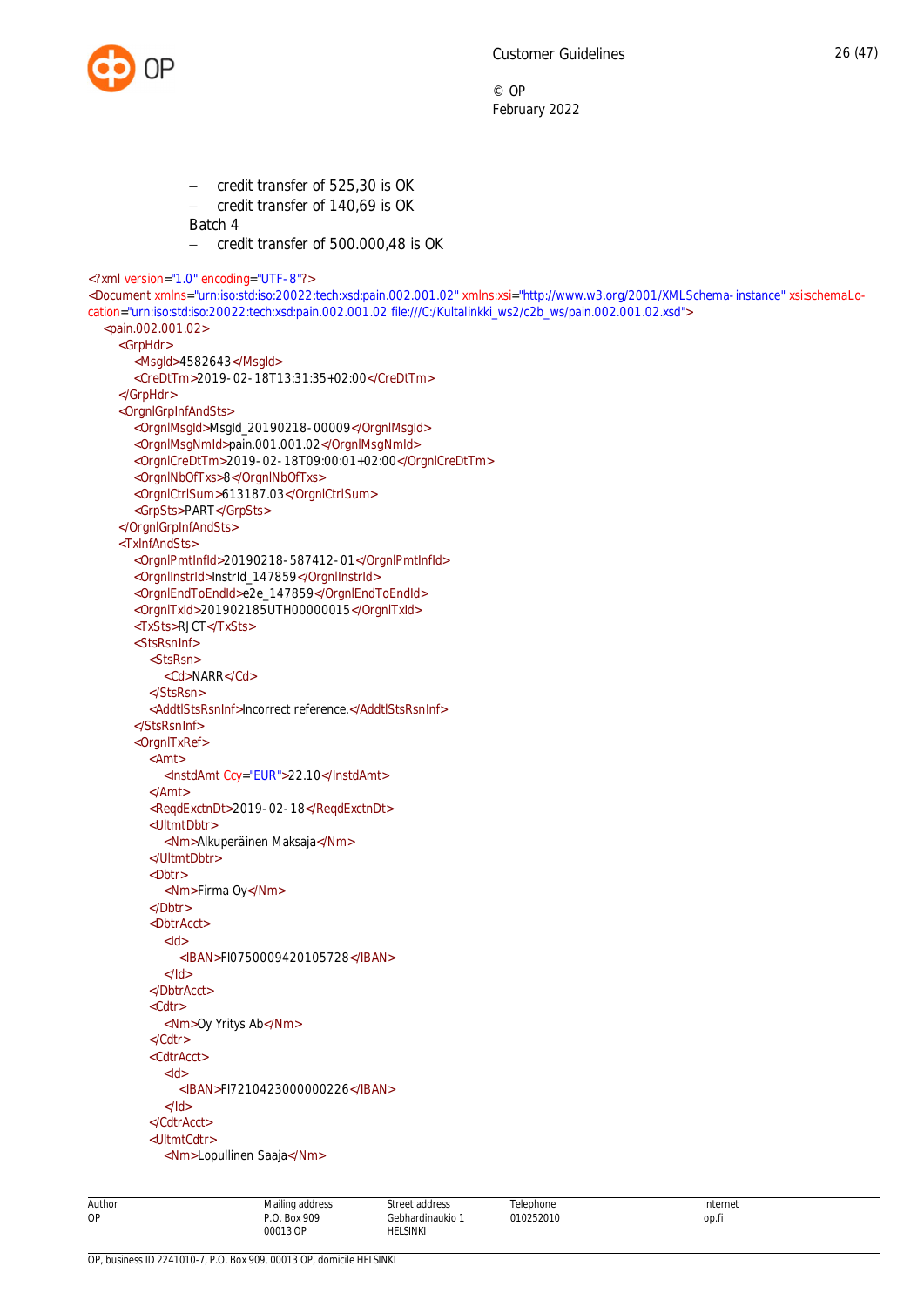```
</UltmtCdtr>
  </OrgnlTxRef>
</TxInfAndSts>
<TxInfAndSts>
  <OrgnlPmtInfId>20190218-587412-02</OrgnlPmtInfId>
  <OrgnlTxId>201902185UTV00000018</OrgnlTxId>
  <TxSts>RJCT</TxSts>
  <StsRsnInf>
     <StsRsn>
       <Cd>DT01</Cd>
     </StsRsn>
     <AddtlStsRsnInf>Incorrect due date</AddtlStsRsnInf>
  </StsRsnInf>
  <OrgnlTxRef>
     <Amt>
       <InstdAmt Ccy="EUR">741</InstdAmt>
     </Amt>
     <ReqdExctnDt>2019-01-09</ReqdExctnDt>
     <UltmtDbtr>
       <Nm>Alkuperäinen Maksaja</Nm>
     </UltmtDbtr>
     <Dbtr>
       <Nm>Firma Oy</Nm>
     </Dbtr>
     <DbtrAcct>
       <Id><IBAN>FI0750009420105728</IBAN>
       </Id></DbtrAcct>
  </OrgnlTxRef>
</TxInfAndSts>
<TxInfAndSts>
  <OrgnlPmtInfId>20190218-587412-03</OrgnlPmtInfId>
  <OrgnlTxId>201902185UTV00000022</OrgnlTxId>
  <TxSts>ACCP</TxSts>
  <OrgnlTxRef>
     <Amt>
       <InstdAmt Ccy="EUR">665.99</InstdAmt>
     </Amt>
     <ReqdExctnDt>2019-02-18</ReqdExctnDt>
     <UltmtDbtr>
       <Nm>Alkuperäinen Maksaja</Nm>
     </UltmtDbtr>
     <Dbtr>
       <Nm>Firma Oy</Nm>
     </Dbtr>
     <DbtrAcct>
       <Id><IBAN>FI0750009420105728</IBAN>
       </Id></DbtrAcct>
  </OrgnlTxRef>
</TxInfAndSts>
<TxInfAndSts>
  <OrgnlPmtInfId>20190218-587412-04</OrgnlPmtInfId>
  <OrgnlTxId>201902185UTV00000026</OrgnlTxId>
  <TxSts>ACCP</TxSts>
  <OrgnlTxRef>
     <Amt>
       <InstdAmt Ccy="EUR">500000.48</InstdAmt>
```

| Author | Mailing address           | Street address   | Telephone | Internet |
|--------|---------------------------|------------------|-----------|----------|
| OP     | Box 909<br>D <sub>0</sub> | Gebhardinaukio 1 | 010252010 | op.fi    |
|        | 00013 OP                  | HELSINKI         |           |          |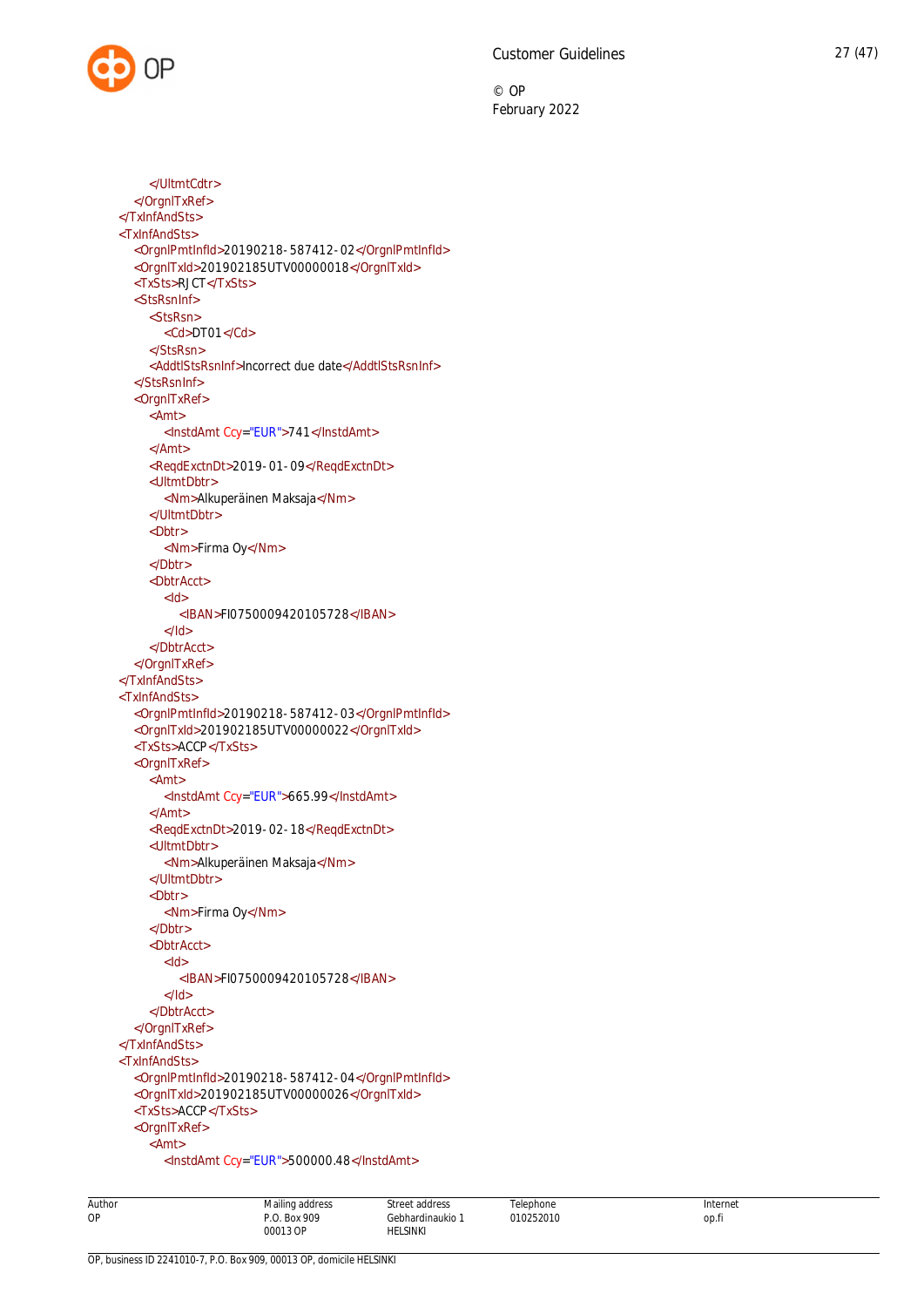

```
</Amt>
       <ReqdExctnDt>2019-02-18ReqdExctnDt>
         <UltmtDbtr>
            <Nm>Alkuperäinen Maksaja</Nm>
         </UltmtDbtr>
         <Dbtr>
            <Nm>Firma Oy</Nm>
         </Dbtr>
         <DbtrAcct>
            <Id>
              <IBAN>FI0750009420105728</IBAN>
            </Id></DbtrAcct>
       </OrgnlTxRef>
    </TxInfAndSts>
  </pain.002.001.02>
</Document>
```
# <span id="page-28-0"></span>2.3 Report on payment

# <span id="page-28-1"></span>2.3.1 Report on accepted payload ('pain')

<?xml version="1.0" encoding="UTF-8"?>

```
<Document xmlns="urn:iso:std:iso:20022:tech:xsd:pain.002.001.02" xmlns:xsi="http://www.w3.org/2001/XMLSchema-instance" xsi:schemaLo-
cation="urn:iso:std:iso:20022:tech:xsd:pain.002.001.02 file:///C:/Kultalinkki_ws2/c2b_ws/pain.002.001.02.xsd">
  <pain.002.001.02>
```

```
<GrpHdr>
  <MsgId>4582650</MsgId>
  <CreDtTm>2019-02-18T13:35:12+02:00</CreDtTm>
</GrpHdr>
<OrgnlGrpInfAndSts>
  <OrgnlMsgId>MsgId_20190218-00001</OrgnlMsgId>
  <OrgnlMsgNmId>pain.001.001.02</OrgnlMsgNmId>
  <OrgnlCreDtTm>2019-02-18T09:00:01+02:00</OrgnlCreDtTm>
  <OrgnlNbOfTxs>1</OrgnlNbOfTxs>
  <OrgnlCtrlSum>150</OrgnlCtrlSum>
  <GrpSts>ACSP</GrpSts>
</OrgnlGrpInfAndSts>
<TxInfAndSts>
  <OrgnlPmtInfId>20190218-123456-01</OrgnlPmtInfId>
  <OrgnlTxId>201902185UTV00000010</OrgnlTxId>
  <TxSts>ACSP</TxSts>
  <OrgnlTxRef>
    <Amt>
       <InstdAmt Ccy="EUR">150</InstdAmt>
    </Amt>
    <ReqdExctnDt>2019-02-18</ReqdExctnDt>
    <UltmtDbtr>
       <Nm>Alkuperäinen Maksaja</Nm>
    </UltmtDbtr>
    <Dbtr>
       <Nm>Firma Oy</Nm>
     </Dbtr>
    <DbtrAcct>
       <Id><IBAN>FI0750009420105728</IBAN>
       </Id></DbtrAcct>
```
OP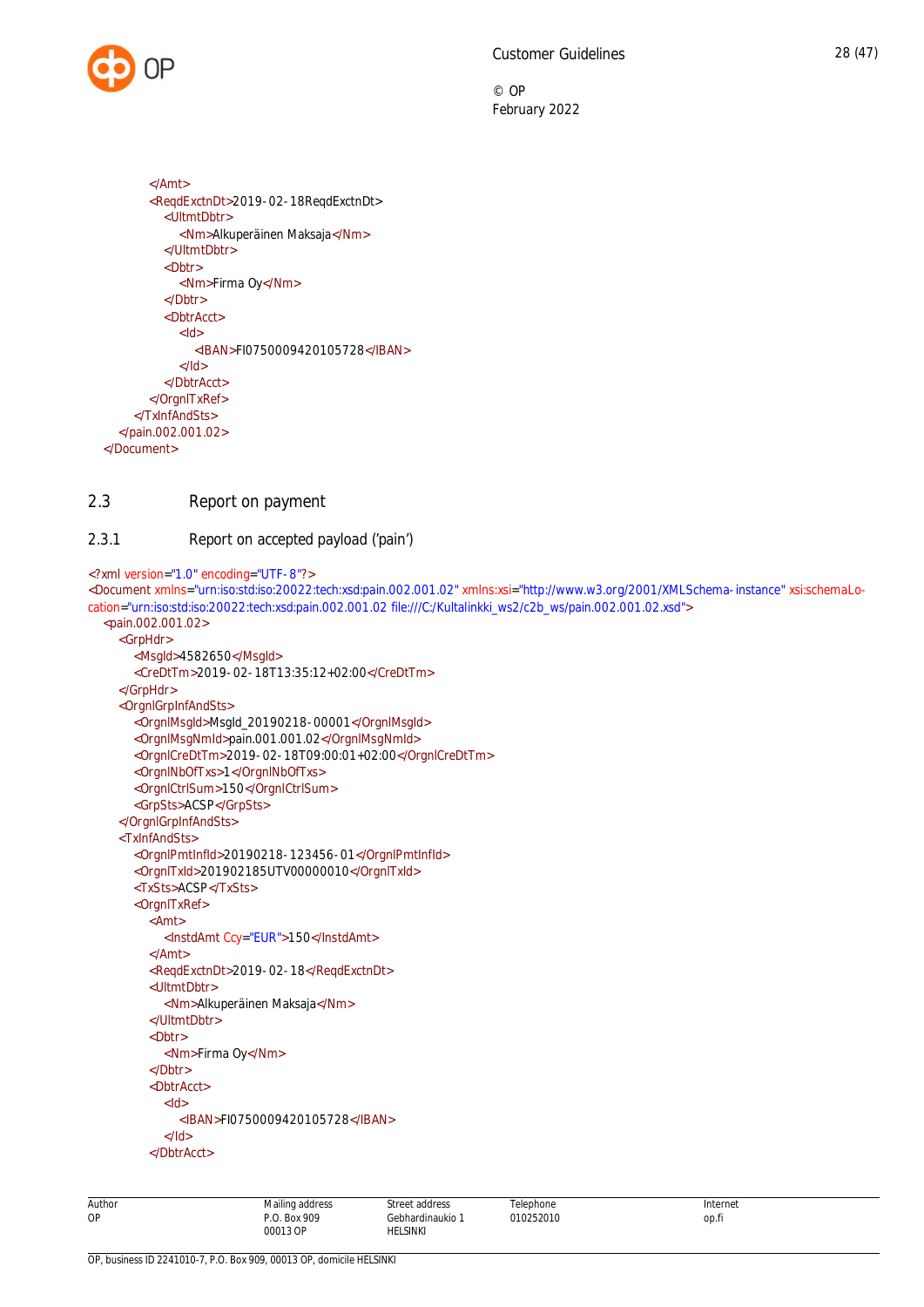

© OP

</OrgnlTxRef> </TxInfAndSts> </pain.002.001.02> </Document>

2.3.2 Report on partly accepted payload ('pain')

<span id="page-29-0"></span>The payload contains three batches:

Batch 1

- credit transfer of 27,11
- credit transfer of 111.730.35

The customer's service agreement specifies that SEPA credit transfers can be bundled. The balance is insufficient for the bundled amount, so the batch cannot be paid.

Batch 2

- payment 525,30 processed
- payment 140,69 processed

Batch 3

- credit transfer of 500.000,48 not processed, because of insufficient balance

The payment processing report, generated during the day after the processing of each C2B reception, includes all successfully paid batches and batches/transactions with the PDNG status that temporarily have insufficient funds or are waiting for processing.

# <?xml version="1.0" encoding="UTF-8"?>

| <document th="" xmlns="urn:iso:std:iso:20022:tech:xsd:pain.002.001.02" xmlns:xsi="http://www.w3.org/2001/XMLSchema-instance" xsi:schemalo-<=""></document> |
|------------------------------------------------------------------------------------------------------------------------------------------------------------|
| cation="urn:iso:std:iso:20022:tech:xsd:pain.002.001.02 file:///C:/Kultalinkki ws2/c2b ws/pain.002.001.02.xsd">                                             |
| <pain.002.001.02></pain.002.001.02>                                                                                                                        |
| <grphdr></grphdr>                                                                                                                                          |
| <msgld>4582651</msgld>                                                                                                                                     |
| <credttm>2019-02-18T13:35:13+02:00</credttm>                                                                                                               |
|                                                                                                                                                            |
| <orgnlgrpinfandsts></orgnlgrpinfandsts>                                                                                                                    |
| <orgnlmsgld>Msgld_20190218-00009</orgnlmsgld>                                                                                                              |
| <orgnlmsgnmld>pain.001.001.02</orgnlmsgnmld>                                                                                                               |
| <0rgnlCreDtTm>2019-02-18T09:00:01+02:00 0rgnlCreDtTm                                                                                                       |
| <orgninboftxs>8</orgninboftxs>                                                                                                                             |
| <orgnlctrlsum>613187.03</orgnlctrlsum>                                                                                                                     |
| <grpsts>PART</grpsts>                                                                                                                                      |
|                                                                                                                                                            |
| <txinfandsts></txinfandsts>                                                                                                                                |
| <0rgnlPmtlnfld>20190218-587412-01 0rgnlPmtlnfld                                                                                                            |
| <0rgnlTxld>201902185UTV00000013 0rgnlTxld                                                                                                                  |
| <txsts>PDNG</txsts>                                                                                                                                        |
| <stsrsninf></stsrsninf>                                                                                                                                    |
| <stsrsn></stsrsn>                                                                                                                                          |
| $<$ Cd>AM04 $<$ /Cd>                                                                                                                                       |
| $<$ /StsRsn>                                                                                                                                               |
| <addtlstsrsninf>Insufficient funds</addtlstsrsninf>                                                                                                        |
| $<$ /StsRsnInf>                                                                                                                                            |
| <orgnitxref></orgnitxref>                                                                                                                                  |
| $<$ Amt $>$                                                                                                                                                |
| <lnstdamt ccy="EUR">111757.46</lnstdamt>                                                                                                                   |
| $<$ /Amt $>$                                                                                                                                               |
| <regdexctndt>2019-02-18</regdexctndt>                                                                                                                      |
| <ultmtdbtr></ultmtdbtr>                                                                                                                                    |
|                                                                                                                                                            |

| Author | Mailing address | Street address      | Telephone      | Internet     |
|--------|-----------------|---------------------|----------------|--------------|
| OP     | P.O. Box 909    | Gebhardinaukio<br>. | 010252010<br>. | ___<br>op.fi |
|        | 00013 OP<br>.   | HELSINKI            |                |              |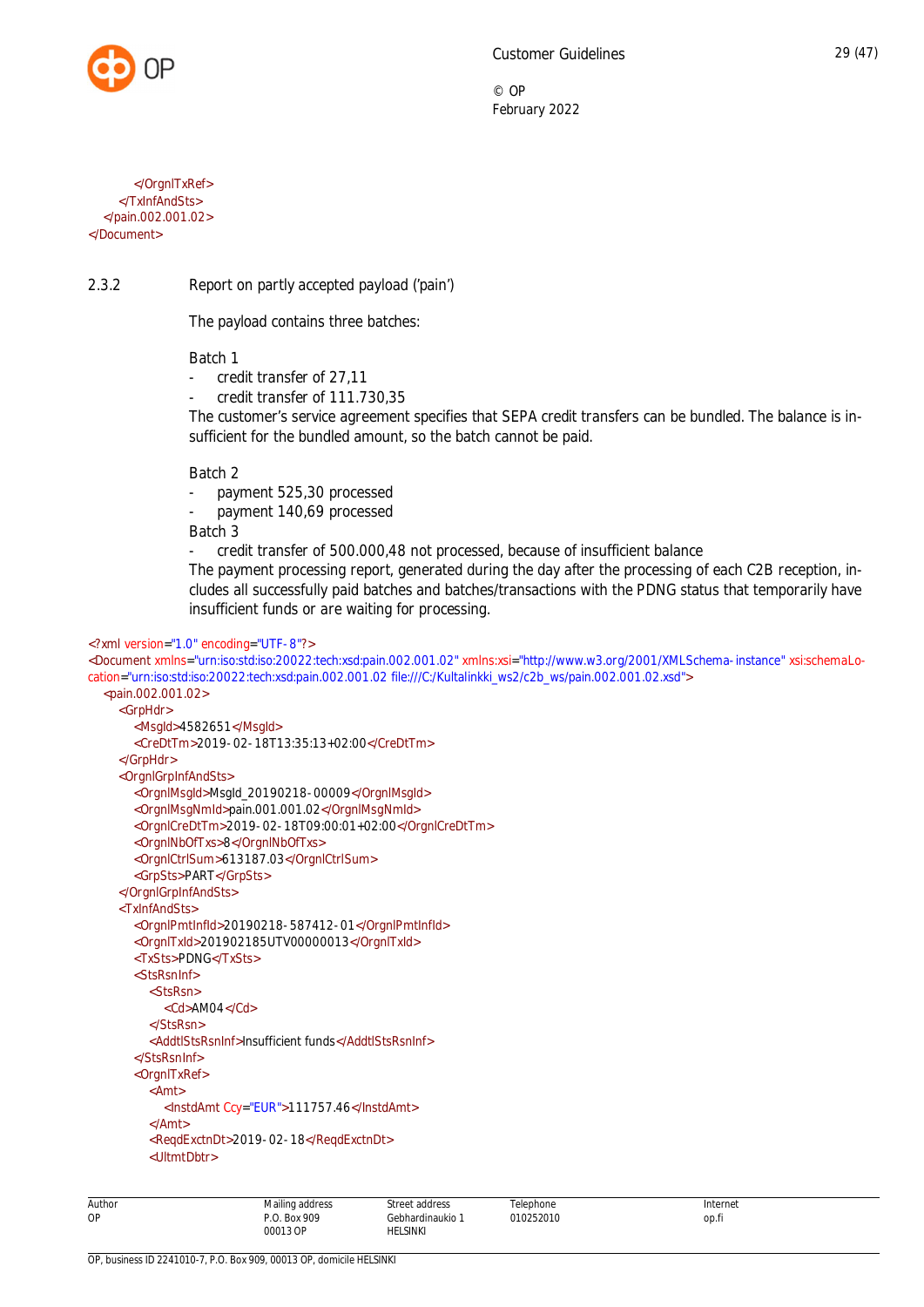<Nm>Alkuperäinen Maksaja</Nm> </UltmtDbtr> <Dbtr> <Nm>Firma Oy</Nm> </Dbtr> <DbtrAcct> <Id> <IBAN>FI0750009420105728</IBAN>  $<$ /Id $>$ </DbtrAcct> </OrgnlTxRef> </TxInfAndSts> <TxInfAndSts> <OrgnlPmtInfId>20190218-587412-03</OrgnlPmtInfId> <OrgnlTxId>201902185UTV00000022</OrgnlTxId> <TxSts>ACSP</TxSts> <OrgnlTxRef> <Amt> <InstdAmt Ccy="EUR">665.99</InstdAmt> </Amt> <ReqdExctnDt>2019-02-18</ReqdExctnDt> <UltmtDbtr> <Nm>Alkuperäinen Maksaja</Nm> </UltmtDbtr> <Dbtr> <Nm>Firma Oy</Nm> </Dbtr> <DbtrAcct>  $<$ Id $>$ <IBAN>FI0750009420105728</IBAN>  $<$ /Id $>$ </DbtrAcct> </OrgnlTxRef> </TxInfAndSts> <TxInfAndSts> <OrgnlPmtInfId>20190218-587412-04</OrgnlPmtInfId> <OrgnlTxId>201902185UTV00000026</OrgnlTxId> <TxSts>PDNG</TxSts> <StsRsnInf> <StsRsn> <Cd>AM04</Cd> </StsRsn> <AddtlStsRsnInf>Insufficient funds</AddtlStsRsnInf> </StsRsnInf> <OrgnlTxRef> <Amt> <InstdAmt Ccy="EUR">500000.48</InstdAmt> </Amt> <ReqdExctnDt>2019-02-18</ReqdExctnDt> <UltmtDbtr> <Nm>Alkuperäinen Maksaja</Nm> </UltmtDbtr> <Dbtr> <Nm>Firma Oy</Nm> </Dbtr> <DbtrAcct>  $<$ Id $>$ <IBAN>FI0750009420105728</IBAN>  $<$ /Id $>$ </DbtrAcct>

OP, business ID 2241010-7, P.O. Box 909, 00013 OP, domicile HELSINKI

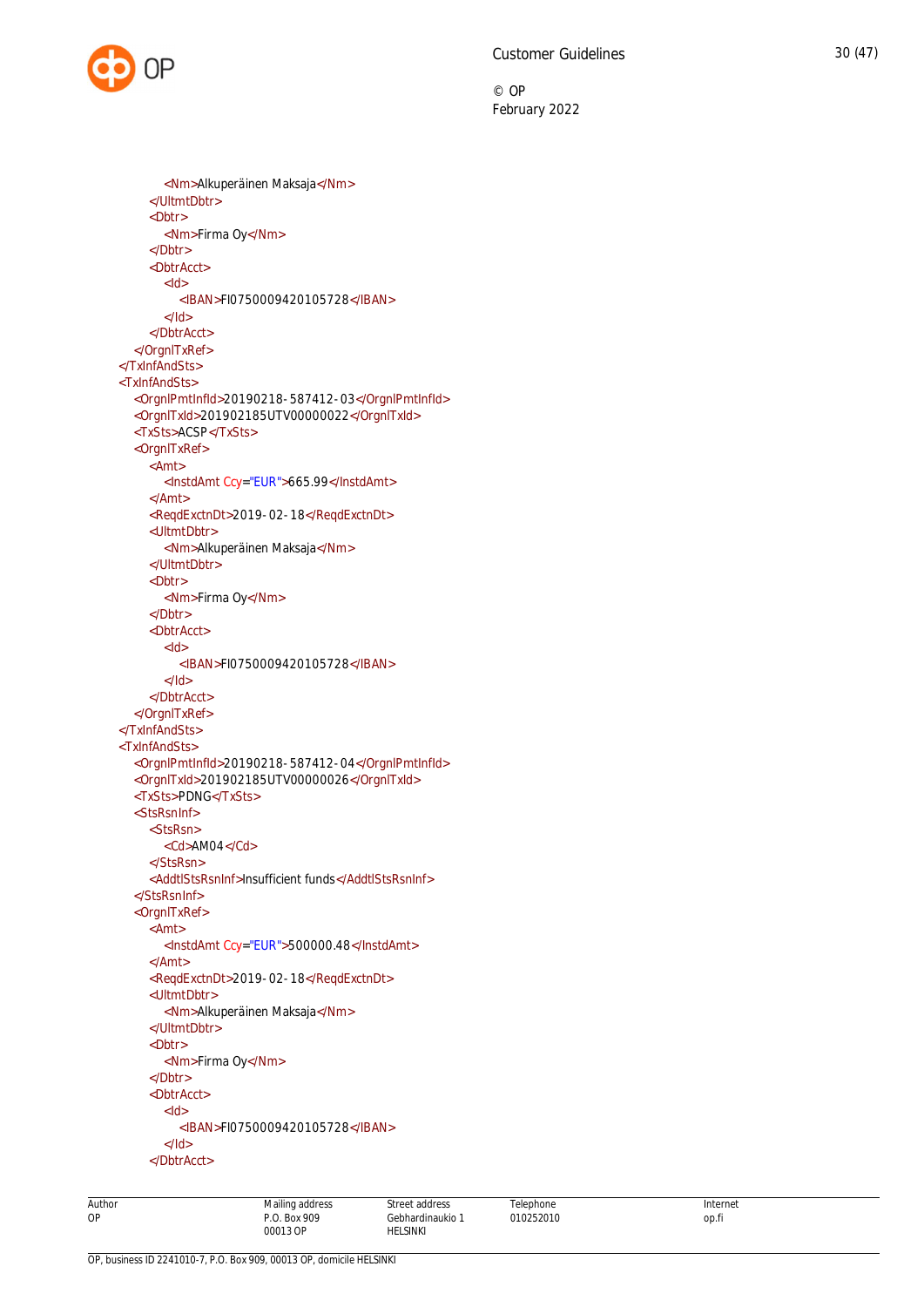

</OrgnlTxRef> </TxInfAndSts> </pain.002.001.02> </Document>

# <span id="page-31-0"></span>2.3.3 The response message only contains payments awaiting sufficient funds

```
<?xml version="1.0" encoding="UTF-8"?>
<Document xmlns="urn:iso:std:iso:20022:tech:xsd:pain.002.001.02" xmlns:xsi="http://www.w3.org/2001/XMLSchema-instance" xsi:schemaLo-
cation="urn:iso:std:iso:20022:tech:xsd:pain.002.001.02 file:///C:/Kultalinkki_ws2/c2b_ws/pain.002.001.02.xsd">
  <pain.002.001.02>
    <GrpHdr>
       <MsgId>4582632</MsgId>
       <CreDtTm>2019-02-18T14:02:14+02:00</CreDtTm>
    </GrpHdr>
     <OrgnlGrpInfAndSts>
       <OrgnlMsgId>MsgId_20190218-00009</OrgnlMsgId>
       <OrgnlMsgNmId>pain.001.001.02</OrgnlMsgNmId>
       <OrgnlCreDtTm>2019-02-18T09:00:01+02:00</OrgnlCreDtTm>
       <OrgnlNbOfTxs>8</OrgnlNbOfTxs>
       <OrgnlCtrlSum>613187.03</OrgnlCtrlSum>
       <GrpSts>PDNG</GrpSts>
    </OrgnlGrpInfAndSts>
     <TxInfAndSts>
       <OrgnlPmtInfId>20190218-587412-01</OrgnlPmtInfId>
       <OrgnlTxId>201902185UTV00000013</OrgnlTxId>
       <TxSts>PDNG</TxSts>
       <StsRsnInf>
          <StsRsn>
            <Cd>AM04</Cd>
          </StsRsn>
          <AddtlStsRsnInf>Insufficient funds</AddtlStsRsnInf>
       </StsRsnInf>
       <OrgnlTxRef>
          <Amt>
            <InstdAmt Ccy="EUR">111757.46</InstdAmt>
          </Amt>
          <ReqdExctnDt>2019-02-18</ReqdExctnDt>
          <UltmtDbtr>
            <Nm>Alkuperäinen Maksaja</Nm>
          </UltmtDbtr>
          <Dbtr>
            <Nm>Firma Oy</Nm>
          </Dbtr>
          <DbtrAcct>
            <Id><IBAN>FI0750009420105728</IBAN>
            >/Id\sim</DbtrAcct>
       </OrgnlTxRef>
    </TxInfAndSts>
    <TxInfAndSts>
       <OrgnlPmtInfId>20190218-587412-04</OrgnlPmtInfId>
       <OrgnlTxId>201902185UTV00000026</OrgnlTxId>
       <TxSts>PDNG</TxSts>
       <StsRsnInf>
          <StsRsn>
            <Cd>AM04</Cd>
          </StsRsn>
```
Mailing address P.O. Box 909

Street address Gebhardinaukio 1 HELSINKI

Telephone 010252010

Author OP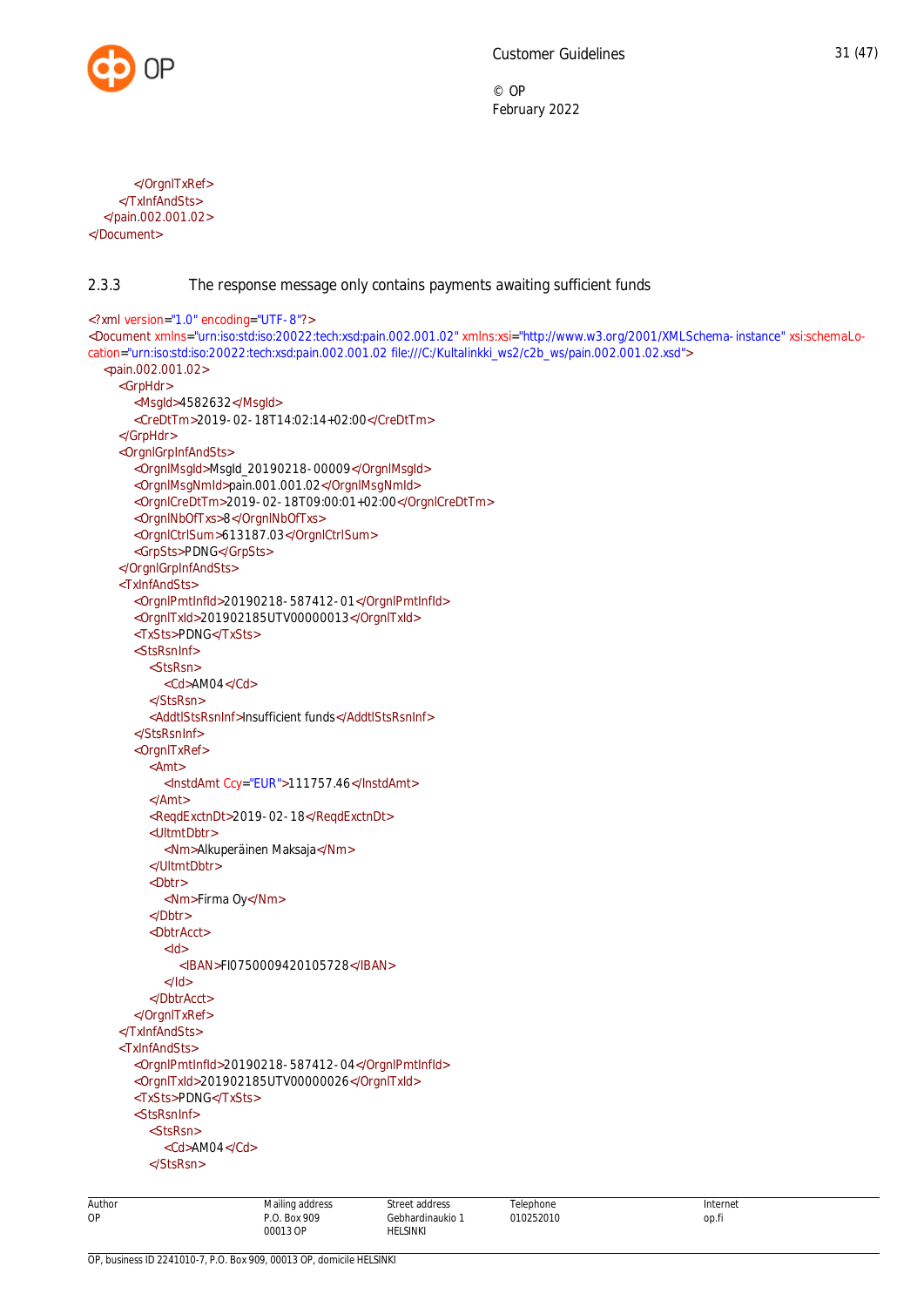

<AddtlStsRsnInf>Insufficient funds</AddtlStsRsnInf> </StsRsnInf> <OrgnlTxRef> <Amt> <InstdAmt Ccy="EUR">500000.48</InstdAmt> </Amt> <ReqdExctnDt>2019-02-18</ReqdExctnDt> <UltmtDbtr> <Nm>Alkuperäinen Maksaja</Nm> </UltmtDbtr> <Dhtr> <Nm>Firma Oy</Nm> </Dbtr> <DbtrAcct> <Id> <IBAN>FI0750009420105728</IBAN>  $<$ /Id> </DbtrAcct> </OrgnlTxRef> </TxInfAndSts> </pain.002.001.02> </Document>

<span id="page-32-0"></span>2.3.4 At the end of the day, an RJCT response, where the payments with insufficient funds are displayed as rejected

```
<?xml version="1.0" encoding="UTF-8"?>
<Document xmlns="urn:iso:std:iso:20022:tech:xsd:pain.002.001.02" xmlns:xsi="http://www.w3.org/2001/XMLSchema-instance" xsi:schemaLo-
cation="urn:iso:std:iso:20022:tech:xsd:pain.002.001.02 file:///C:/Kultalinkki_ws2/c2b_ws/pain.002.001.02.xsd">
  <pain.002.001.02>
    <GrpHdr>
       <MsgId>4582674</MsgId>
       <CreDtTm>2019-02-18T17:32:02+02:00</CreDtTm>
     </GrpHdr>
    <OrgnlGrpInfAndSts>
       <OrgnlMsgId>MsgId_20190218-00009</OrgnlMsgId>
       <OrgnlMsgNmId>pain.001.001.02</OrgnlMsgNmId>
       <OrgnlCreDtTm>2019-02-18T09:00:01+02:00</OrgnlCreDtTm>
       <OrgnlNbOfTxs>8</OrgnlNbOfTxs>
       <OrgnlCtrlSum>613187.03</OrgnlCtrlSum>
       <GrpSts>RJCT</GrpSts>
    </OrgnlGrpInfAndSts>
    <TxInfAndSts>
       <OrgnlPmtInfId>20190218-587412-01</OrgnlPmtInfId>
       <OrgnlTxId>201902185UTV00000013</OrgnlTxId>
       <TxSts>RJCT</TxSts>
       <StsRsnInf>
          <StsRsn>
            <Cd>AM04</Cd>
          </StsRsn>
          <AddtlStsRsnInf>Insufficient funds</AddtlStsRsnInf>
       </StsRsnInf>
       <OrgnlTxRef>
          <Amt>
            <InstdAmt Ccy="EUR">111757.46</InstdAmt>
          </Amt>
          <ReqdExctnDt>2019-02-18</ReqdExctnDt>
          <UltmtDbtr>
            <Nm>Alkuperäinen Maksaja</Nm>
```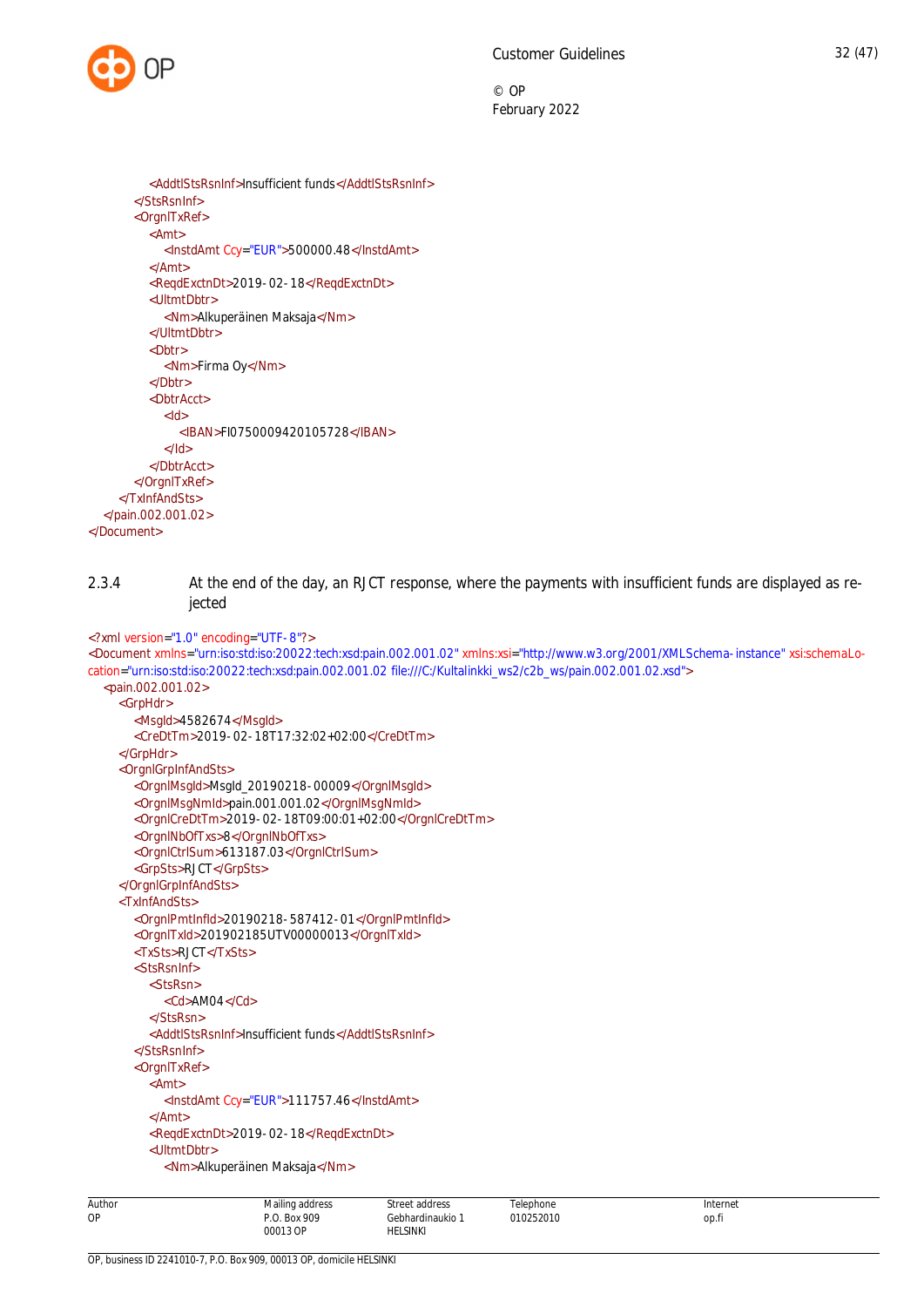```
</UltmtDbtr>
          <Dbtr>
            <Nm>Firma Oy</Nm>
         </Dbtr>
         <DbtrAcct>
            <Id>
              <IBAN>FI0750009420105728</IBAN>
            </Id></DbtrAcct>
       </OrgnlTxRef>
    </TxInfAndSts>
    <TxInfAndSts>
       <OrgnlPmtInfId>20190218-587412-04</OrgnlPmtInfId>
       <OrgnlTxId>201902185UTV00000026</OrgnlTxId>
       <TxSts>RJCT</TxSts>
       <StsRsnInf>
         <StsRsn>
            <Cd>AM04</Cd>
         </StsRsn>
         <AddtlStsRsnInf> Insufficient funds </AddtlStsRsnInf>
       </StsRsnInf>
       <OrgnlTxRef>
         <Amt>
            <InstdAmt Ccy="EUR">500000.48</InstdAmt>
         </Amt>
         <ReqdExctnDt>2019-02-18</ReqdExctnDt>
         <UltmtDbtr>
            <Nm>Alkuperäinen Maksaja</Nm>
         </UltmtDbtr>
         <Dbtr>
            <Nm>Firma Oy</Nm>
         </Dbtr>
         <DbtrAcct>
            <Id><IBAN>FI0750009420105728</IBAN>
            </Id></DbtrAcct>
       </OrgnlTxRef>
    </TxInfAndSts>
  </pain.002.001.02>
</Document>
```
# 2.4 Real-time C2B SEPA instant payment response messages

2.4.1 Report on accepted real-time C2B SEPA instant payment debit and credit transactions

```
<?xml version="1.0" encoding="UTF-8" standalone="yes"?>
<Document xmlns="urn:iso:std:iso:20022:tech:xsd:pain.002.001.02">
    <pain.002.001.02>
        <GrpHdr>
            <MsgId>1315820711192</MsgId>
            <CreDtTm>2019-09-12T12:45:11.192+03:00</CreDtTm>
        </GrpHdr>
        <OrgnlGrpInfAndSts>
            <OrgnlMsgId>20190901-0000001</OrgnlMsgId>
            <OrgnlMsgNmId>pain.001.001.02</OrgnlMsgNmId>
            <OrgnlCreDtTm>2019-09-12T07:51:39.019+03:00</OrgnlCreDtTm>
            <OrgnlNbOfTxs>1</OrgnlNbOfTxs>
            <GrpSts>ACSC</GrpSts>
```

| Author<br>. | Mailing address<br>the contract of the contract of the contract of<br>. | Street.<br>∵addr∆cc<br>.<br>.                                                                  | elephone       | nternet      |
|-------------|-------------------------------------------------------------------------|------------------------------------------------------------------------------------------------|----------------|--------------|
| OP          | 909<br>R∩x<br>OF<br>00013<br>.                                          | .<br>Gebhardinaukio<br>.<br><b>HELSINKI</b><br>the contract of the contract of the contract of | 010252010<br>. | ___<br>op.fi |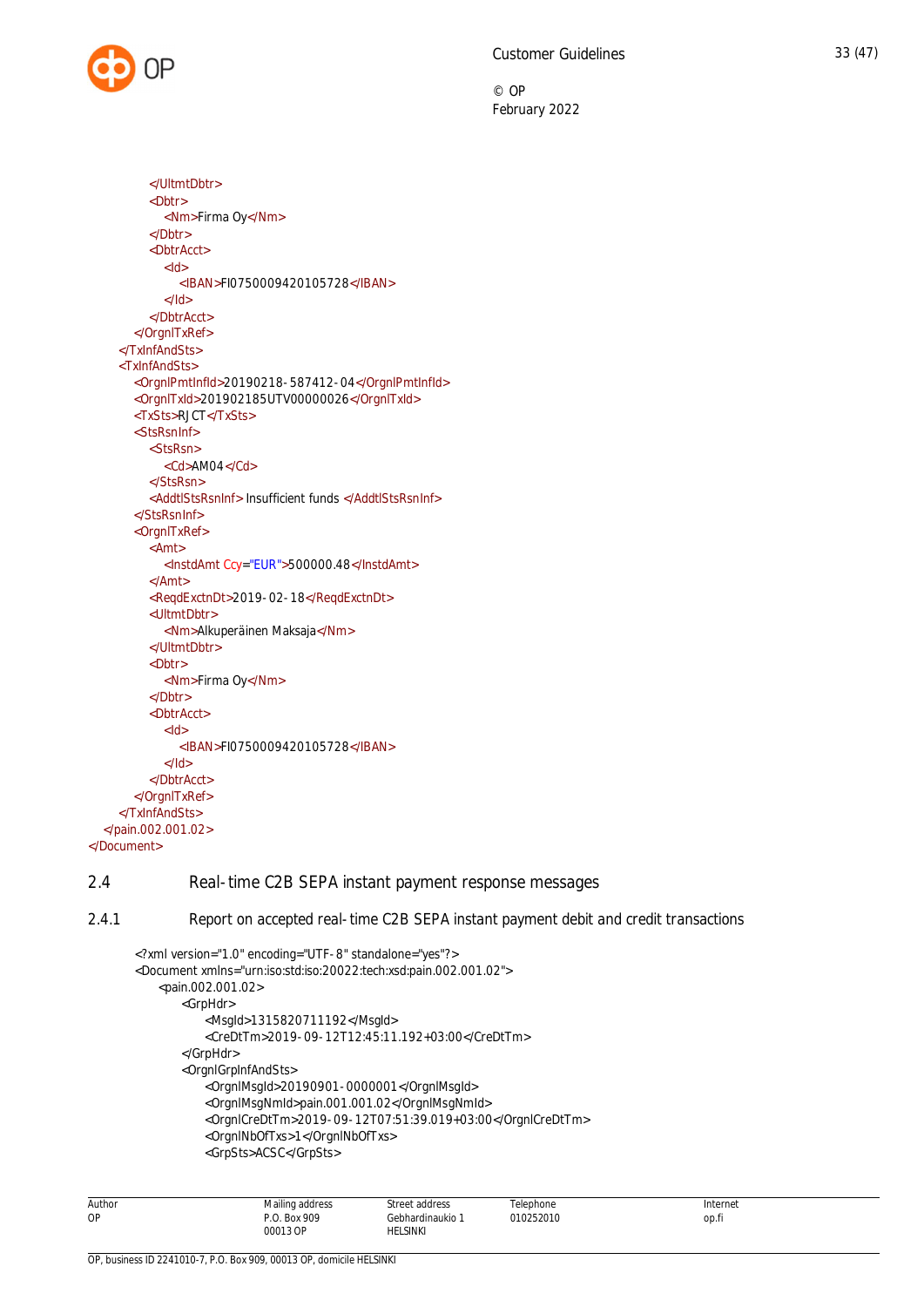

```
 </OrgnlGrpInfAndSts>
        <TxInfAndSts>
            <OrgnlPmtInfId>20190901-123456-01</OrgnlPmtInfId>
            <OrgnlInstrId>lasku 123</OrgnlInstrId>
            <OrgnlEndToEndId>9834454645554699</OrgnlEndToEndId>
            <OrgnlTxId>593728MD0002</OrgnlTxId>
            <TxSts>ACSC</TxSts>
            <OrgnlTxRef>
                <Amt>
                    <InstdAmt Ccy="EUR">150.00</InstdAmt>
                </Amt>
                <ReqdExctnDt>2019-09-12</ReqdExctnDt>
                <DbtrAcct>
                    <Id>
                        <IBAN>FI1258410220039095</IBAN>
                   </Id>
                </DbtrAcct>
                <CdtrAcct>
                    <Id>
                        <IBAN>FI7158400720016628</IBAN>
                   </Id> </CdtrAcct>
            </OrgnlTxRef>
        </TxInfAndSts>
    </pain.002.001.02>
</Document>
```
2.4.2 Report on failed real-time C2B SEPA instant payment debit and credit transactions

```
<?xml version="1.0" encoding="UTF-8" standalone="yes"?>
<Document xmlns="urn:iso:std:iso:20022:tech:xsd:pain.002.001.02">
    <pain.002.001.02>
        <GrpHdr>
            <MsgId>1316162126672</MsgId>
            <CreDtTm>2019-09-16T11:35:26.672+03:00</CreDtTm>
        </GrpHdr>
        <OrgnlGrpInfAndSts>
            <OrgnlMsgId>20190901-0000001</OrgnlMsgId>
            <OrgnlMsgNmId>pain.001.001.02</OrgnlMsgNmId>
            <OrgnlCreDtTm>2019-09-16T07:51:39.019+03:00</OrgnlCreDtTm>
            <OrgnlNbOfTxs>1</OrgnlNbOfTxs>
            <GrpSts>RJCT</GrpSts>
        </OrgnlGrpInfAndSts>
        <TxInfAndSts>
            <OrgnlEndToEndId>9834454645554699</OrgnlEndToEndId>
            <TxSts>RJCT</TxSts>
            <StsRsnInf>
                <StsRsn>
                    <Cd>AC01</Cd>
                </StsRsn>
                <AddtlStsRsnInf>Incorrect payee's account.</AddtlStsRsnInf>
            </StsRsnInf>
            <OrgnlTxRef>
                <Amt>
                    <InstdAmt Ccy="EUR">200.00</InstdAmt>
                </Amt>
                <ReqdExctnDt>2019-09-16</ReqdExctnDt>
                <DbtrAcct>
```

| Author | Mailing<br>i address<br>the contract of the contract of<br>. | .                                                                  | elephone     | Internet |
|--------|--------------------------------------------------------------|--------------------------------------------------------------------|--------------|----------|
| OP     | . Box 909                                                    | linaukio<br>.                                                      | )252010<br>. | op.fi    |
|        | 00013 OP<br>.                                                | <b>IELSINKI</b><br>the contract of the contract of the contract of |              |          |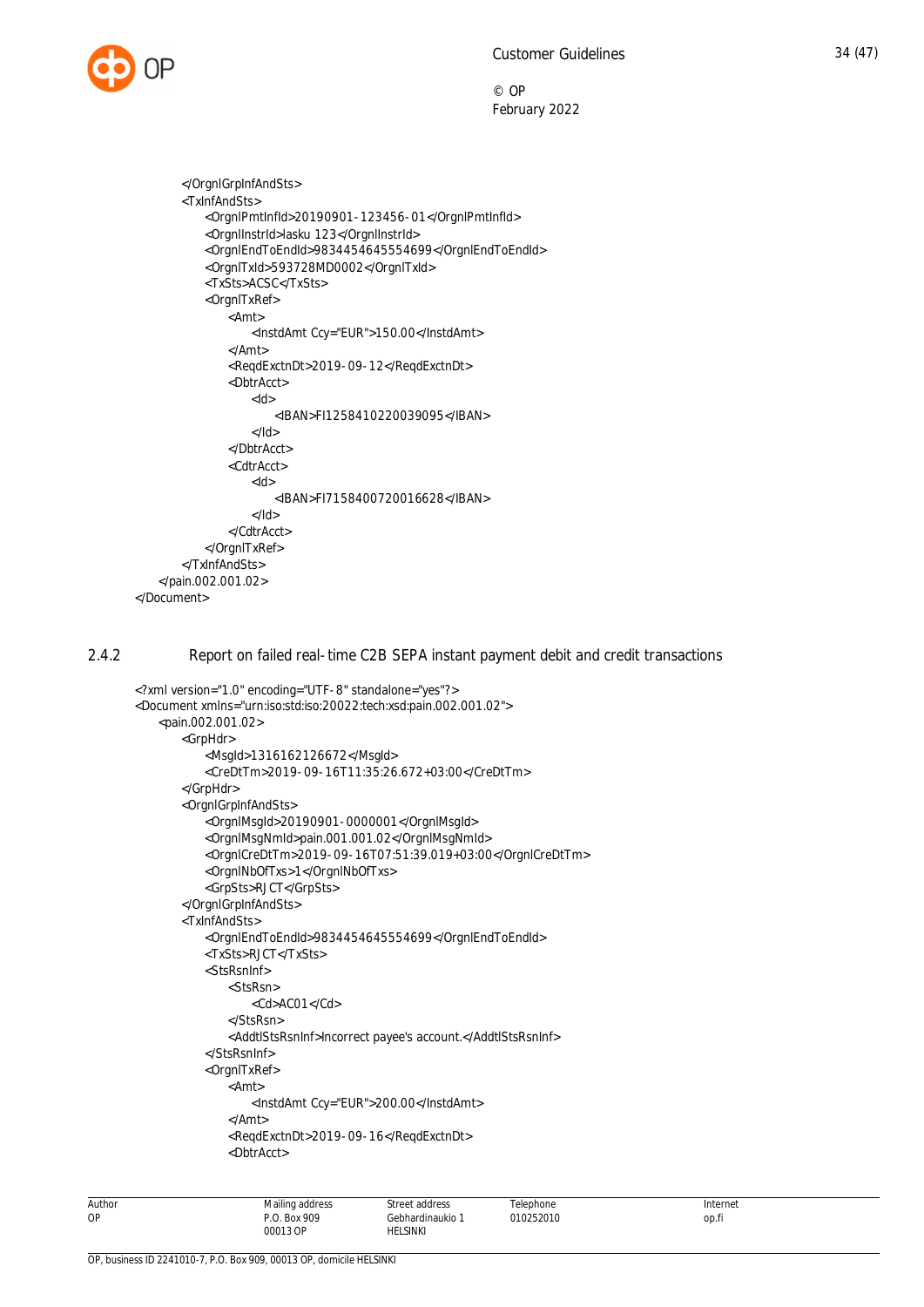

```
 <Id>
                         <IBAN>FI1258410220039095</IBAN>
                    </Id> </DbtrAcct>
                 <CdtrAcct>
                     <Id>
                         <IBAN>FI4985400720016636</IBAN>
                    </Id>
                 </CdtrAcct>
            </OrgnlTxRef>
        </TxInfAndSts>
    </pain.002.001.02>
</Document>
```
### 2.4.3 Report on pending real-time C2B SEPA instant payment

```
<?xml version="1.0" encoding="UTF-8" standalone="yes"?>
       <Document xmlns="urn:iso:std:iso:20022:tech:xsd:pain.002.001.02">
            <pain.002.001.02>
                <GrpHdr>
                    <MsgId>1316162126672</MsgId>
                    <CreDtTm>2019-09-16T11:35:26.672+03:00</CreDtTm>
                </GrpHdr>
                <OrgnlGrpInfAndSts>
                    <OrgnlMsgId>20190901-0000001</OrgnlMsgId>
                    <OrgnlMsgNmId>pain.001.001.02</OrgnlMsgNmId>
                    <OrgnlCreDtTm>2019-09-16T07:51:39.019+03:00</OrgnlCreDtTm>
                    <OrgnlNbOfTxs>1</OrgnlNbOfTxs>
                    <GrpSts>PDNG</GrpSts>
                </OrgnlGrpInfAndSts>
                <TxInfAndSts>
                    <OrgnlEndToEndId>9834454645554699</OrgnlEndToEndId>
                    <TxSts>PDNG</TxSts>
                    <StsRsnInf>
                        <StsRsn>
                            <Cd>NARR</Cd>
                        </StsRsn>
                       <AddtlStsRsnInf>Unclear, contact your own bank.</AddtlStsRsnInf>
                    </StsRsnInf>
                    <OrgnlTxRef>
                        <Amt>
                            <InstdAmt Ccy="EUR">200.00</InstdAmt>
                        </Amt>
                        <ReqdExctnDt>2019-09-16</ReqdExctnDt>
                        <DbtrAcct>
                           <Id> <IBAN>FI1258410220039095</IBAN>
                            </Id>
                        </DbtrAcct>
                        <CdtrAcct>
                           <Id> <IBAN>FI4985400720016636</IBAN>
                           </Id> </CdtrAcct>
                    </OrgnlTxRef>
                </TxInfAndSts>
            </pain.002.001.02>
</Document>
```

```
Author
OP
                                     Mailing address
                                    P.O. Box 909
                                    00013 OP
                                                              Street address
                                                              Gebhardinaukio 1
                                                              HELSINKI
                                                                                         Telephone
                                                                                        010252010
                                                                                                                                 Internet
                                                                                                                                 op.fi
```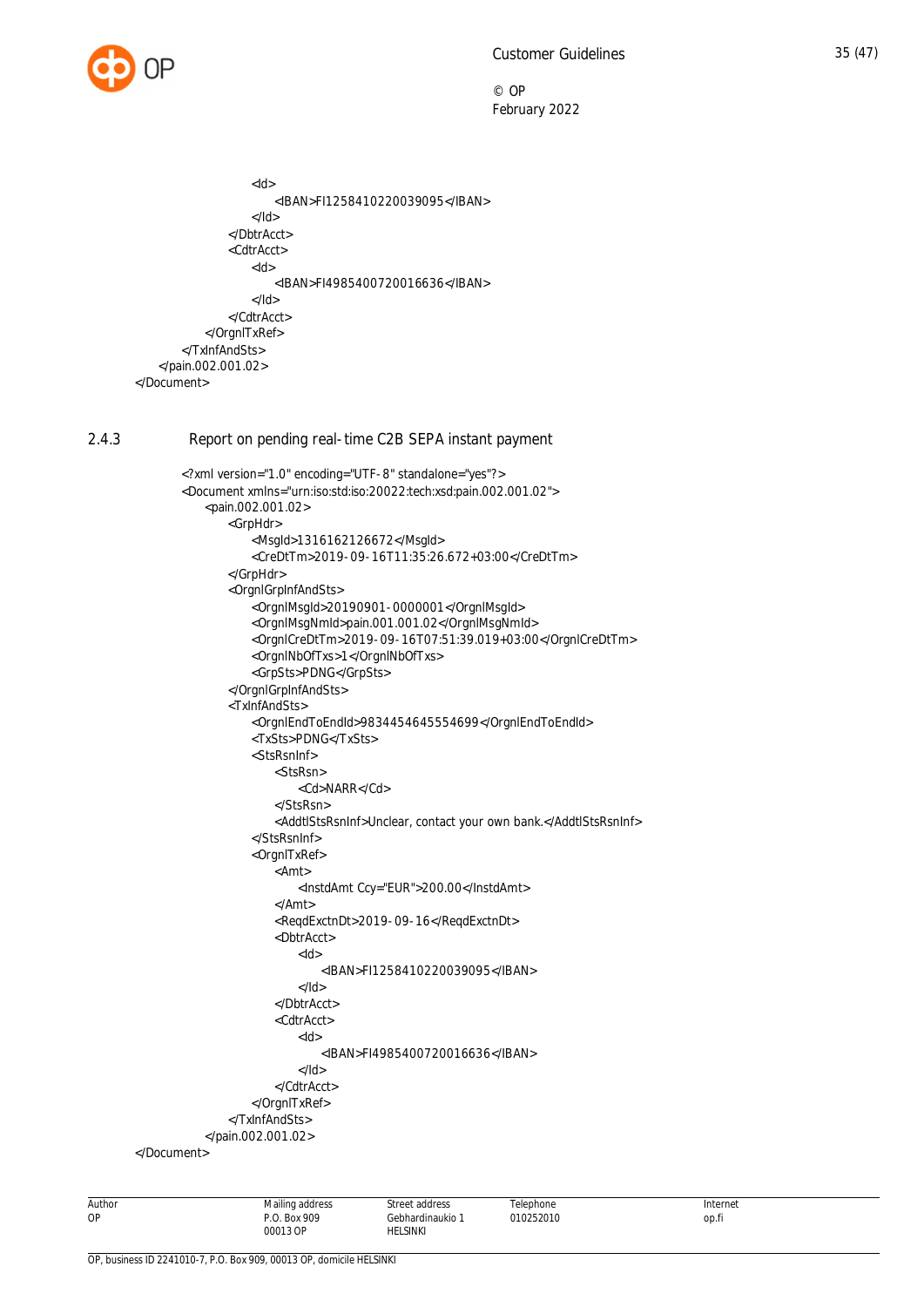

<span id="page-36-1"></span><span id="page-36-0"></span>2.5 SEPA instant payment response messages 2.5.1 Successful individual SEPA instant payment <?xml version="1.0" encoding="UTF-8" standalone="yes"?> <Document xmlns="urn:iso:std:iso:20022:tech:xsd:pain.002.001.02"> <pain.002.001.02> <GrpHdr> <MsgId>1580741935724</MsgId> <CreDtTm>2020-02-03T16:58:55.724+02:00</CreDtTm> </GrpHdr> <OrgnlGrpInfAndSts> <OrgnlMsgId>P2BBSCT20200203Try11</OrgnlMsgId> <OrgnlMsgNmId>pain.001.001.02</OrgnlMsgNmId> <OrgnlCreDtTm>2020-02-03T17:24:00+02:00</OrgnlCreDtTm> <OrgnlNbOfTxs>1</OrgnlNbOfTxs> <GrpSts>ACSC</GrpSts> </OrgnlGrpInfAndSts> <TxInfAndSts> <OrgnlPmtInfId>PAIN2PmtIDBnBSCT20200203Pay11</OrgnlPmtInfId> <OrgnlInstrId>P2BInsIDBnBSCT20200203Pay11</OrgnlInstrId> <OrgnlEndToEndId>9834454645554699 </OrgnlEndToEndId> <OrgnlTxId>20200203598526010049</OrgnlTxId> <TxSts>ACSC</TxSts> <OrgnlTxRef> <Amt> <InstdAmt Ccy="EUR">1.00</InstdAmt> </Amt> <ReqdExctnDt>2020-02-03</ReqdExctnDt> <MndtRltdInf> <AmdmntInfDtls> <OrgnlCdtrAgt> <FinInstnId> <BIC>DABAFIHH</BIC> </FinInstnId> </OrgnlCdtrAgt> </AmdmntInfDtls> </MndtRltdInf> <RmtInf> <Strd /> </RmtInf> <DbtrAcct>  $<$ hl $>$  <IBAN>FI2550001520322972</IBAN> </Id> </DbtrAcct> <Cdtr> <Nm>Yritys Oy</Nm>

Mailing address P.O. Box 909 00013 OP

Street address Gebhardinaukio 1 HELSINKI

Telephone 010252010

Author OP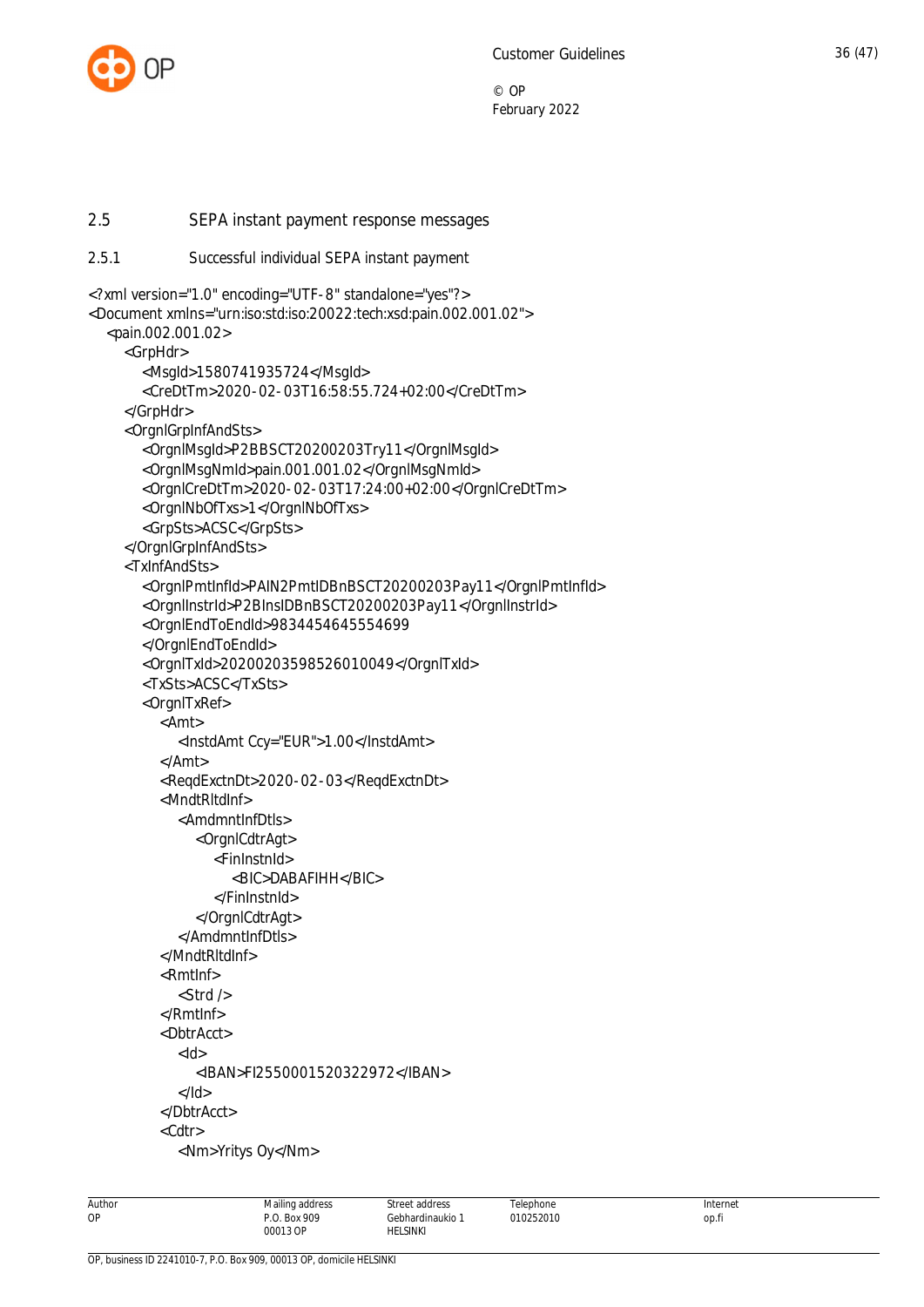

```
 </Cdtr>
           <CdtrAcct>
             <Id>
                <IBAN>FI2112345600000785</IBAN>
            </Id> </CdtrAcct>
        </OrgnlTxRef>
      </TxInfAndSts>
   </pain.002.001.02>
</Document>
2.5.2 Successful SEPA instant payment batch, code at the batch level
<?xml version="1.0" encoding="UTF-8"?>
<Document xmlns="urn:iso:std:iso:20022:tech:xsd:pain.002.001.02"
   xmlns:xsi="http://www.w3.org/2001/XMLSchema-instance">
   <pain.002.001.02>
      <GrpHdr>
        <MsgId>5303036</MsgId>
        <CreDtTm>2020-02-04T14:34:06+02:00</CreDtTm>
      </GrpHdr>
      <OrgnlGrpInfAndSts>
        <OrgnlMsgId>P2BBSCT20200203Try11</OrgnlMsgId>
        <OrgnlMsgNmId>pain.001.001.02</OrgnlMsgNmId>
        <OrgnlCreDtTm>2020-02-04T17:24:00+02:00</OrgnlCreDtTm>
        <OrgnlNbOfTxs>1</OrgnlNbOfTxs>
        <GrpSts>ACSP</GrpSts>
      </OrgnlGrpInfAndSts>
      <TxInfAndSts>
        <OrgnlPmtInfId>20190901-123456-01</OrgnlPmtInfId>
        <OrgnlTxId>202002045UTV00000183</OrgnlTxId>
        <TxSts>ACSP</TxSts>
        <OrgnlTxRef>
           <Amt>
             <InstdAmt Ccy="EUR">10.16</InstdAmt>
           </Amt>
           <ReqdExctnDt>2020-02-04</ReqdExctnDt>
           <UltmtDbtr>
             <Nm>Ultimate Company</Nm>
           </UltmtDbtr>
           <Dbtr>
             <Nm>Firma Oy</Nm>
           </Dbtr>
           <DbtrAcct>
            <Id> <IBAN>FI2550001520322972</IBAN>
            </Id> </DbtrAcct>
        </OrgnlTxRef>
      </TxInfAndSts>
```
00013 OP

Mailing address P.O. Box 909

Street address Gebhardinaukio 1 HELSINKI

Telephone 010252010

Internet op.fi

Author OP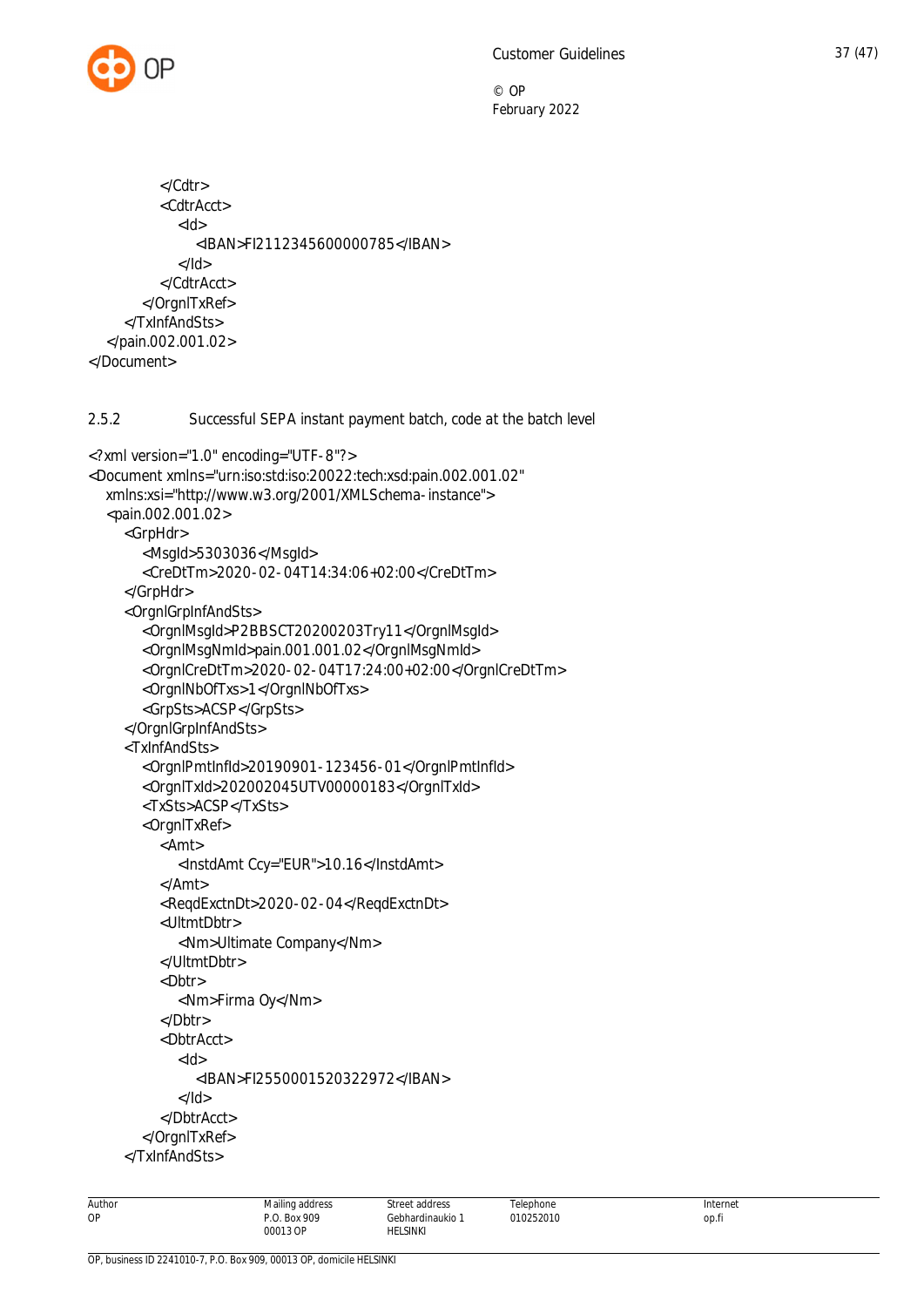

 </pain.002.001.02> </Document>

# <span id="page-38-0"></span>2.5.3 Successful SEPA instant payment batch, code at the transaction level

```
<?xml version="1.0" encoding="UTF-8"?>
<Document xmlns="urn:iso:std:iso:20022:tech:xsd:pain.002.001.02"
  xmlns:xsi="http://www.w3.org/2001/XMLSchema-instance">
  <pain.002.001.02>
    <GrpHdr>
       <MsgId>5303035</MsgId>
       <CreDtTm>2020-02-04T14:34:05+02:00</CreDtTm>
    </GrpHdr>
    <OrgnlGrpInfAndSts>
       <OrgnlMsgId>P2BBSCT20200203Try11</OrgnlMsgId>
       <OrgnlMsgNmId>pain.001.001.02</OrgnlMsgNmId>
       <OrgnlCreDtTm>2020-02-04T17:24:00+02:00</OrgnlCreDtTm>
       <OrgnlNbOfTxs>1</OrgnlNbOfTxs>
       <GrpSts>ACSP</GrpSts>
    </OrgnlGrpInfAndSts>
    <TxInfAndSts>
       <OrgnlPmtInfId>20190901-123456-01</OrgnlPmtInfId>
       <OrgnlTxId>202002045UTV00000180</OrgnlTxId>
       <TxSts>ACSP</TxSts>
       <OrgnlTxRef>
         <Amt>
           <InstdAmt Ccy="EUR">10.16</InstdAmt>
         </Amt>
         <ReqdExctnDt>2020-02-04</ReqdExctnDt>
         <UltmtDbtr>
           <Nm>Ultimate Company</Nm>
         </UltmtDbtr>
         <Dbtr>
            <Nm>Firma Oy</Nm>
         \angle/Dhtr\sim<DbtrAcct>
            <Id>
              <IBAN>FI2550001520322972</IBAN>
           </Id></DbtrAcct>
       </OrgnlTxRef>
    </TxInfAndSts>
  </pain.002.001.02>
</Document>
```
# <span id="page-38-1"></span>2.5.4 Failed SEPA instant payment batch

```
<?xml version="1.0" encoding="UTF-8"?>
<Document xmlns="urn:iso:std:iso:20022:tech:xsd:pain.002.001.02"
   xmlns:xsi="http://www.w3.org/2001/XMLSchema-instance">
   <pain.002.001.02>
      <GrpHdr>
        <MsgId>5303039</MsgId>
        <CreDtTm>2020-02-04T14:36:36+02:00</CreDtTm>
```

| Author | Mailing address | Street address  | Telephone | Internet |
|--------|-----------------|-----------------|-----------|----------|
| OP     | Box 909<br>D C  | Sebhardinaukio. | 010252010 | op.fi    |
|        | 00013           | <b>HELSINKI</b> |           |          |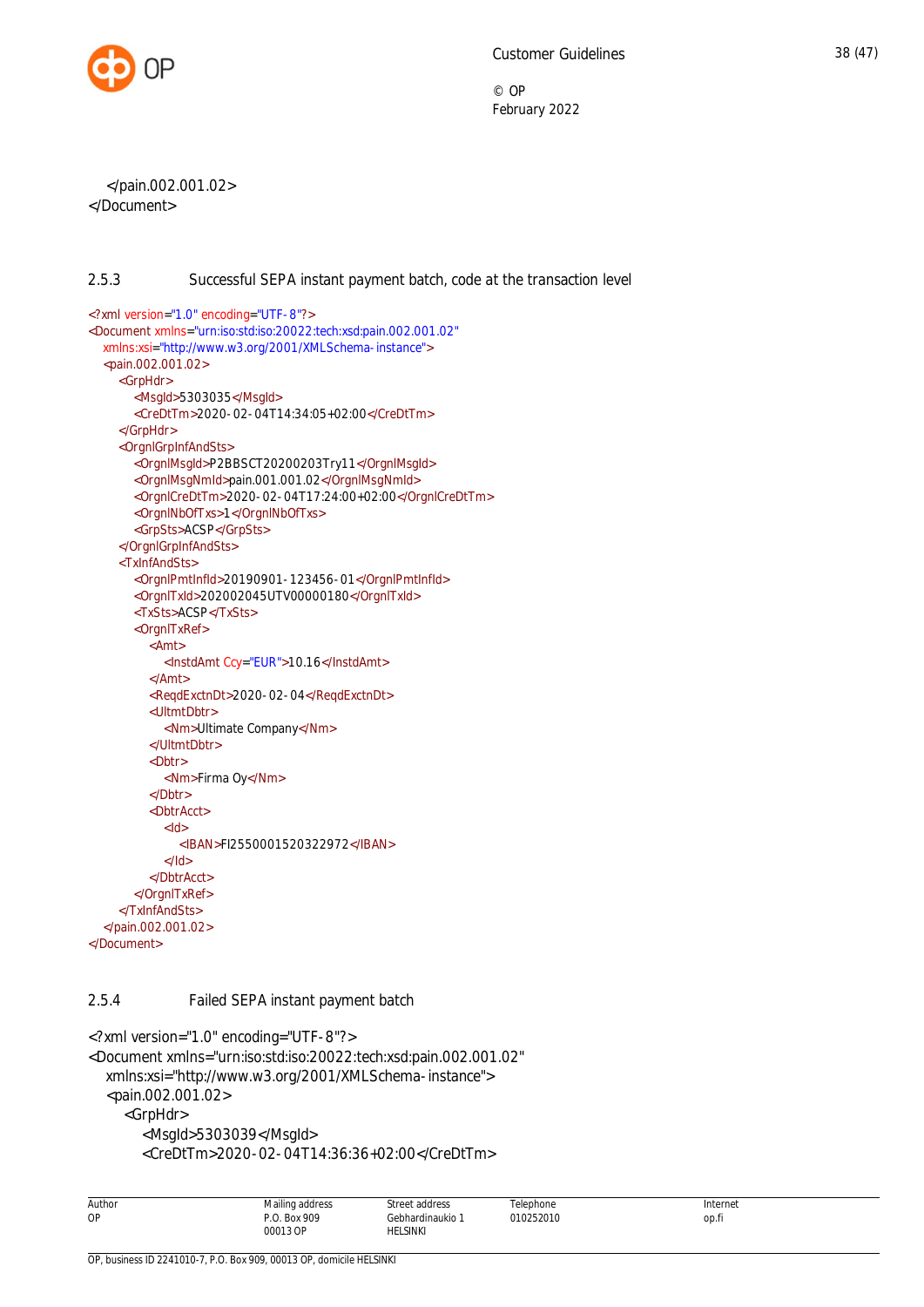

 </GrpHdr> <OrgnlGrpInfAndSts> <OrgnlMsgId>P2BBSCT20200203Try11</OrgnlMsgId> <OrgnlMsgNmId>pain.001.001.02</OrgnlMsgNmId> <OrgnlCreDtTm>2020-02-04T17:24:00+02:00</OrgnlCreDtTm> <OrgnlNbOfTxs>1</OrgnlNbOfTxs> <GrpSts>RJCT</GrpSts> </OrgnlGrpInfAndSts> <TxInfAndSts> <OrgnlPmtInfId>20190901-123456-01 </OrgnlPmtInfId> <OrgnlInstrId>P2BInsIDBnBSCT20200203Pay11 </OrgnlInstrId> <OrgnlEndToEndId>9834454645554699 </OrgnlEndToEndId> <OrgnlTxId>202002045UTH00000187</OrgnlTxId> <TxSts>RJCT</TxSts> <StsRsnInf> <StsRsn> <Cd>MS03</Cd> </StsRsn> <AddtlStsRsnInf>Reason not specified. Please contact the beneficiary about how to settle the transaction. </AddtlStsRsnInf> </StsRsnInf> <OrgnlTxRef> <Amt> <InstdAmt Ccy="EUR">2.00</InstdAmt> </Amt> <ReqdExctnDt>2020-02-04</ReqdExctnDt> <UltmtDbtr> <Nm>Ultimate Company</Nm> </UltmtDbtr> <Dbtr> <Nm>Firma Oy</Nm> </Dbtr> <DbtrAcct>  $<$ Id $>$  <IBAN>FI2550001520322972</IBAN> </Id> </DbtrAcct> <CdtrAgt> <FinInstnId> <BIC>DABAFIHH</BIC> </FinInstnId> </CdtrAgt> <Cdtr> <Nm>Yritys Oy</Nm> </Cdtr> <CdtrAcct> <Id>

Mailing address P.O. Box 909 00013 OP

Street address Gebhardinaukio 1 HELSINKI

Telephone 010252010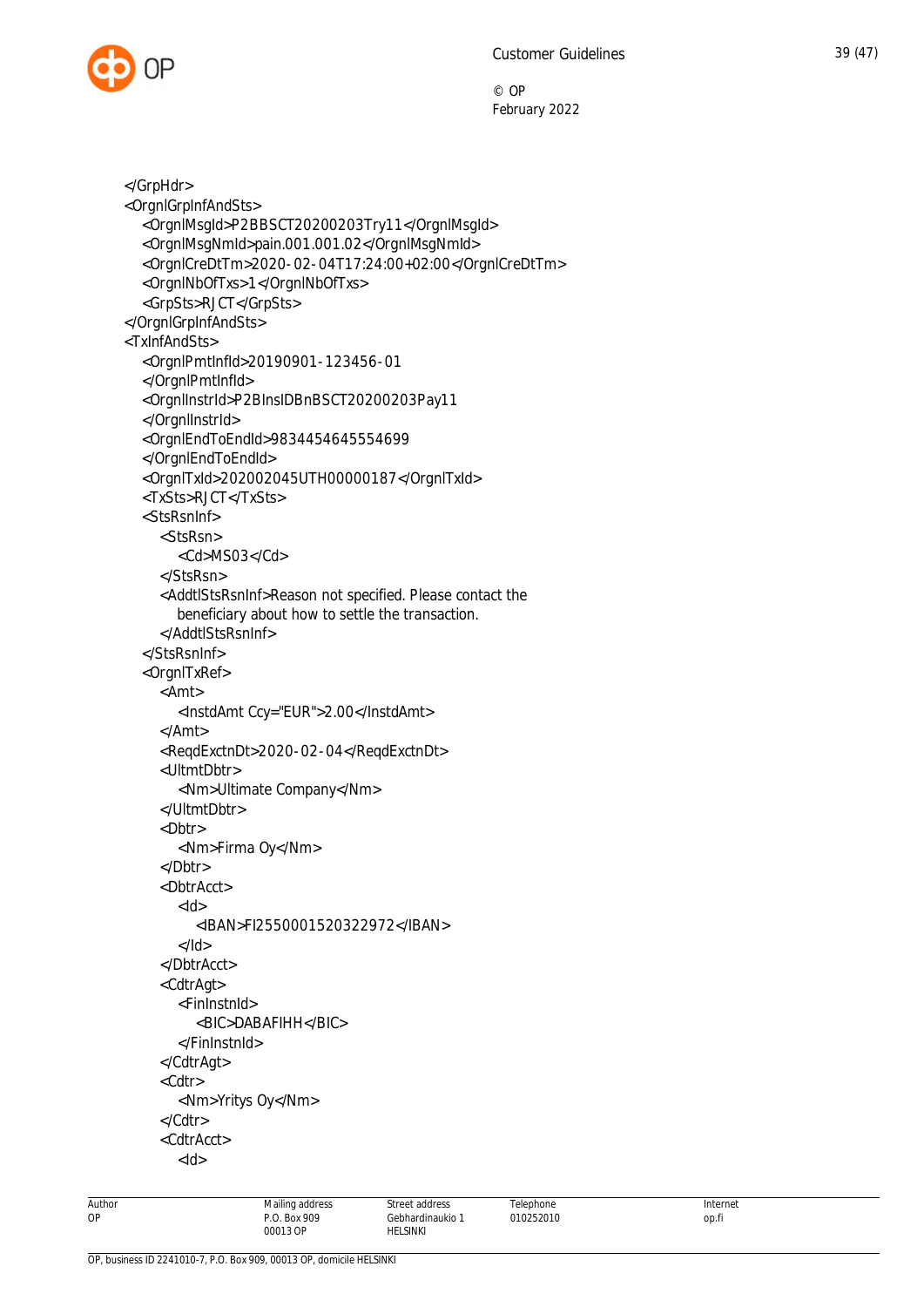```
 <IBAN>FI2112345600000785</IBAN>
            </Id> </CdtrAcct>
           <UltmtCdtr>
              <Nm>Creditor</Nm>
           </UltmtCdtr>
        </OrgnlTxRef>
      </TxInfAndSts>
   </pain.002.001.02>
</Document>
```
# <span id="page-40-0"></span>2.6 Notification for successful payment ('camt')

```
<?xml version="1.0" encoding="UTF-8"?>
<Document xmlns="urn:iso:std:iso:20022:tech:xsd:camt.054.001.02" xmlns:xsi="http://www.w3.org/2001/XMLSchema-instance" xsi:schemaLo-
cation="urn:iso:std:iso:20022:tech:xsd:camt.054.001.02
camt.054.001.02.xsd">
     <BkToCstmrDbtCdtNtfctn>
         <GrpHdr>
             <MsgId>457587587</MsgId>
             <CreDtTm>2019-02-11T18:12:02+03:00</CreDtTm>
             <MsgRcpt>
                <Id> <OrgId>
                         <Othr>
                             <Id>123456789</Id>
                         </Othr>
                     </OrgId>
                 </Id>
             </MsgRcpt>
         </GrpHdr>
         <Ntfctn>
             <Id>4575875871</Id>
             <CreDtTm>2019-02-11T18:00:02+03:00</CreDtTm>
             <Acct>
                <Id> <IBAN>FI2550001520322972</IBAN>
               </Id> <Ccy>EUR</Ccy>
                 <Svcr>
                     <FinInstnId>
                         <BIC>OKOYFIHH</BIC>
                     </FinInstnId>
                 </Svcr>
             </Acct>
             <Ntry>
                 <Amt Ccy="XXX">250.9</Amt>
                 <CdtDbtInd>DBIT</CdtDbtInd>
                 <Sts>BOOK</Sts>
                 <BookgDt>
                     <Dt>2019-11-02</Dt>
                 </BookgDt>
                 <BkTxCd>
                     <Prtry>
                        <Cd>DBIT</Cd>
                     </Prtry>
                 </BkTxCd>
```
Mailing address P.O. Box 909 00013 OP

Street address Gebhardinaukio 1 HELSINKI

Telephone 010252010 Internet op.fi

Author OP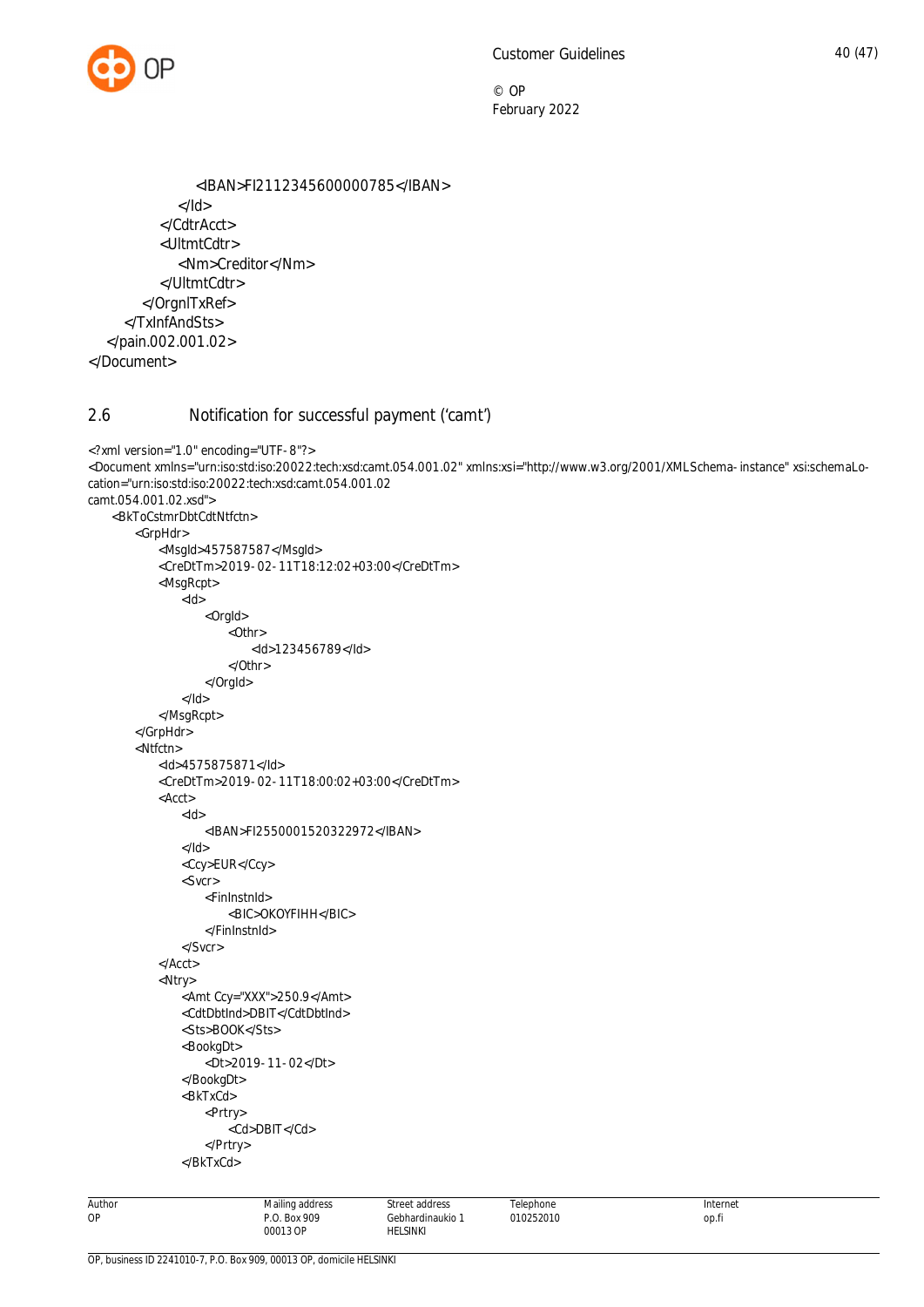

Mailing address P.O. Box 909 Street address Gebhardinaukio 1 Telephone 010252010 Internet op.fi <NtryDtls> <Btch> <PmtInfId>201910101-123456-01</PmtInfId> <NbOfTxs>1</NbOfTxs> </Btch> <TxDtls> <Refs> <MsgId>MsgId\_20190129-00009</MsgId> <AcctSvcrRef>191102ACCTSTMTARCH04</AcctSvcrRef> <InstrId>201910101-123456-01</InstrId> <EndToEndId>9834454645554699</EndToEndId> </Refs> <AmtDtls> <InstdAmt> <Amt Ccy="USD">250.9</Amt> <CcyXchq> <SrcCcy>USD</SrcCcy> <TrgtCcy>EUR</TrgtCcy> <UnitCcy>EUR</UnitCcy> <XchqRate>1.3389</XchqRate> <QtnDt>2019-02-11T14:12:02+03:00</QtnDt> </CcyXchq> </InstdAmt> <TxAmt> <Amt Ccy="EUR">187.39</Amt> <CcyXchg> <SrcCcy>EUR</SrcCcy> <TrgtCcy>EUR</TrgtCcy> <UnitCcy>EUR</UnitCcy> <XchgRate>1</XchgRate> </CcyXchg> </TxAmt> <CntrValAmt> <Amt Ccy="EUR">187.39</Amt> <CcyXchg> <SrcCcy>EUR</SrcCcy> <TrgtCcy>EUR</TrgtCcy> <UnitCcy>EUR</UnitCcy> <XchgRate>1.000000</XchgRate> </CcyXchg> </CntrValAmt> </AmtDtls> <Chrgs> <Amt Ccy="EUR">0.0</Amt> <Br>SHAR</Br> </Chrgs> <RltdPties> <Dbtr> <Nm>Firma Oy</Nm> </Dbtr> <UltmtDbtr> <Nm>Alkuperäinen Maksaja</Nmr> </UltmtDbtr> <Cdtr> <Nm>Ewing Oil</Nm> <PstlAdr> <Ctry>US</Ctry> <AdrLine>5th Avenue</AdrLine> <AdrLine>5th Avenue</AdrLine> </PstlAdr>

00013 OP

HELSINKI

Author OP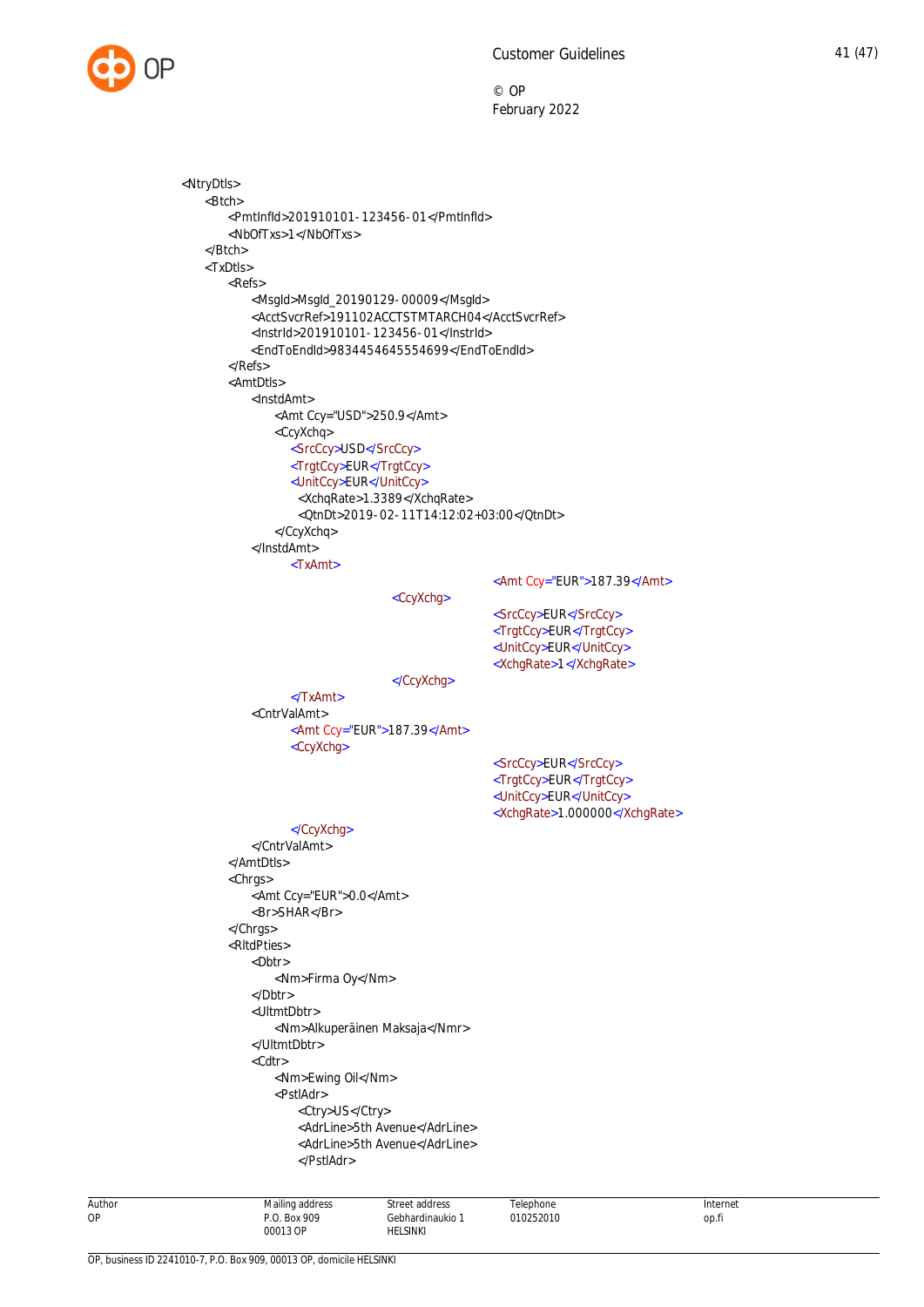

 </Cdtr> <CdtrAcct>  $<$ Id $>$  $<$  Othr $>$  >Id>9876543210</Id> </Othr>  $<$ /Id $>$  </CdtrAcct> </RltdPties> <RltdAgts> <CdtrAgt> <FinInstnId> <BIC>IRVTUS3N</BIC> </FinInstnId> </CdtrAgt> <IntrmyAgt1> <FinInstnId> <BIC> IRVTUS3N</BIC> </FinInstnId> </IntrmyAgt1> </RltdAgts> <RmtInf> <Ustrd>Invoice 5656</Ustrd> </RmtInf> <RltdDts> <AccptncDtTm>2019-11-02</AccptncDtTm> </RltdDts> </TxDtls> </NtryDtls> </Ntry> </Ntfctn> </BkToCstmrDbtCdtNtfctn> </Document> 3 Example responses to cancellation request 3.1 Report on technical validation (content check)

3.1.1 Report on rejected technical validation

<span id="page-42-2"></span><span id="page-42-1"></span><span id="page-42-0"></span>

| Author | Mailing address<br>the contract of the contract of the con- | address<br>stree*   | elephone  | Internet |
|--------|-------------------------------------------------------------|---------------------|-----------|----------|
| OP     | 909<br>D C<br>R∩v<br>.                                      | ebhardinaukio,<br>. | 010252010 | op.fi    |
|        | $\sim$ $\sim$<br>00013                                      | HELSINKI            |           |          |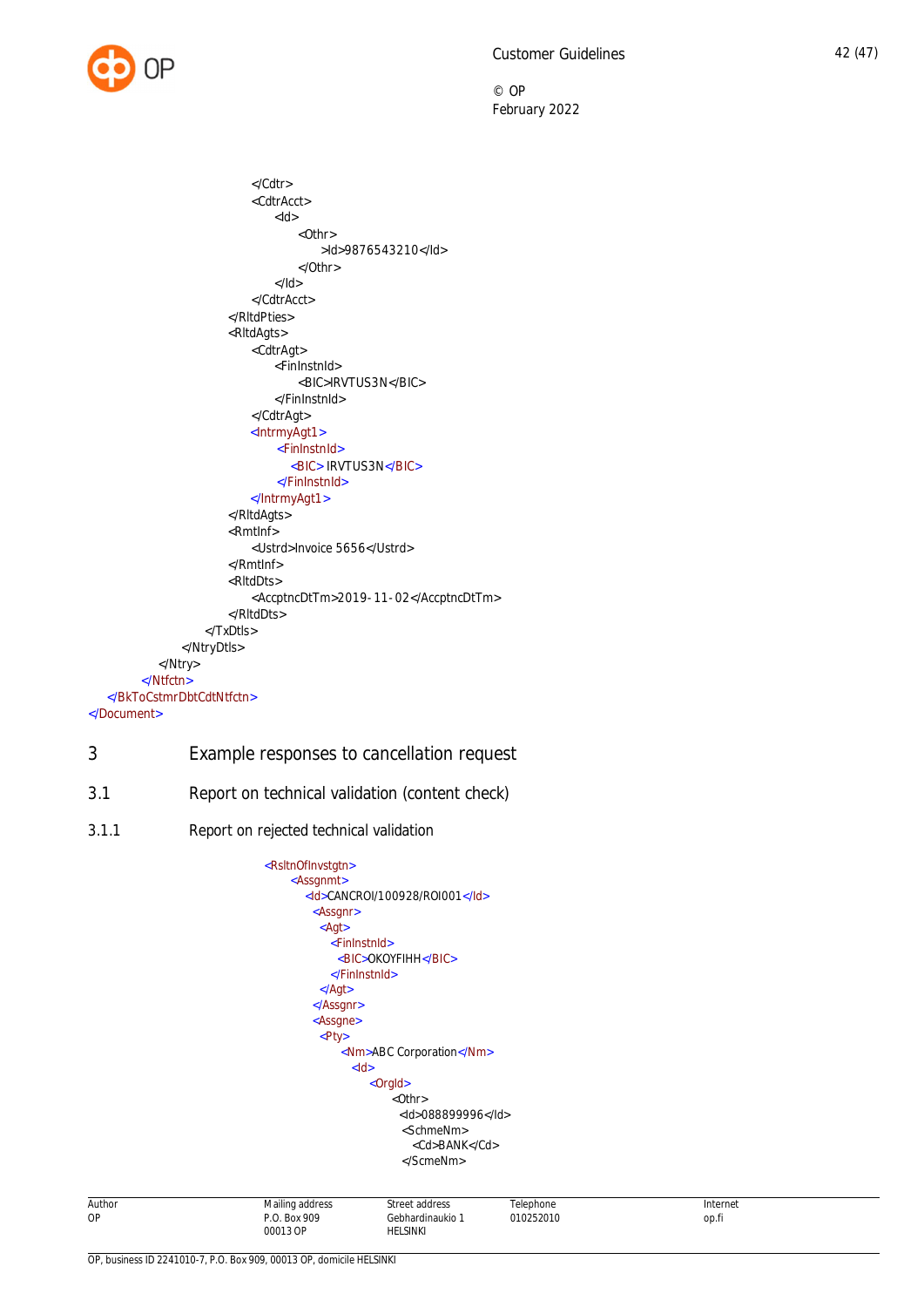

| $<$ /ld>                                                          |
|-------------------------------------------------------------------|
| $<$ /Othr $>$                                                     |
|                                                                   |
| $<$ /ld>                                                          |
| $<$ /Pty>                                                         |
|                                                                   |
| <credttm>2019-09-08T16:10:30</credttm>                            |
|                                                                   |
| $<$ Sts>                                                          |
| <assgnmentcxlconf>True</assgnmentcxlconf>                         |
| $<$ /Sts>                                                         |
| $\langle$ CxIDt $ s\rangle$                                       |
| <orgnlgrpinfandsts></orgnlgrpinfandsts>                           |
| <orgnlgrpcxlld>CANCEL001</orgnlgrpcxlld>                          |
| <orgnlmsgld>PAYMENT001</orgnlmsgld>                               |
| <orgnlmsgnmld>pain.001.001.02</orgnlmsgnmld>                      |
| <orgcredttm>2019-09-08T16:10:30</orgcredttm>                      |
| <orgninboftxs>3</orgninboftxs>                                    |
| <orgnlctrlsum>333,33</orgnlctrlsum>                               |
| <grpcxlsts>RJCR</grpcxlsts>                                       |
| <cxlstsrsninf></cxlstsrsninf>                                     |
| $<$ Rsn $>$                                                       |
| <prtry>NARR</prtry>                                               |
| <addtllnf>Invalid original message name identification</addtllnf> |
|                                                                   |
| $<$ / $Rsn$                                                       |
|                                                                   |
|                                                                   |
|                                                                   |
|                                                                   |

# <span id="page-43-0"></span>3.2 Report for cancellation request processing

3.2.1 Report for successfully processed cancellation request

<span id="page-43-1"></span>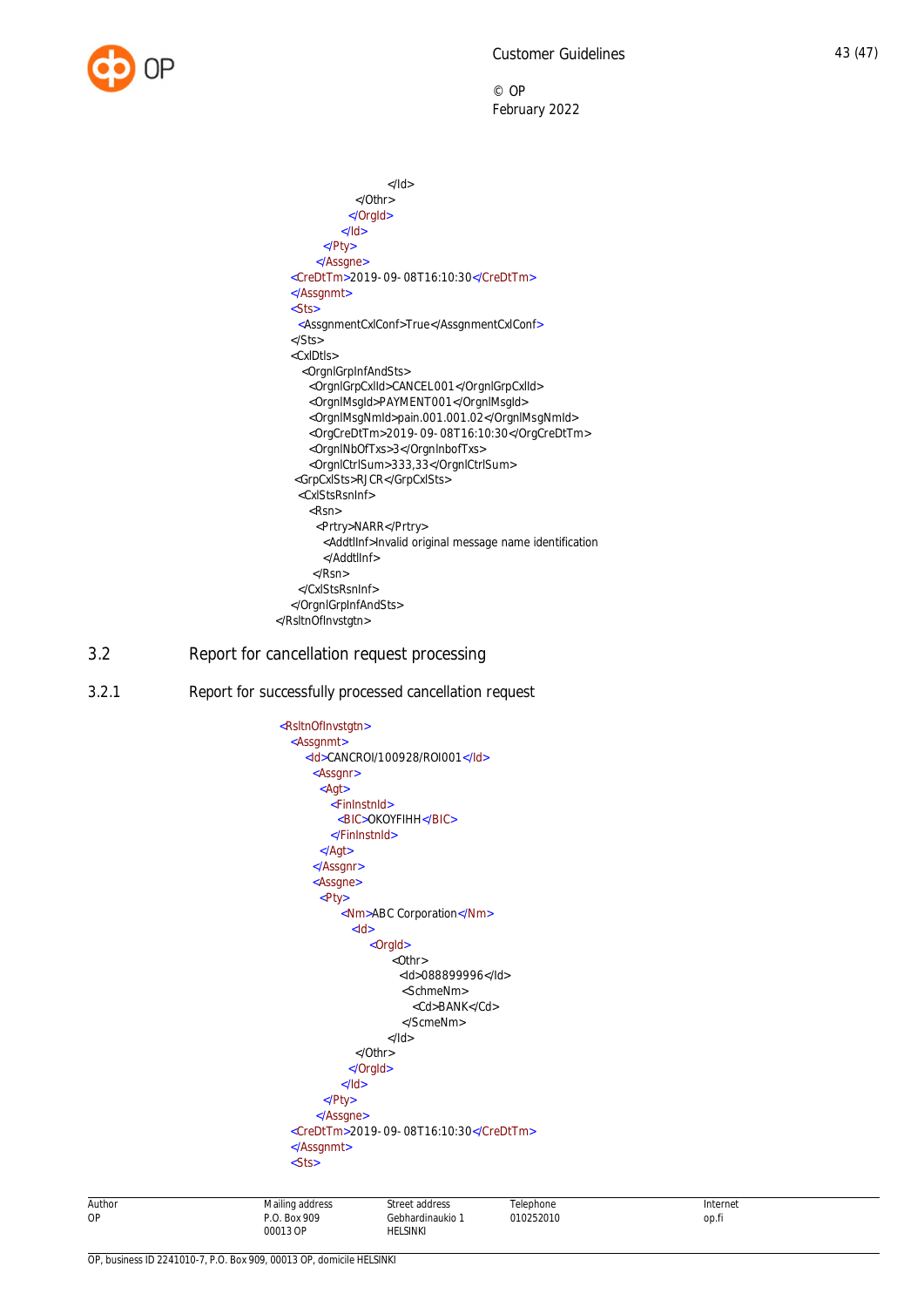

<AssgnmentCxlConf>True</AssgnmentCxlConf>

- </Sts>
- <CxlDtls>
	- <OrgnlGrpInfAndSts>
	- <OrgnlGrpCxlId>CANCEL001</OrgnlGrpCxlId>
	- <OrgnlMsgId>PAYMENT001</OrgnlMsgId>
	- <OrgnlMsgNmId>pain.001.001.02</OrgnlMsgNmId>
	- <OrgCreDtTm>2019-09-08T16:10:30</OrgCreDtTm>
	- <OrgnlNbOfTxs>3</OrgnlnbofTxs> <OrgnlCtrlSum>333,33</OrgnlCtrlSum>
- <GrpCxlSts>ACCR</GrpCxlSts>
- <OrgnlPmtinfAndSts>
- <OrgnlPmtInfId>PMT000001</OrgnlPmtInfId>
- <PmtInfCxlSts>ACCR</PmtInfCxlSts>
- </RsltnOfInvstgtn>

#### 3.2.2 Notification for partially successful cancellation request

<span id="page-44-0"></span> <RsltnOfInvstgtn> <Assgnmt> <Id>CANCROI/100928/ROI002</Id> <Assgnr>  $<$ Agt $>$ <FinInstnId> <BIC>OKOYFIHH</BIC> </FinInstnId> </Agt> </Assgnr> <Assgne>  $\overline{\text{Pt}}$ <Nm>ABC Corporation</Nm>  $<$ Id $>$ <OrgId>  $\sqrt{Oth}$ r> <Id>088899996</Id> <SchmeNm> <Cd>BANK</Cd> </ScmeNm>  $<$ /Id $>$  </Othr> </OrgId>  $<$ /Id> </Pty> </Assgne> <CreDtTm>2019-09-08T16:10:30</CreDtTm> </Assgnmt> <Sts> <AssgnmentCxlConf>True</AssgnmentCxlConf> </Sts> <CxlDtls> <OrgnlGrpInfAndSts> <OrgnlMsgId>ABC/100928/CCT01</OrgnlMsgId> <OrgnlMsgNmId>pacs.001.001.02</OrgnlMsgNmId> <OrgnlCreDtTm>2019-09-28T14:07:00</OrgnlCreDtTm> <OrgnlNbOfTxs>3</OrgnlNbOfTxs> <GrpCxlSts>PACR</GrpCxlSts> </OrgnlGrpInfAndSts> <OrgnlPmtInfAndSts> <OrgnlPmtInfCxlId>PMTCXL0001</OrgnlPmtInfCxlId> <OrgnlPmtInfId>ABC/086</OrgnlPmtInfId> <OrgnlNbOfTxs>2</OrgnlNbOfTxs>

<TxInfAndSts>

| Author | Mailing<br>address | address<br>√trc                                             | Telephone | Internet |
|--------|--------------------|-------------------------------------------------------------|-----------|----------|
| OP     | . Box 909<br>ص د   | Gebhardinaukio                                              | )10252010 | op.fi    |
|        | 00013 OP           | HELSINKI<br>the contract of the contract of the contract of |           |          |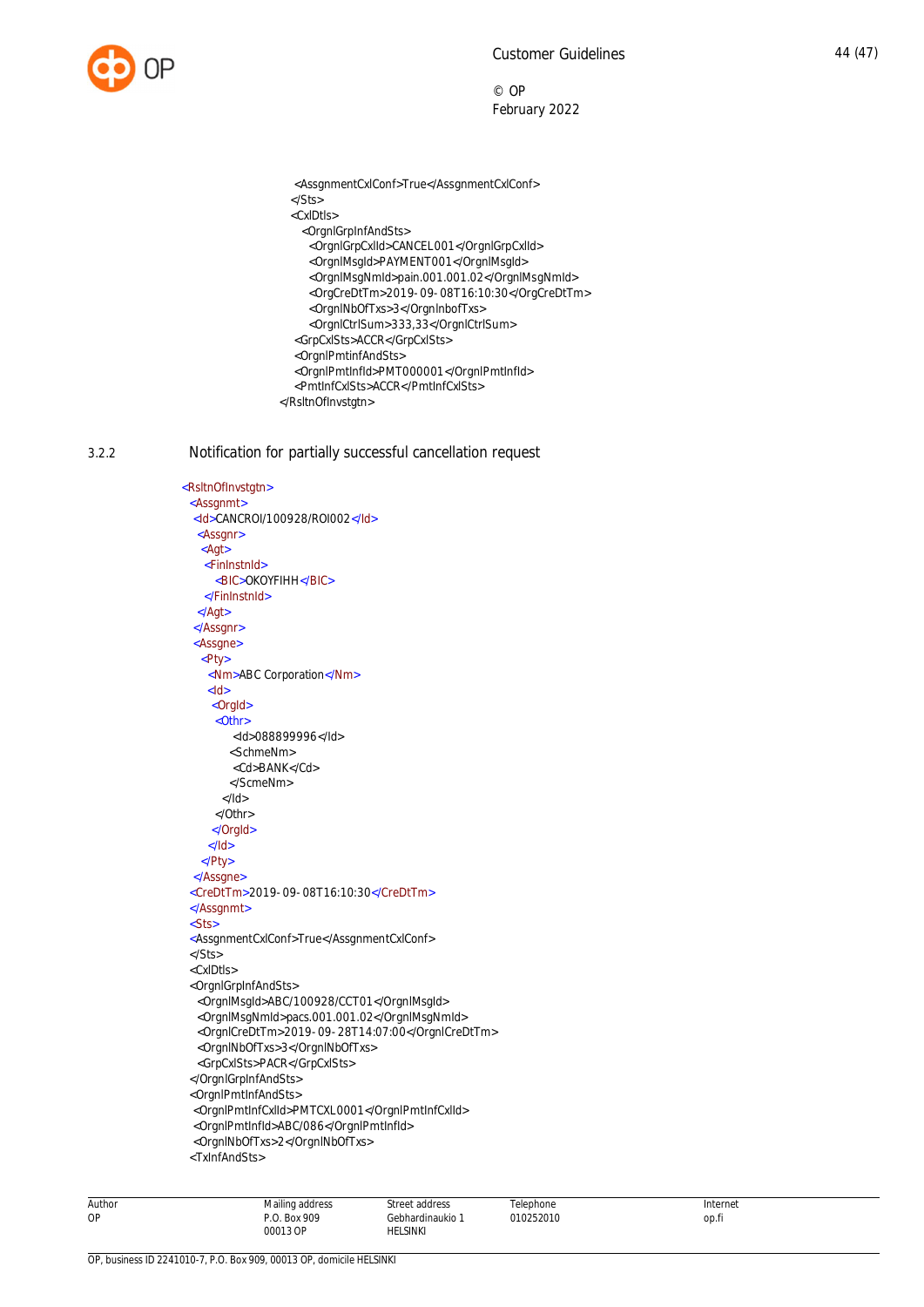

 <OrgnlInstrId>ABC/100928/CCT01/1</OrgnlInstrId> <TxCxlSts>RJCR</TxCxlSts> <CxlStsRsnInf> <Rsn> <Prtry>NARR</Prtry> <AddtlInf>Incomplete transaction identification information</AddtlInf> <OrgnlInstdAmt Ccy="JPY">1000000.00</OrgnlInstdAmt> <OrgnlReqdExctnDt>2010-09-29</OrgnlReqdExctnDt> <OrgnlInstrId>ABC/100928/CCT01/2</OrgnlInstrId> <TxCxlSts>ACCR</TxCxlSts> <OrgnlInstdAmt Ccy="EUR">1020.00</OrgnlInstdAmt> <OrgnlReqdExctnDt>2019-09-29</OrgnlReqdExctnDt> </TxInfAndSts> </OrgnlPmtInfAndSts> </RsltnOfInvstgtn>

3.2.3 Report on a totally rejected cancellation request

```
 <RsltnOfInvstgtn>
 <Assgnmt>
   <Id>CANCRO3/100928/ROI003</Id>
    <Assgnr>
      <Agt>
        <FinInstnId>
         <BIC>OKOYFIHH</BIC>
        </FinInstnId>
      </Agt>
     </Assgnr>
     <Assgne>
      -Pty<Nm>ABC Corporation</Nm>
           <Id><OrgId>
                   <Othr>
                     <Id>088899996</Id>
                     <SchmeNm>
                       <Cd>BANK</Cd>
                     </ScmeNm>
                   </Id>
             </Othr>
           </OrgId>
         </Id>
      </Pty>
     </Assgne>
 <CreDtTm>2019-09-08T16:12:30</CreDtTm>
 </Assgnmt>
 <Sts>
   <AssgnmentCxlConf>True</AssgnmentCxlConf>
 </Sts>
 <CxlDtls>
    <OrgnlGrpInfAndSts>
      <OrgnlGrpCxlId>CANCEL002</OrgnlGrpCxlId>
     <OrgnlMsgId>PAYMENT002</OrgnlMsgId>
     <OrgnlMsgNmId>pain.001.001.02</OrgnlMsgNmId>
      <OrgCreDtTm>2019-09-08T16:12:30</OrgCreDtTm>
    <GrpCxlSts>RJCR</GrpCxlSts>
    <OrgnlPmtinfAndSts>
    <OrgnlPmtInfId>PMT000002</OrgnlPmtInfId>
    <PmtInfCxlSts>RJCR</PmtInfCxlSts>
    <CxlStsRsnInf>
     <Rsn>
      <Prtry>NARR</Prtry>
       <AddtlInf>Payment already processed
```
Author OP Mailing address P.O. Box 909 00013 OP Street address Gebhardinaukio 1 HELSINKI Telephone 010252010 Internet op.fi